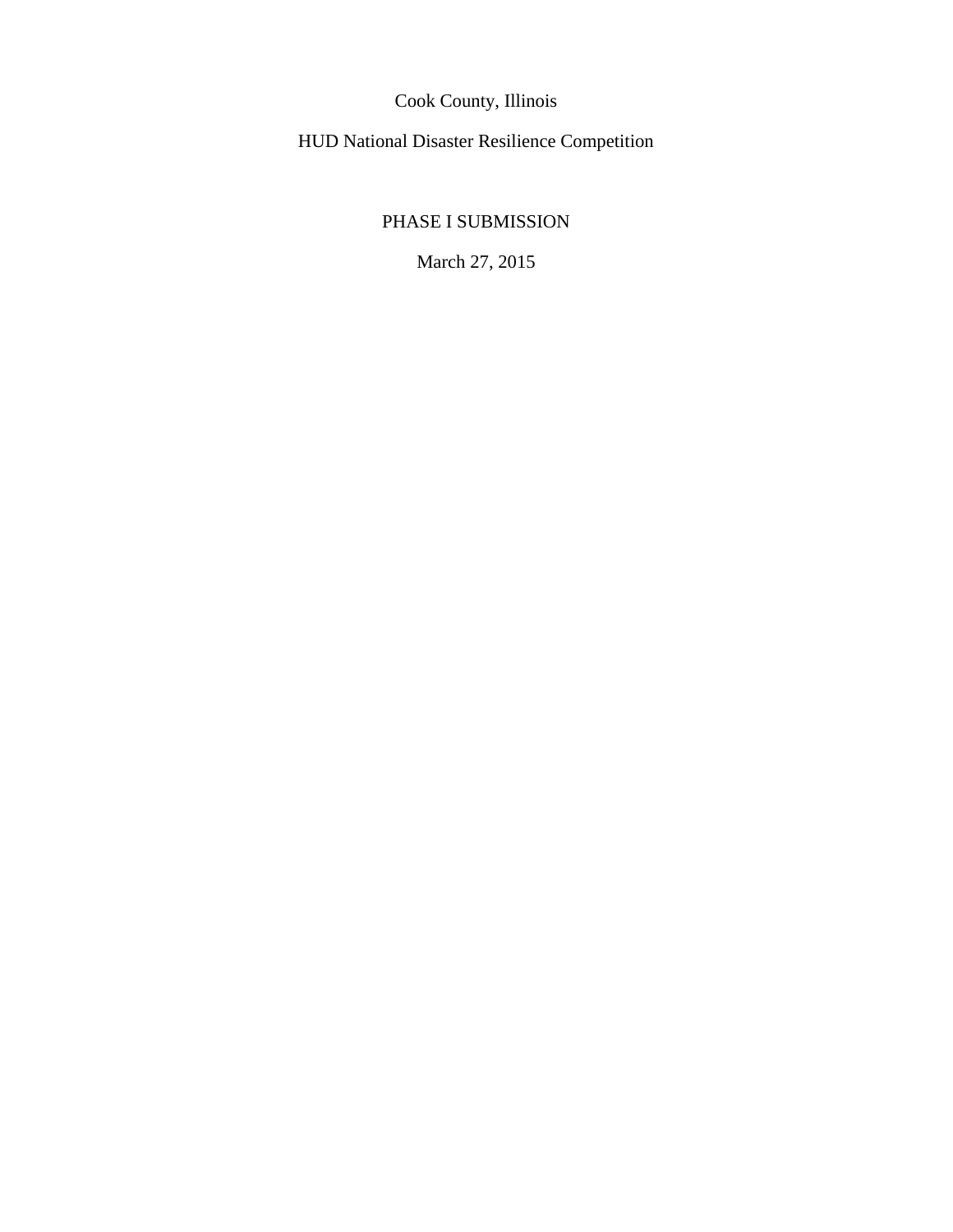Exhibit A – Executive Summary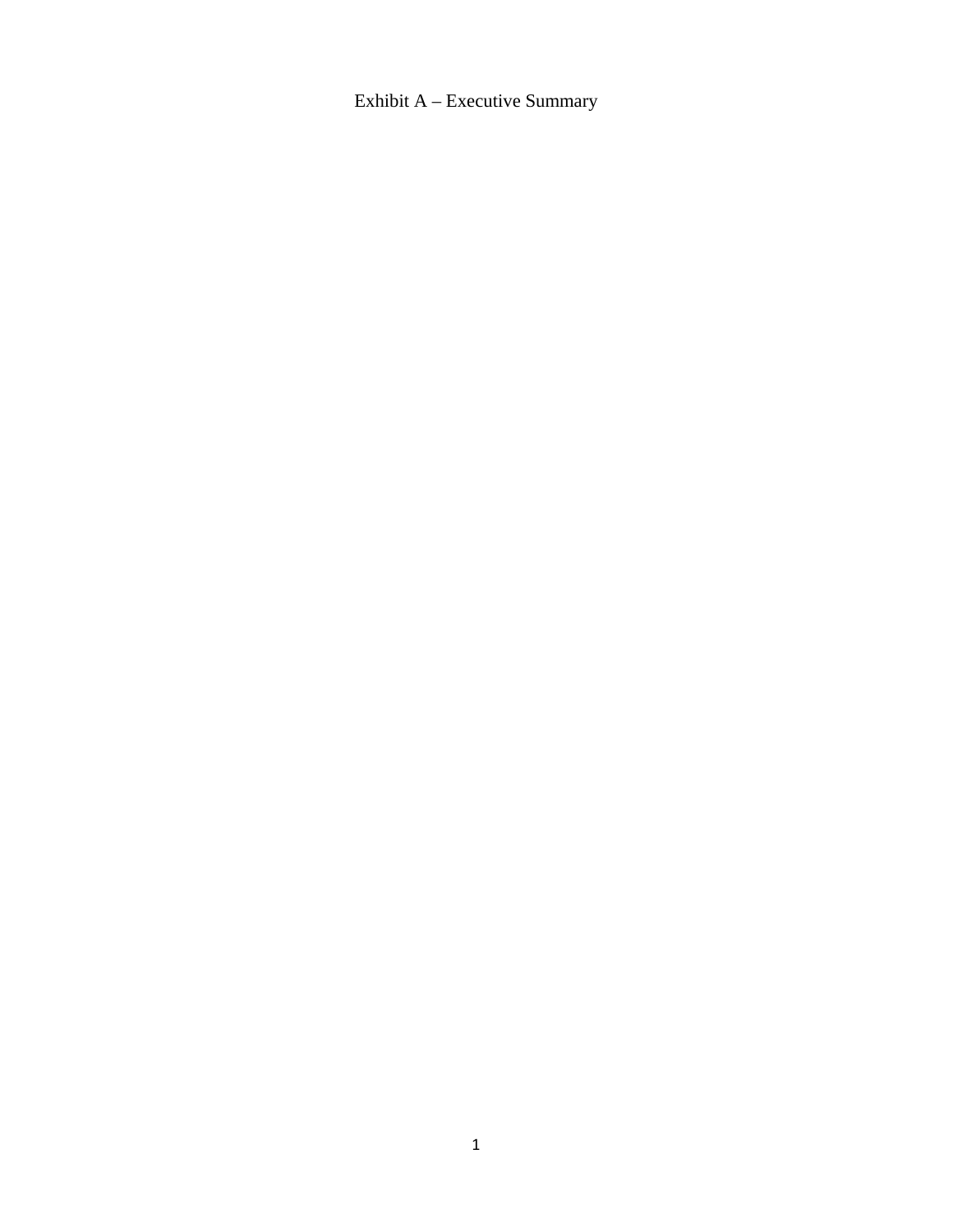Cook County is part of the Northeastern Illinois Resilience Partnership's (the Partnership) unprecedented regional effort to build resilience. This multi-jurisdictional, bipartisan Partnership - led by Cook County, City of Chicago, DuPage County, and the State of Illinois in coordination with the Chicago Metropolitan Agency for Planning (CMAP) - formed in response to the severe, repetitive, and chronic effects of flooding. National resilience is largely dependent on the resilience of northeastern Illinois, located between the Great Lakes and Mississippi River watersheds, and steward of 84% of the country's freshwater. The region's strengths are its geography and natural assets, and it is uniquely poised to bridge the divide across watersheds and lead a new water culture, starting with local resilience-building. While the region does not have well-known mega-storms, even small storms pose significant risk and there is a growing frequency of high volume events, resulting in flooding and polluted runoff. The resulting economic, environmental, and social toll of this flooding and other hazards stems from vulnerabilities across social, natural, and built systems and disproportionately impacts low- and moderate income communities and vulnerable households who have less capacity to financially and administratively contend with such disasters.

 Cook County is at the heart of the Chicago metropolitan region, comprising more than half of its population, jobs, and businesses. It is the second most populous county in the U.S., a regional and national transit hub, and anchors the nation's third largest metropolitan economy with 2.6 million jobs and \$308 billion in annual output.<sup>1</sup> Despite its many assets, the County also has a disproportionate share of vulnerabilities, regionally and nationally. Industrial decline and shrinking job opportunities coupled with the foreclosure crisis in recent years have contributed to the increasing suburbanization of poverty, particularly in south suburban Cook County.<sup>2</sup> The County has also experienced multiple

1 http://blog.cookcountyil.gov/economicdevelopment/wp-content/uploads/2014/10/Appendix-B-Partnering-for-Prosperity.pdf

<sup>&</sup>lt;sup>2</sup> http://confrontingsuburbanpoverty.org/the-communities/south-cook-co-chicago/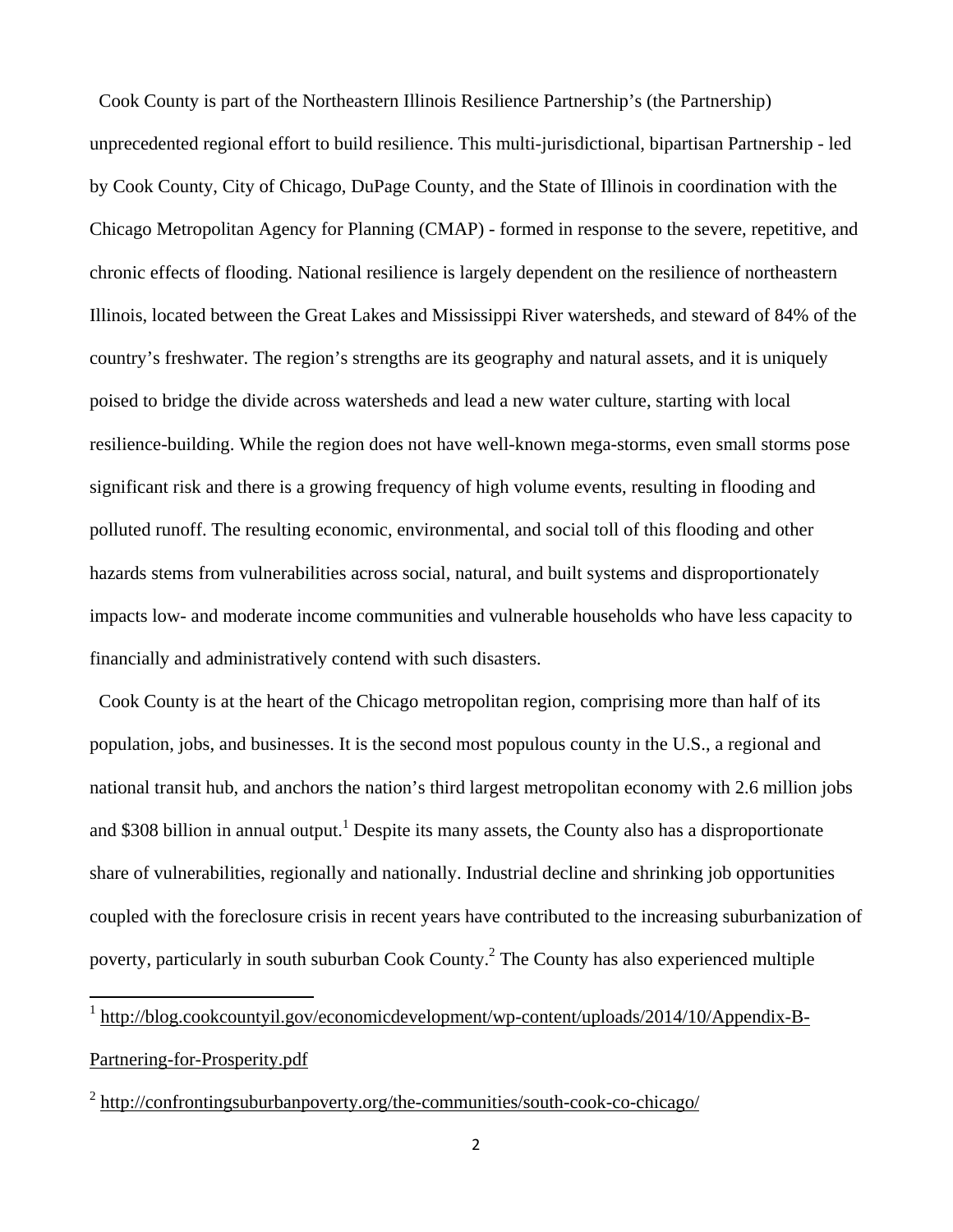hazard events over the last few decades and currently leads the nation in disaster fatalities.<sup>3</sup> Given the confluence of these challenges and opportunities, Cook County is well positioned to drive and implement resilience within its suburban communities, starting with a south suburban pilot area, and contribute to regionwide resilience efforts in a way that builds upon existing partnerships and enhances current planning and programming initiatives. The County's approach is to focus on building the capacity for resilience: the physical capacity, individual capacity, and governmental capacity.

 The Partnership brings together a diverse network of public, non-profit, and private partners to develop detailed resilience plans for most impacted and distressed communities that address three types of flooding - overbank, overland, and urban/basement. Each plan will be informed by extensive community engagement designed to deeply understand how flooding impacts residents and businesses; determine where underlying vulnerabilities lie; and identify priority interventions that build resilience at community scale. Cook County, and the broader Partnership, will develop and implement a regional resilience framework that maintains and improves the quality of life by minimizing exposure, reducing sensitivity, and increasing the built, natural, and social systems adaptive capacity to current and future hazards, stressors, and shocks. The Partnership will also expand the scope beyond flooding to encompass an "all-hazards" approach to resilience that addresses extreme heat, drought, economic competitiveness, and ecological and social vulnerability. Related data-driven, systemic solutions will deliver multiple benefits in an innovative and cost effective manner; effectively engage local stakeholders and the public including vulnerable populations; and create lasting benefits. Successful interventions will be replicated throughout the region and over time, local communities will forge a new, healthy, empowered relationship with water.

<sup>&</sup>lt;sup>3</sup> Spatial Hazards Events and Losses Database for the U.S. -- http://hvri.geog.sc.edu/SHELDUS/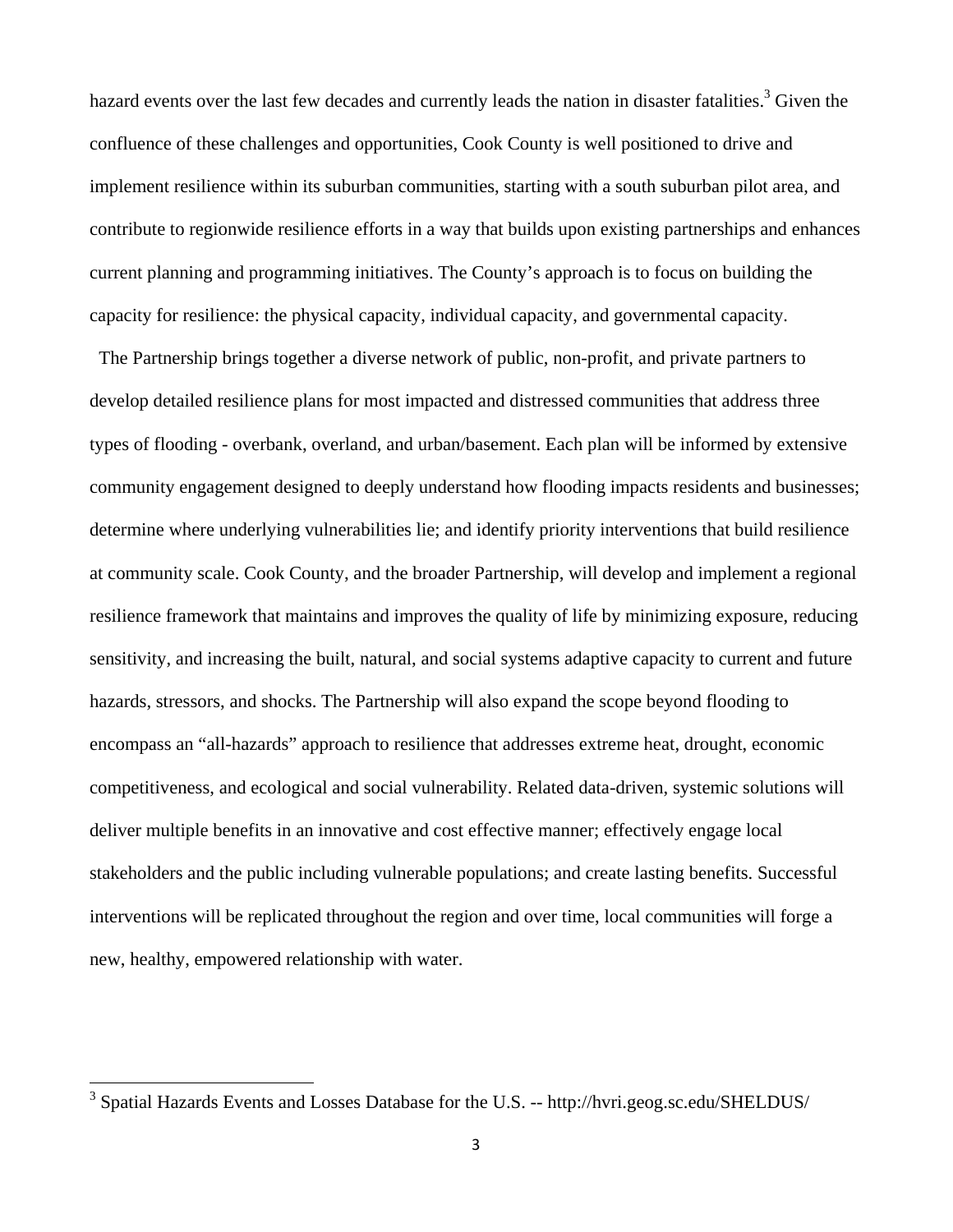# Exhibit B – Threshold Requirements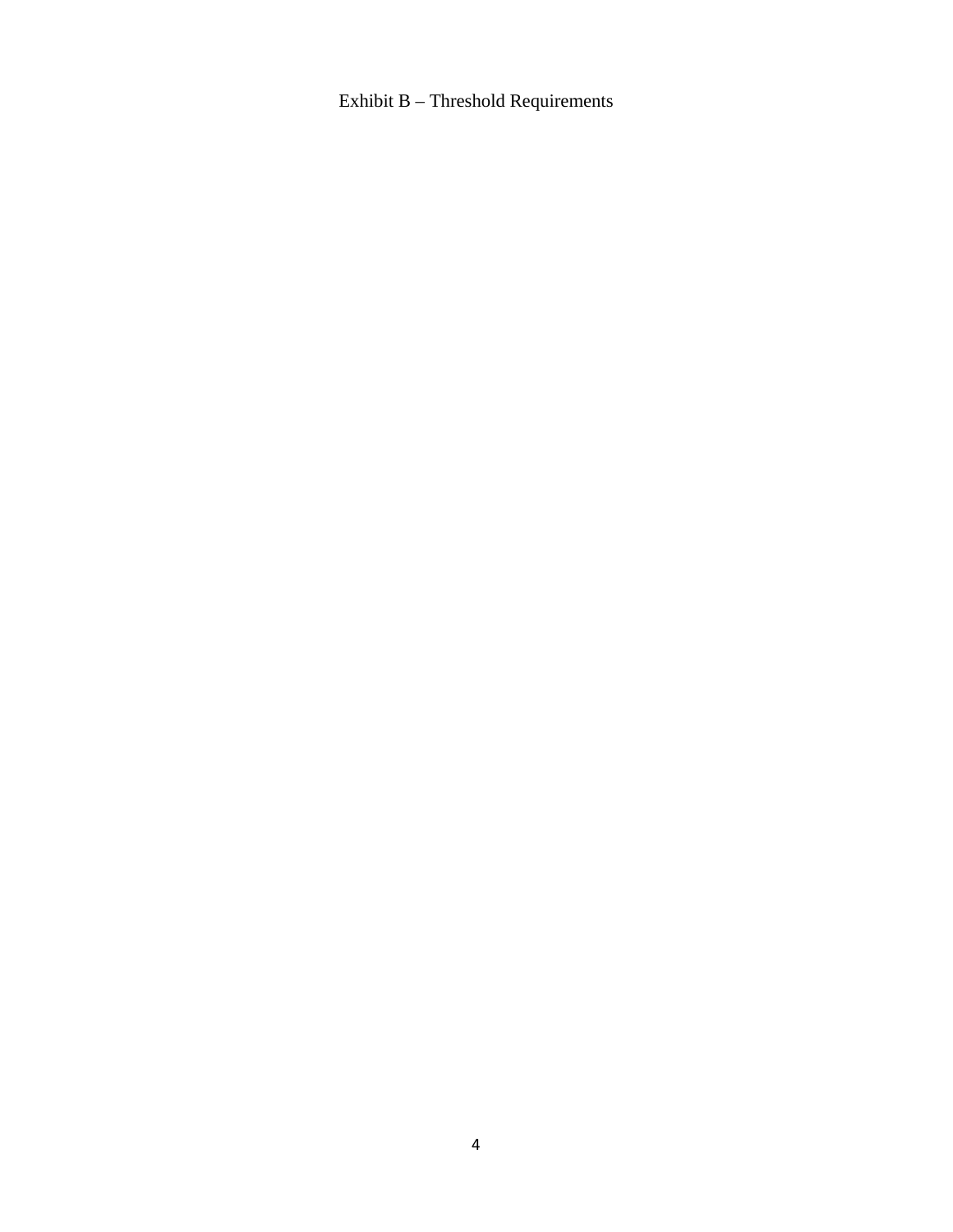## **B.1. General Section**

 In May 2013, Cook County received a Disaster Declaration due to flooding from severe storms (DR-4116). HUD determined all of Cook County to be most impacted and distressed. This series of storms, overwhelmed the County's stormwater system, resulting in widespread flooding and inundation of over 30,000 basements. FEMA Verified Loss totaled \$62.7 million. Of nearly 34,000 FEMA inspected households, 35% had income less than \$30,000; 19% were over the age of 60; and 6% had flood insurance coverage. As an indication of the magnitude of flooding, 6,675 households had high water on the first floor of their residence (20%), and 304 had basement flooding in excess of 4 feet. While the County has obtained \$130.5 million in direct funding and other resources, unmet housing need totals \$904.6 million and affects an estimated 25,768 units. Unmet infrastructure needs also remain.

### **B.2 Eligible Applicant**

Cook County was identified by HUD as eligible for the CDBG-NDR Competition.

## **B.3. Eligible County**

 Cook County, the area primarily benefitting from the proposed CDBG-NDR assisted activities, experienced flooding from severe storms in 2013 resulting in a Presidentially-declared major disaster declaration (DR-4116) under the Stafford Act (PL-113).

## **B.4. Most Impacted and Distressed Target Area**

 In response to DR-4116, all of Cook County was determined by HUD to be most impacted and most distressed. It has Unmet Recovery Needs, or those that have not been addressed by Federal, State, or other sources, and remains most impacted and distressed as outlined below. Note: all data provided is for suburban Cook County only and is not inclusive of the City of Chicago. Unmet Housing Need: FEMA and SBA assistance, National Flood Insurance Program (NFIP) payouts, and CDBG-DR funds are inadequate for addressing repair needs, and per HUD guidance, the County doesn't currently run a qualifying housing recovery program. Table 1 summarizes Cook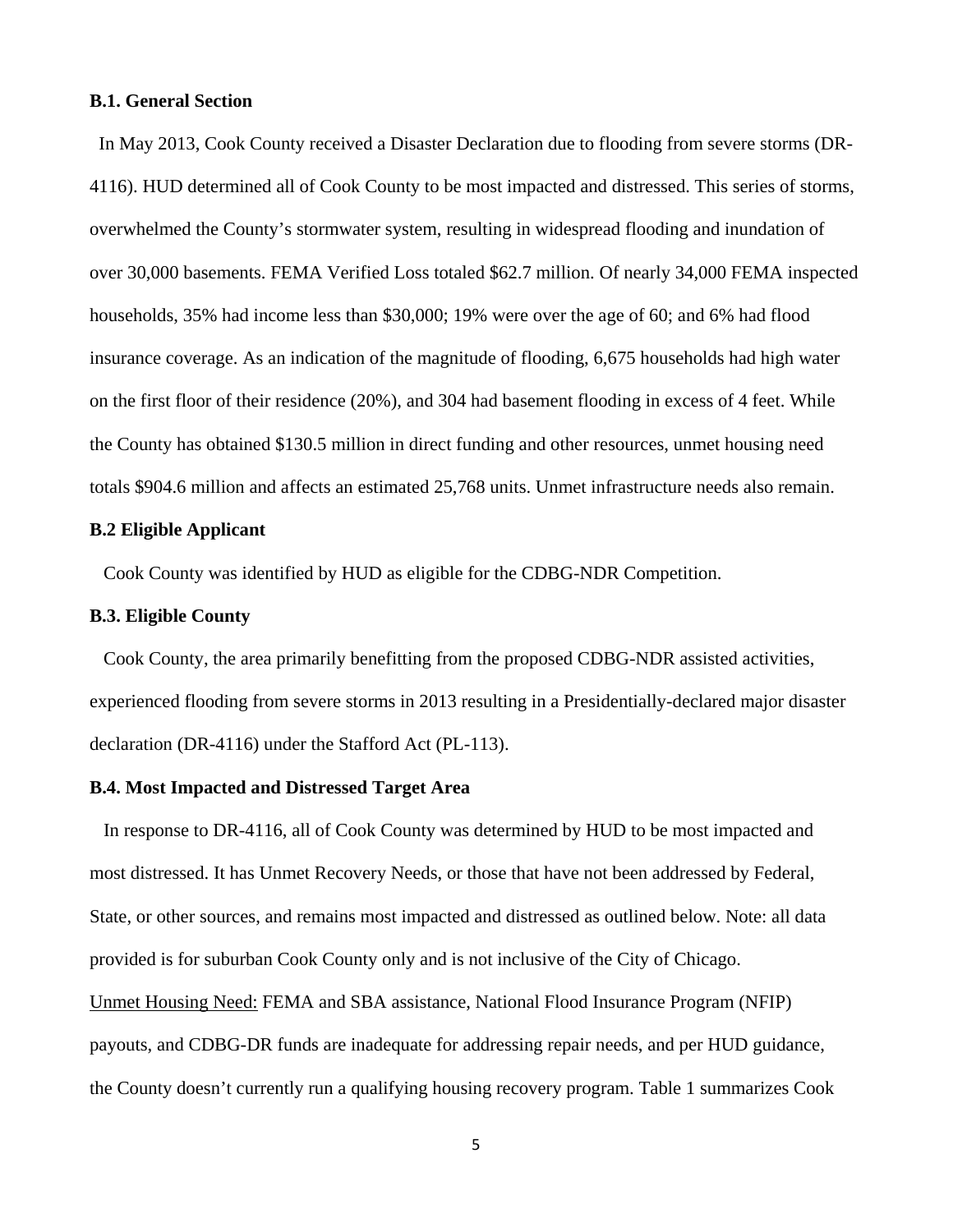County's total housing recovery need, funding sources, and unmet need for DR-4116. Unmet need totals \$904,624,696, equal to 25,768 households, that will not be served by existing programs due to inadequate funding.

| <b>TABLE 1 - Unmet Recovery Needs Threshold Calculation</b> |                 |                             |  |
|-------------------------------------------------------------|-----------------|-----------------------------|--|
| <b>Recovery Need</b>                                        |                 |                             |  |
| <b>FEMA Verified Loss</b>                                   | \$62,788,506    | 33,940 units                |  |
| [times 10] Housing Impact Multiplier                        | \$627,885,060   |                             |  |
| [add \$12,000 per unit] Cost of Resilient Measures          | \$407,280,000   |                             |  |
| <b>Total Recovery Need</b>                                  | \$1,035,165,060 |                             |  |
| <b>Funding Sources</b>                                      |                 |                             |  |
| FEMA Individual & Household Assistance <sup>4</sup>         | \$40,781,653    | 17,597 units                |  |
| National Flood Insurance Program                            | \$37,064,011    | 1,800 units                 |  |
| <b>Cook County CDBG-DR</b>                                  | \$27,000,000    |                             |  |
| SBA Disaster Assistance Loan Program - Housing              | \$25,694,700    | $1,112$ units               |  |
| <b>Total Funding</b>                                        | \$130,540,364   |                             |  |
| <b>Total Unmet Recovery Need</b>                            | \$904,624,696   | $25,768$ units <sup>5</sup> |  |

Total documented FEMA Verified Loss for DR-4116 in Cook County was \$62,788,506. A housing impact multiplier is applied to the FEMA Verified Loss to capture damage that may not have been identified during the FEMA inspection process and account for those who didn't apply for or were denied assistance. The multiplier is based on the average value of the SBA award divided by the

 4 Includes owner-occupied real property and personal property in rental units; personal property is a proxy for real property since rental housing is not inspected by FEMA for unit damage.

 $<sup>5</sup>$  Assumes per unit repair cost of \$35,106 (average value of SBA award plus cost of resilient</sup> measures).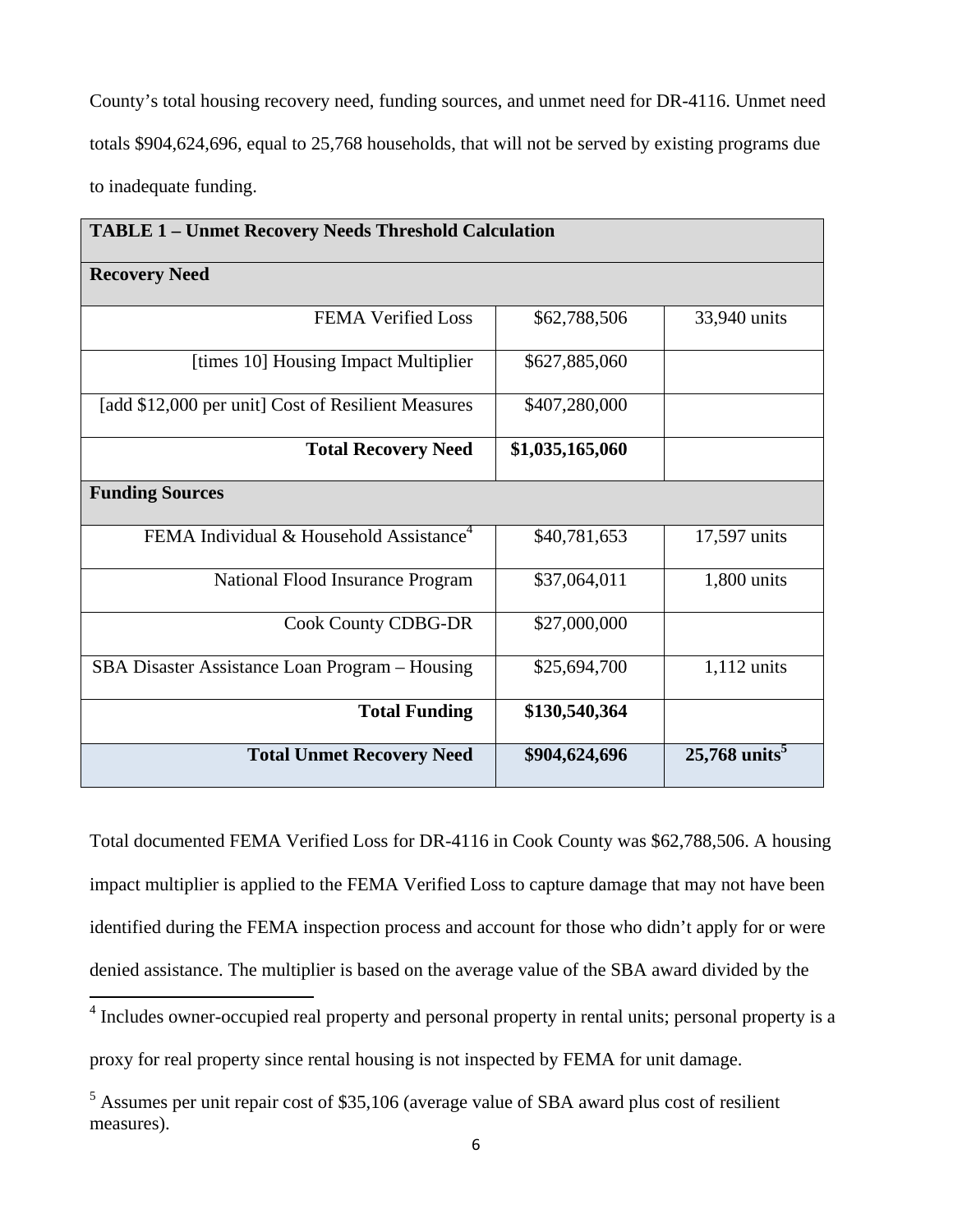average value of the FEMA Housing Assistance award. As Table 2 illustrates, this yields a housing impact multiplier of 10.0.

| <b>Table 2 – Housing Impact Multiplier</b> |              |                       |               |  |
|--------------------------------------------|--------------|-----------------------|---------------|--|
|                                            | Total \$     | Units                 | Average       |  |
| <b>SBA</b> Assistance                      | \$25,694,700 | 1,112                 | \$23,106      |  |
| <b>FEMA Housing Assistance</b>             | \$40,781,653 | 17,597                | \$2,318       |  |
| <b>Multiplier</b>                          | <b>10.0</b>  | <b>Housing Impact</b> | \$627,885,060 |  |

An additional per home cost of \$12,000 is added for each FEMA inspected household for a total of \$407,280,000 to reflect costs of resilient measures not completed as part of standard repairs. Funding sources to assist with housing recovery include the County's CDBG-DR housing program which will allocate \$27,000,000 for this purpose and is still being established. Additional sources include FEMA, SBA, and NFIP. To date, Cook County has identified and pursued the award of \$130,540,364 in recovery-related resources**.** 

 Cook County has determined that more than 20 homes are still damaged from DR-4116. A windshield survey of 29 randomly selected census blocks was conducted in March, 2015 in the communities of Blue Island and Calumet City, areas known to have significant flood damage based on FEMA Verified Loss data. In total, 159 homes were surveyed, of which 58 had flood-related damage. Subsequent resident surveys confirmed that 17 housing units with damage have unmet need resulting from DR-4116.

Infrastructure: While significant infrastructure damage occurred, Cook County didn't meet the FEMA Public Assistance (PA) threshold, lacked a Hazard Mitigation Plan then, and was denied assistance. A FEMA estimate of eligible PA, excluding categories A and B, exceeded \$2.1 million for DR-4116, yet no funding was provided. For example, the Lyons Levee crest was overtopped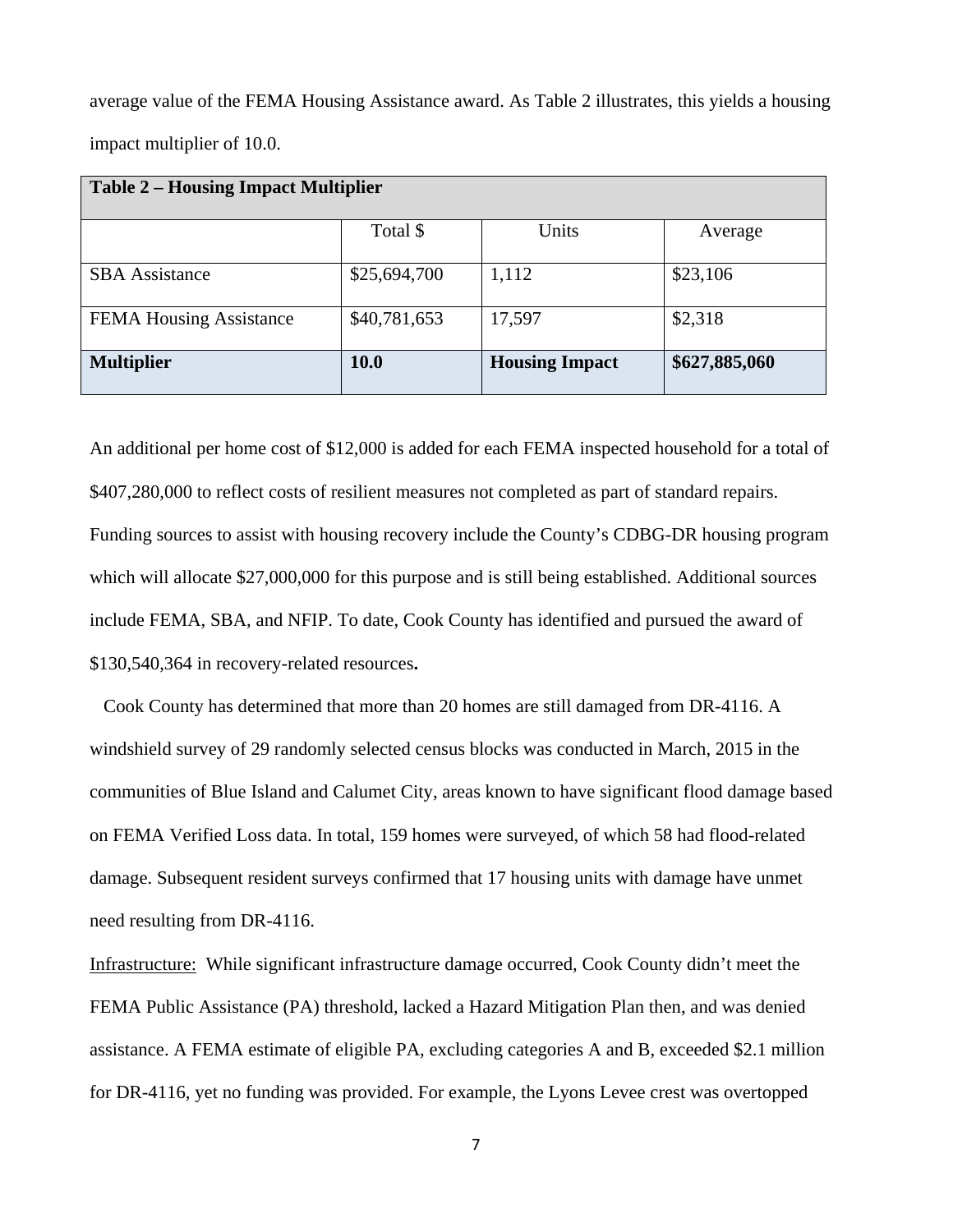during the qualifying 2013 flood event. Implementation of recent temporary flood protection improvements raised the levee crest to elevation 602.0 in 2014, approximately 0.3 feet higher than previous in the areas where overtopping occurred. In order to repair the levee more resiliently, MWRD estimates a cost of \$6.5 million to raise the levee to provide flood protection for events up to the 100-year flood. Regarding sources and uses, a specific MWRD contract has not yet been finalized and approved for funding, Cook County expects to provide no more than \$2 million in CDBG-DR resources to the project, and no other sources of funding have been identified for this project. Therefore, an unmet need of \$4.5 million exists to repair this damaged infrastructure.

## **B.5. Eligible Activity**

 Cook County will ensure that all Phase II activities achieve specific disaster-related purposes, as defined by HUD and directly relate to disaster relief, long-term recovery, restoration of infrastructure and housing, and economic revitalization in most impacted and most distressed areas.

#### **B.6. Resilience Incorporated**

 Cook County has demonstrated its commitment to resilience via its plan to design, test, and scale a model approach to disaster resiliency. Potential activities, including private property retrofits, restoration of ecosystems, and public infrastructure investments, will improve the County's resilience to current and future threats and hazards, including climate change. To support long-term resilience, Cook County commits to promote enrollment in the Community Rating System (CRS); adopt a cumulative substantial improvement and substantial damage threshold; and evaluate ways to incorporate resilience measures in future public facilities, infrastructure, and roadway projects.

## **B.7. Meet a National Objective**

 Cook County will ensure that all selected Phase II activities meet a national objective to benefit lowand moderate-income persons, aid in the prevention or elimination of blight, and/or meet urgent community development needs.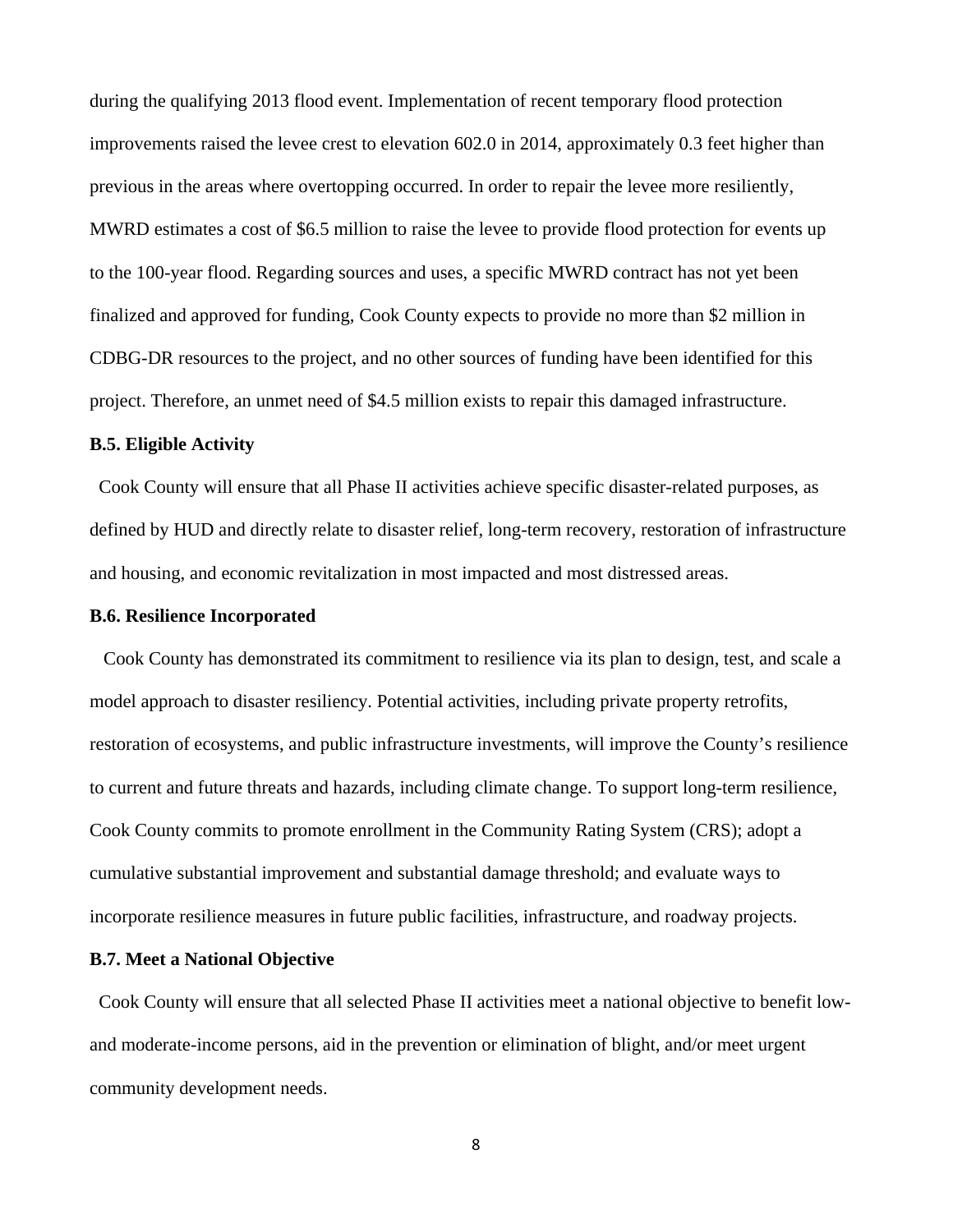## **B.8 Overall Benefit**

 Using a comprehensive risk approach, Cook County selected a pilot area, described in Exhibit D, p. 21, to be used in the design and testing of a model approach to disaster resiliency that will provide successful examples and can be taken to scale across the County. The County will prioritize investments in the pilot area, which is comprised of 57% low- and moderate-income households. At least 50% of the funds requested in this application will benefit low- and moderate-income households.

## **B.9 Establish Tie-Back**

 Cook County's proposed activities and investments to reduce flooding risk and increase resilience directly tie back to DR-4116. Funds will be expended in suburban areas that experienced flooding following DR-4116, leading to unmet recovery needs in housing and infrastructure.

# **B.10 One Application per Applicant**

 This application from Cook County is part of the Northeastern Illinois Resilience Partnership's regional effort to build resilience. While Cook County is participating in this regional effort, the County (as well as the three other eligible government applicants in the Partnership) is applying individually for its own jurisdiction.

# **B.11 Certifications**

Please see Attachment C - CDBG-NDR Certifications for all required certifications.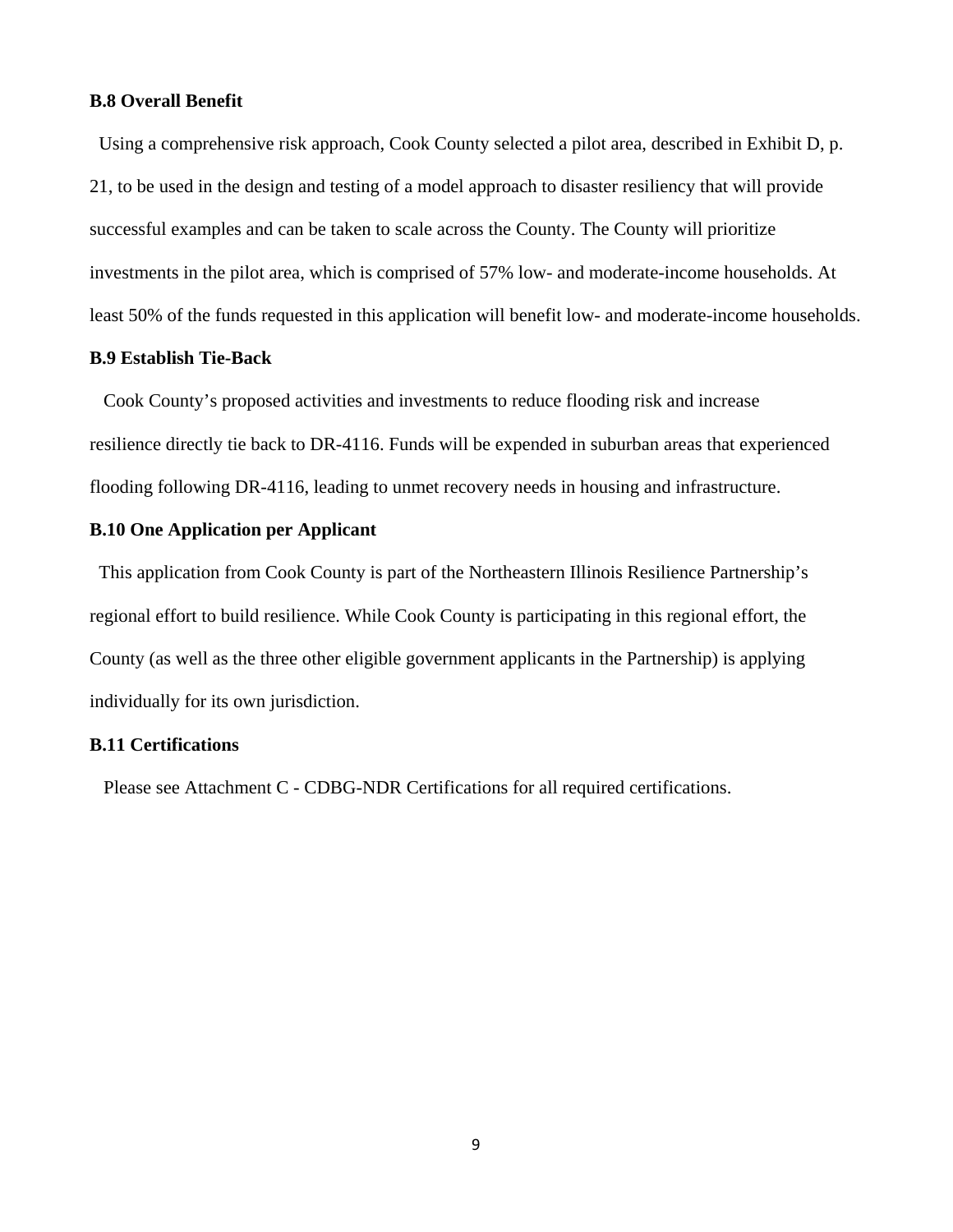Exhibit C - Capacity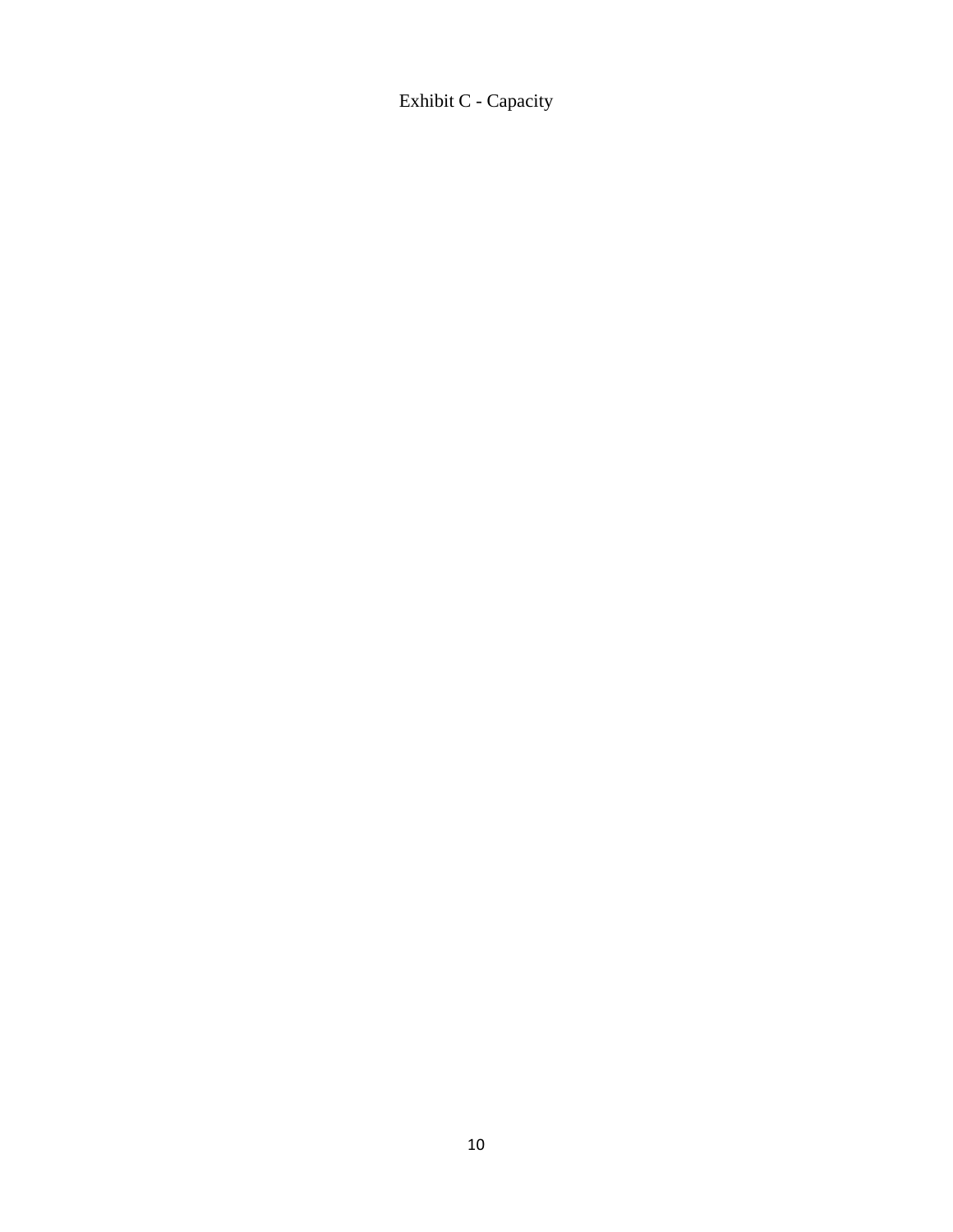## **C.1 General Management Capacity**

 The Cook County Department of Planning and Development (DPD), whose mission is to develop and sustain viable communities, can drive and implement resilience within the County and contribute to regionwide resilience efforts in a way that builds upon existing partnerships and enhances current planning and programming initiatives. DPD effectively administers its Federal funds in a timely and compliant manner and has become a model HUD grantee in the region. DPD has historically managed over \$530 million in Federal funding from the U.S. Department of Housing and Urban Development (HUD) including annual entitlement CDBG, HOME, and ESG allocations as well as singular resources such as NSP, HPRP, Section 108 Loan Guarantee, and CDBG-R. Recently, DPD was awarded \$83.6 million in CDBG-DR funds to address impacts from 2013 flooding. To guide its investments, DPD recently completed an innovative and collaborative strategic planning initiative, *Planning for Progress,*<sup>67</sup> in partnership with CMAP. Encompassing the City of Chicago, over 130 suburban municipalities, and unincorporated areas, this process incorporated an extensive and multi-faceted outreach and engagement strategy spanning 15 months. *Planning for Progress* resulted in a combined Consolidated Plan and Comprehensive Economic Development Strategy to guide investments and partnerships around housing, community, and economic development. It promotes resilience, particularly for benefit to low- and moderate-income and vulnerable populations, and aligns County resources, including Federal funds, for expanded community impact.

 Through *Planning for Progress* and continuing with this resilience effort, DPD has engaged County agencies with relevant expertise to align efforts and foster new collaborations aimed at making the County more resilient. An interagency team has met weekly while developing this application and will continue to do so. This application is led by DPD's Deputy Directors of Community Development and

 6 http://www.cmap.illinois.gov/programs-and-resources/lta/cook-county

<sup>&</sup>lt;sup>7</sup> http://blog.cookcountyil.gov/economicdevelopment/planning-for-progress/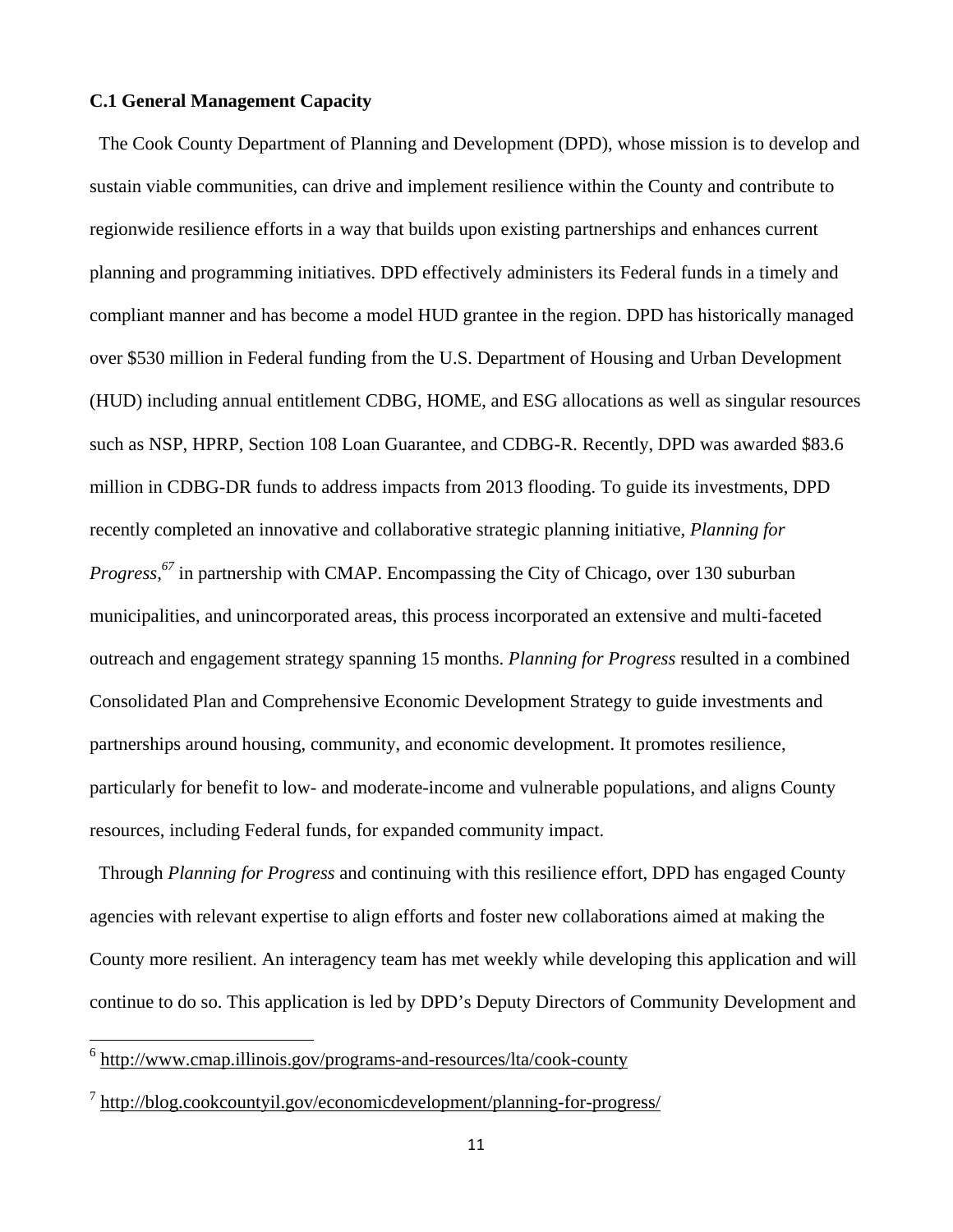Housing, and *the application is written by DPD staff with informational support from other partners.*  Based on its track record with HUD funding, DPD is well suited to administer CDBG-NDR funds on behalf of the County and has the legal authority and capacity to competitively procure vendors for program design and implementation.

 A critical partner is the Metropolitan Water Reclamation District of Greater Chicago (MWRD), the County's stormwater management agency, which regulates development through its regional watershed management ordinance. MWRD's protects the health and safety of the residents and the quality of the water supply source, improves the quality of water in watercourses, protects businesses and homes from flood damages, and manages water as a vital resource. Additional partners with expertise and support bolstering local capacity include the Cook County Forest Preserve District, Departments of Public Health, Transportation and Highways (DOTH), Environmental Control (DEC), Homeland Security and Emergency Management (DHSEM), Chicago Cook Workforce Partnership, Cook County and South Suburban Land Bank Authorities, Housing Authority of Cook County, Center for Neighborhood Technology (CNT), and the U.S. Army Corps of Engineers (USACE).

# **C.2 Cross-Disciplinary Technical Capacity**

 The Partnership enables cross-disciplinary technical capacity across the region. Given the range of partners and their sector expertise, the capacity will still be retained if an individual partner reduces their participation. Various workgroups, convening subject matter experts, further enhance capacity. Please see Exhibit E for details.

 *Comprehensive Planning:* The four regional applicants - Cook County, the City of Chicago, DuPage County and the State of Illinois (the Applicants) - have extensive experience developing and implementing comprehensive plans and complex programs. CMAP developed GO TO 2040, adopted in 2010 as the region's comprehensive plan for land use, transportation, and economic development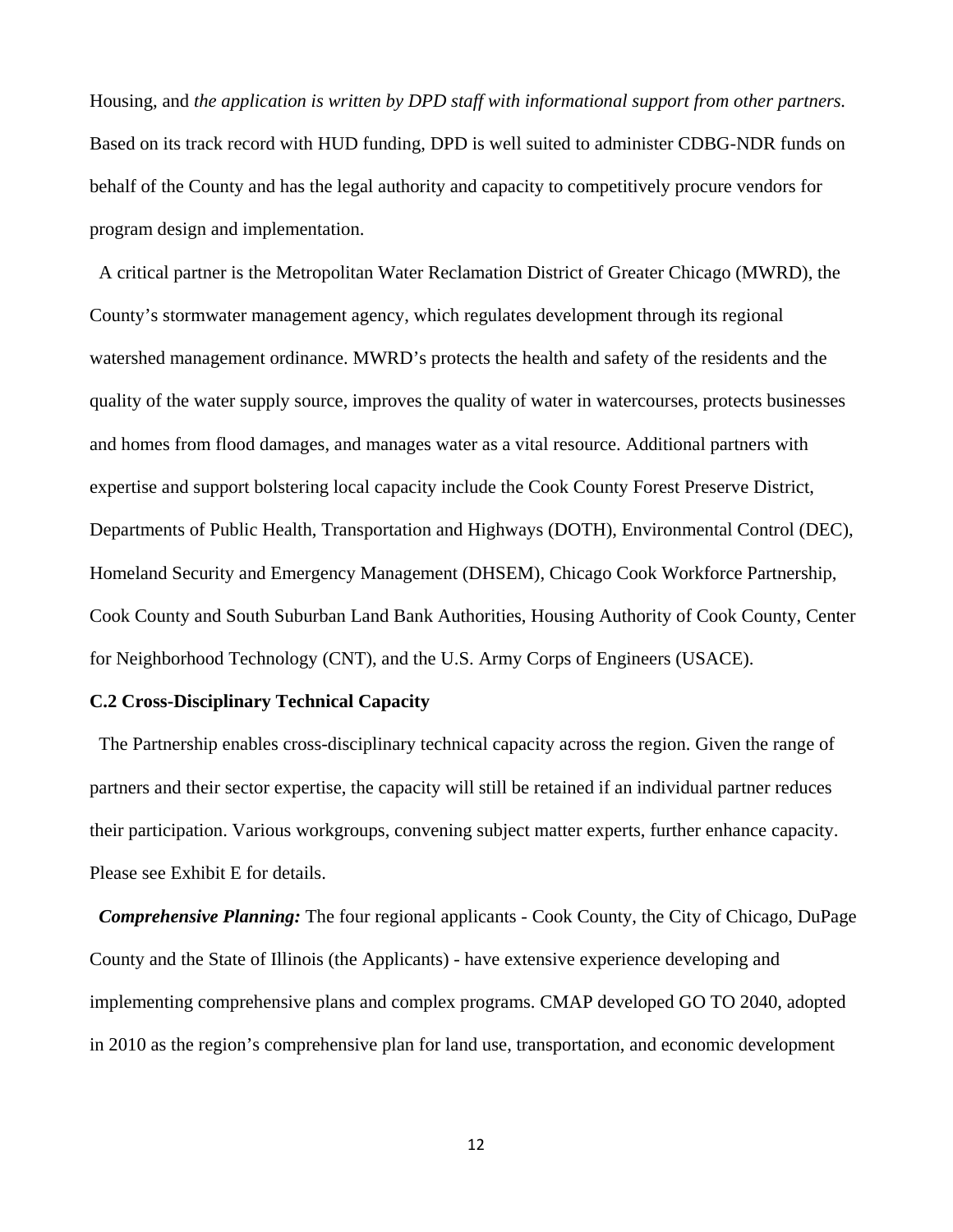assistance to 280+ northeastern Illinois communities.8 Cook County's *Planning for Progress* further demonstrates this capacity. DHSEM recently completed the first-ever Cook County Hazard Mitigation Plan (HMP) - the largest multi-jurisdictional all hazards mitigation plan in the U.S. - which identifies cost-effective actions for risk reduction; focuses resources on the greatest risks and vulnerabilities; builds partnerships; increases awareness of hazards and risk; communicates priorities; and aligns risk reduction with community objectives. MWRD is also piloting stormwater master plans in five Cook County communities, including one within the pilot area, that identify green and gray solutions to mitigate flooding and provide guidance on how communities can re-imagine urban drainage. The Forest Preserves District of Cook County recently launched their Next Century Conservation Plan and DOTH is developing a Long Range Transportation Plan.

 *Data and Science-Based Analysis:* Partners and leading research institutions in the region - Argonne National Laboratory, Illinois State Water Survey, and Midwestern Regional Climate Center - have experience collecting and analyzing climate data, including modeling and downscaling, and have conveyed the input of potential future conditions to the Partnership. CMAP, the repository for regional datasets, facilitates access to science-based information. CNT has a nationally recognized data analysis team (responsible for developing HUD's Location Affordability Index) with the expertise to integrate transport and housing data with landscape permeability, remote sensors, and weather forecasting.

 *Community Development & Housing:* DPD continues to strategically plan for and administer related significant Federal funding. The Chicago Area Fair Housing Alliance and CMAP analyzed regional disparities through a Fair Housing Equity Assessment for HUD. CNT brings knowledge of community-based flood resiliency through their RainReady initiative, helping communities upgrade properties and public rights-of-way to mitigate flooding.

<sup>&</sup>lt;sup>8</sup> http://www.cmap.illinois.gov/about/2040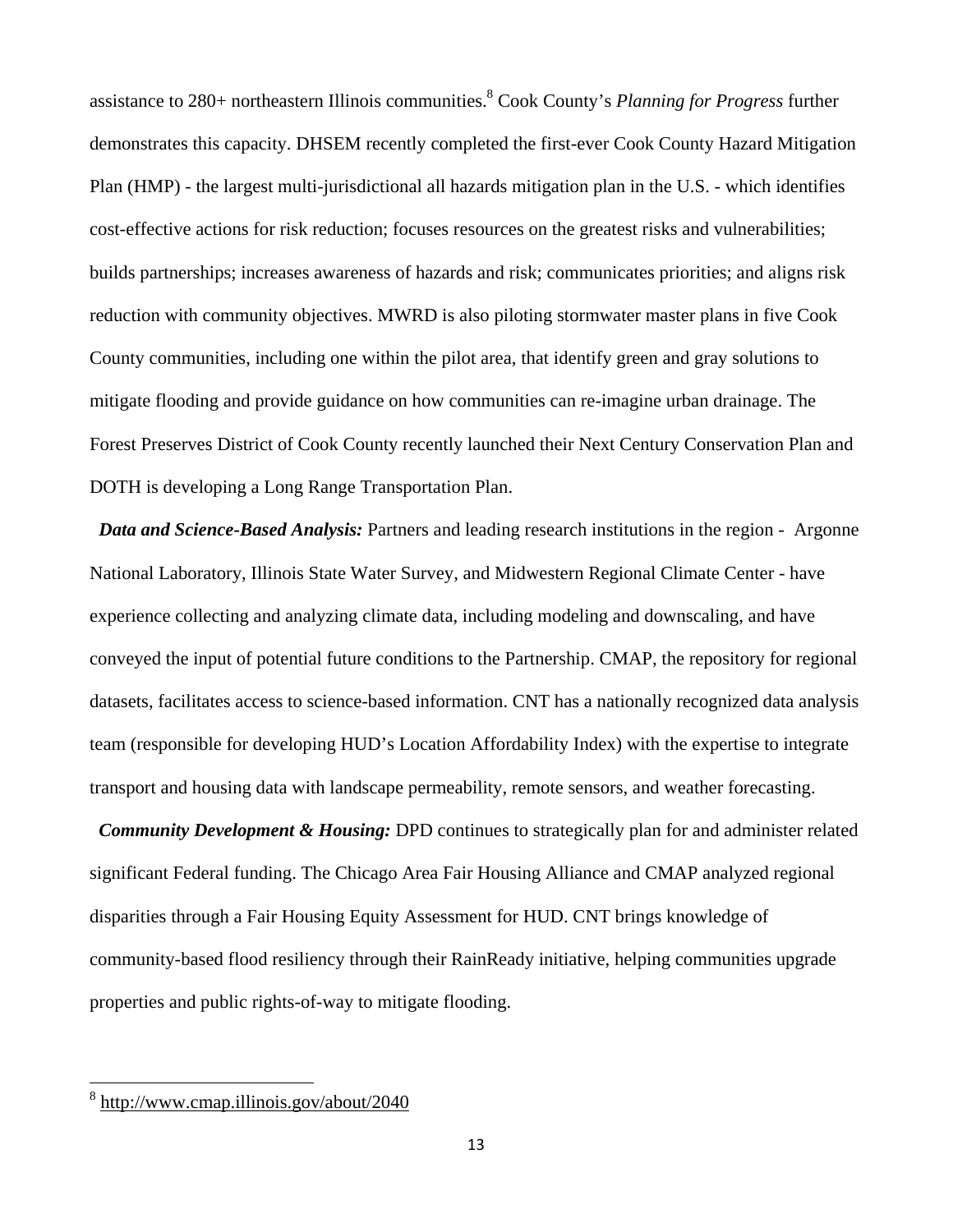*Design, Engineering, and Maintenance:* The Applicants all plan, design, and maintain components of the region's built environment, including buildings, streets, sewers, and green stormwater infrastructure. In coordination with private design and engineering consultants, the Partnership has the technical capacity to formulate and refine proposed physical interventions to reduce hazard exposure and build resilience. MWRD utilizes a traditional benefit-to-cost analysis (i.e. using USACE methodology and flood depth-damage curves) and also a cost per benefitting structure to assess project feasibility which would also be applied to CDBG-NDR projects. Design, engineering, and maintenance services would be procured by DPD as applicable. In conjunction with the Partnership, DPD will participate in a series of open-source design studios that will solicit the input and ideas of the community of world-class design firms located in the region. These studios will be designed with the assistance and input of the Illinois Chapter of the U.S. Green Building Council and Rebuild By Design.

 *Technology and Product Innovation*: Cook County is a hub of creative technological and design innovation, such as Design for America, an award-winning nationwide network of interdisciplinary student teams and community members using design for local, social impact. UI Labs is a Chicagobased research and commercialization collaborative uniting universities, industry, and government to define problems, develop partnerships, and deliver scalable solutions. CNT is another innovation center, having designed tools funded and promoted nationally by EPA, including Green Infrastructure Portfolio Standard, Value of Green Infrastructure Guide, and Green Values.

 *Environment:* Several partners are focused on enhancing environmental quality, including land managers involved in active restoration and research, advocacy organizations promoting institutional and behavioral changes, and state and county regulators who safeguard natural resources. Forest Preserve Districts across the region manage over 180,000 acres of open space (a significant portion of which is within the regulatory floodplain in Cook County) that absorbs rainfall and cushions adjacent municipalities from overbank flooding. Chicago Wilderness (CW), a 300+ member coalition,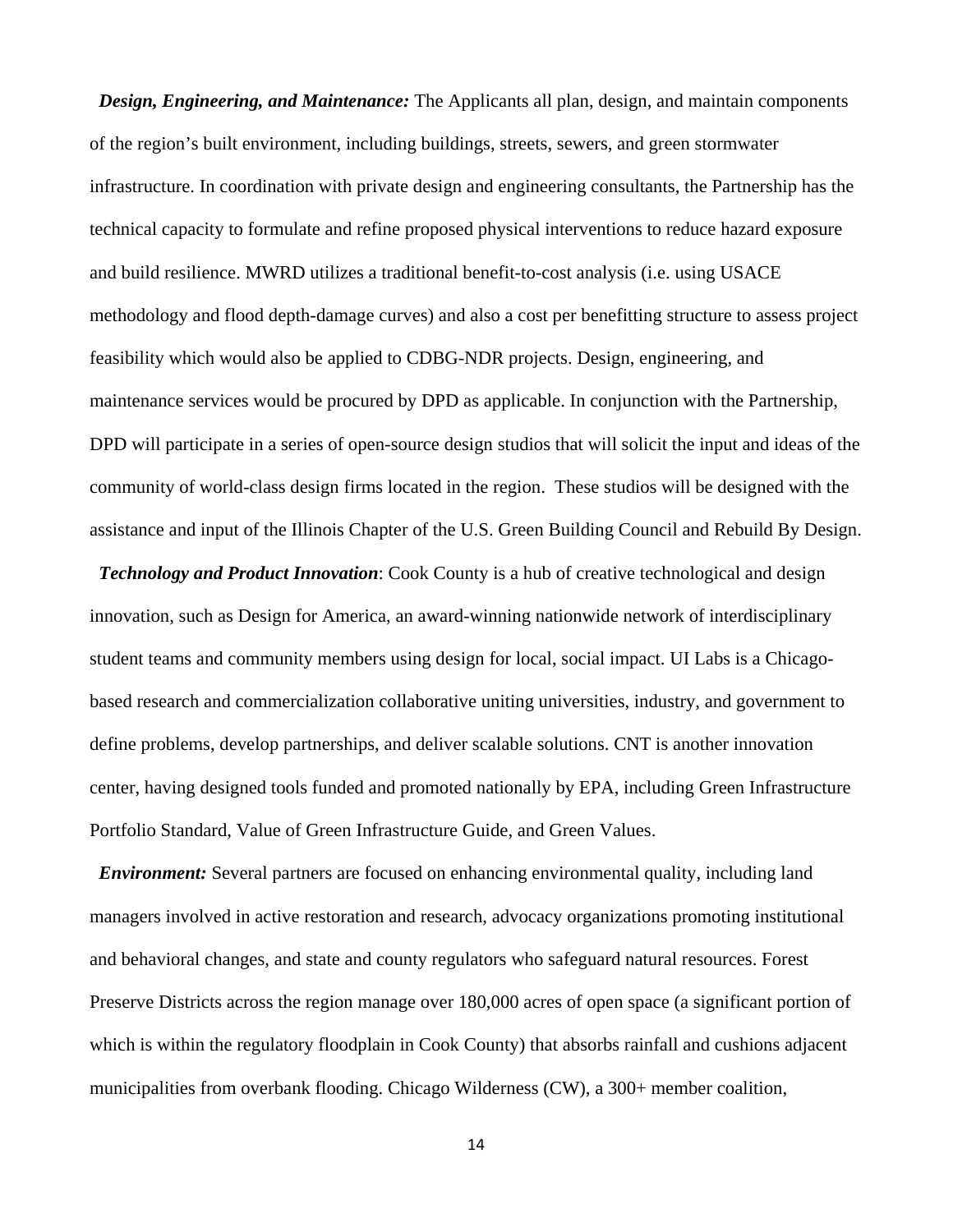developed the Green Infrastructure Vision to identify priority landscape conservation areas and their resulting ecosystem services. The Natural Resources Defense Council (NRDC) are experts on public policies related to stormwater, water quality, and resilience. Locally, the DEC is responsible for County environmental regulatory functions and sustainability and has managed \$14.5 million in Federal funding related to air quality, pollution, asbestos, energy efficiency, solar energy, and brownfields programming. MWRD manages a Green Infrastructure Program supporting projects with the greatest potential to reduce flooding and/or basement backups. Potential projects are vetted based on the number of structures to benefit, cost per gallon infiltrated, visibility of the location, and the area's socioeconomic characteristics. The Calumet Stormwater Collaborative (CSC), which focuses on stormwater management in the Calumet watershed in south Cook County, has engaged multijurisdictional resiliency stakeholders in integrating downscaled climate data into infrastructure design and investments as well as implementing site-specific green infrastructure projects. The County has been an active CSC participant and wants to foster capacity-building initiatives like the CSC. DPD's south suburban pilot area (see Exhibit D) specifically builds on the work of the CSC.

 *Civic and Philanthropic:* The Metropolitan Planning Council (MPC), CNT, Delta Institute, and Foresight Design Initiative excel in coalition-building and community engagement; they convened consultation working groups and assisted Applicants' public outreach. The Chicago Community Trust, Grand Victoria Foundation, and other funders have provided feedback and resources on how to strategically advance the region's capacity to prepare for a range of hazards.

## **C.3 Community Engagement**

 DPD effectively engaged stakeholders and the public through *Planning for Progress,* its strategic planning initiative spanning 15 months. An array of outreach methods were deployed including 20+ formal presentations, 3 interactive sub-regional workshops, web-based surveys, 30+ focus groups, and 4 open house events resulting in input from over 2,000 participants regarding local needs, resources,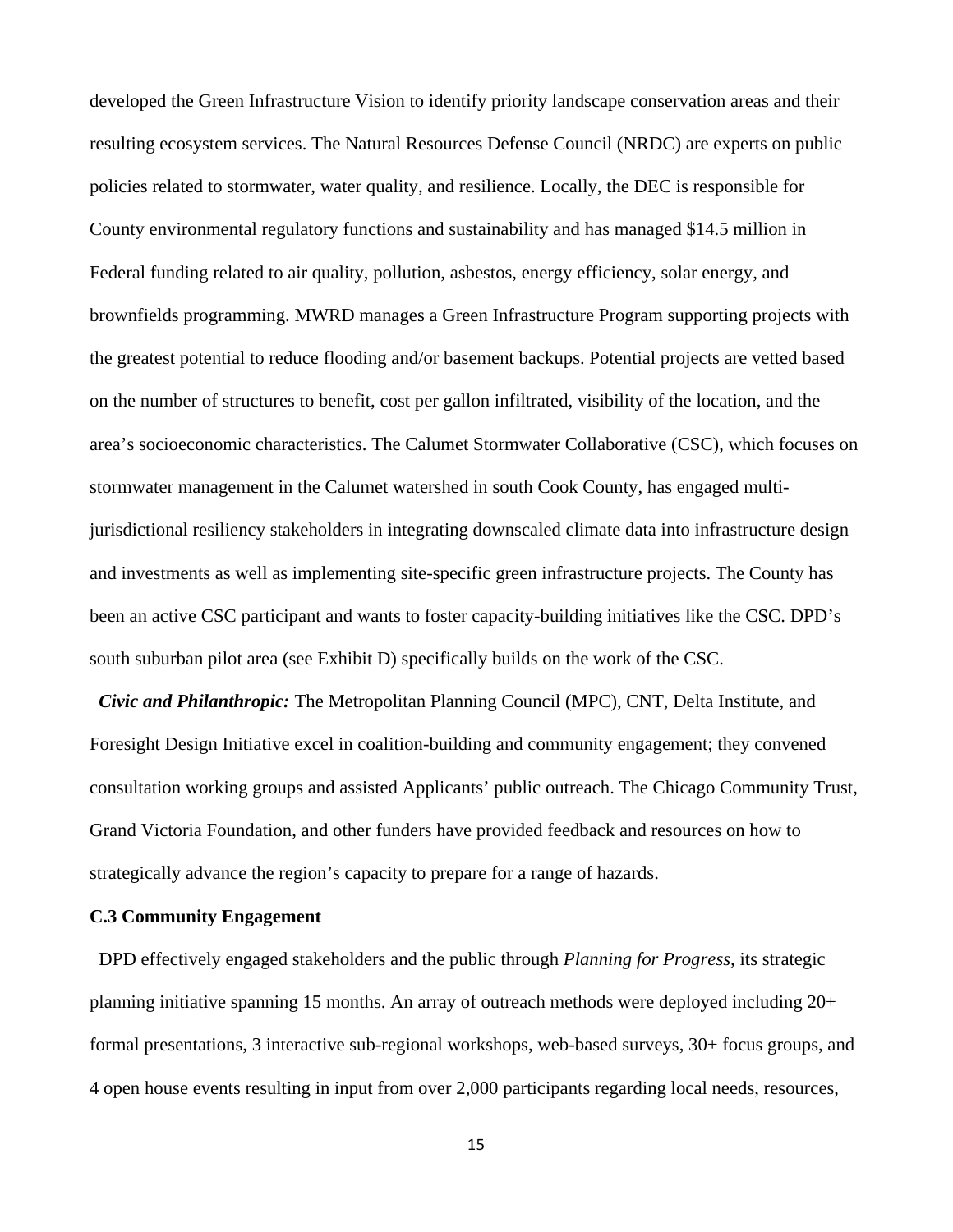and opportunities for affordable housing, community, and economic development. Additionally, DPD regularly solicits input regarding program design and operations through annual strategic plans and performance reports. In relation to specific flood impacts and recovery needs, DPD solicited input from municipalities and social service providers in developing its CDBG-DR action plan. All DPD outreach efforts comply with the County's Citizen Participation Plan, updated and adopted in 2012, and ensure sufficient advance notice via newspaper publication, website posting, and electronic email blast of public review/comment opportunities including public hearings. DPD regularly makes presentations and announces initiatives and related input opportunities to local stakeholder groups and commissions. Since DPD's programs largely target low- and moderate-income and other vulnerable populations, DPD coordinates with stakeholder agencies serving these groups. Contingent on local needs, meeting notices, surveys, and summaries are made available in both English and Spanish. Additionally, individuals with disabilities or limited English proficiency are able to request special accommodations. DPD's Economic Development Advisory Committee meets bi-monthly and offers opportunity for public comment.

 Other Partners also have a strong track record for community engagement. DHSEM engaged 155 public and private partners and over 1,800 residents in developing the HMP. Through its pilot stormwater plans and other programs, MWRD focuses on education in target communities, engages neighborhood institutions, and establishes public/private partnerships. CNT deploys a grassroots, community-based strategy that helps residents organize around flood resiliency and takes them through a structured process of awareness, education, involvement, and collaboration. Engagement methods include flyer distribution, resident training for rainfall measurement, walking tours, home upgrade block parties, storytelling, and public space rapid transformation pop-up events.

 DPD and its partners are well-versed in best practices to solicit and synthesize input from a wide array of stakeholders and members of the public, particularly when they represent competing interests.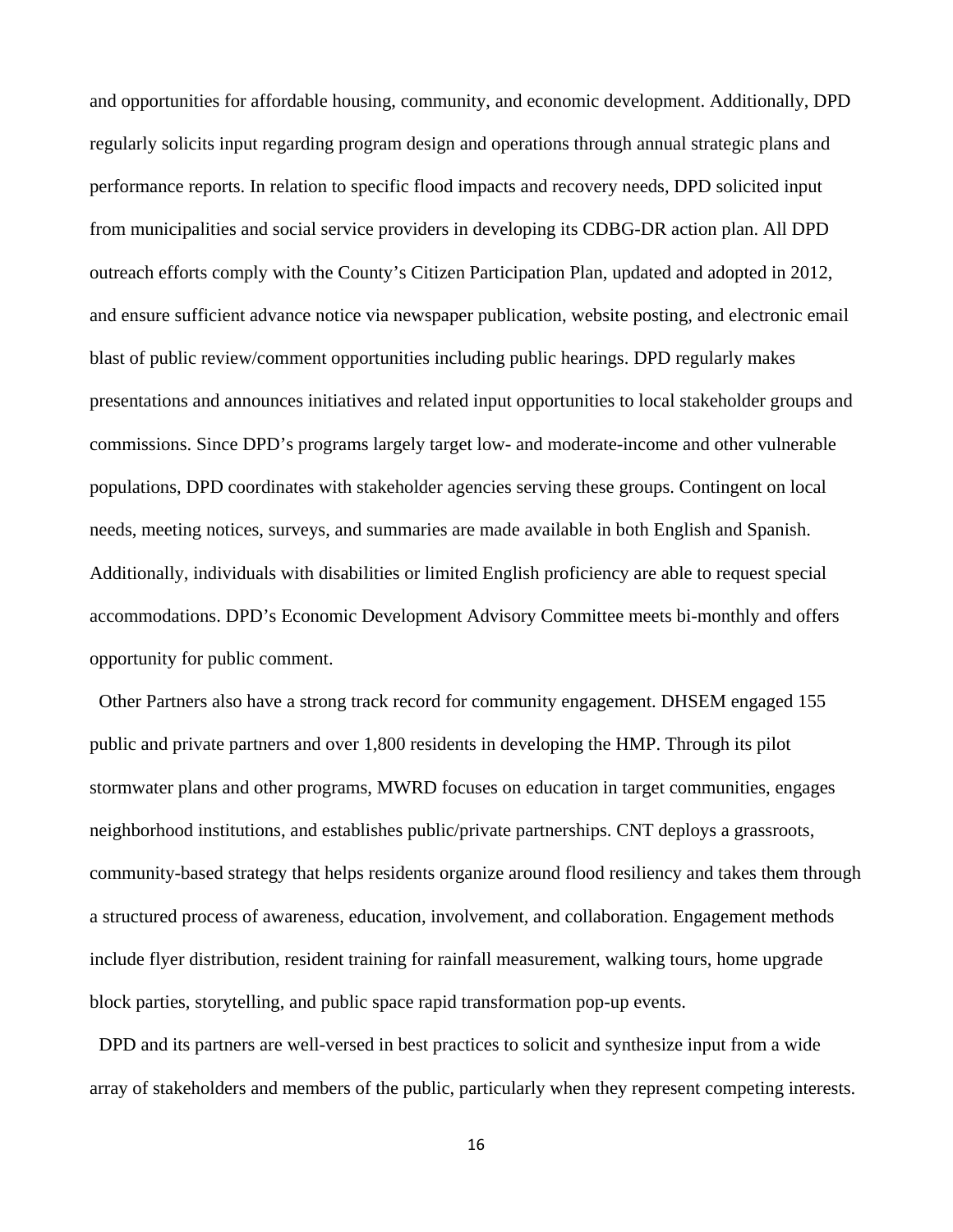DPD is employing similar outreach and engagement modalities specific to resilience with an emphasis on households, institutions, and communities most affected by DR-4116, and most importantly, more likely to be impacted by and vulnerable to future threats and hazards including those resulting from climate change. This outreach is creating and empowering formal and informal leaders on stormwater management and broader resilience topics. For example, CNT supports multiple resident action groups active in promoting flood mitigation and resilience. Outreach has already begun under this application as detailed in Exhibit E, has been incorporated in the conceptual strategy under Phase 1 and lays the groundwork for continuing outreach that sustains awareness, involvement, and implementation of resiliency efforts through Phase II.

# **C.4 Regional Capacity**

 Cook County has achieved national recognition for effective collaboration and coordination with public agencies regionally. President Toni Preckwinkle initiated and regularly convenes County leaders throughout the region to share information and resources. DPD also led a successful regional effort to apply to the Federal Economic Development Administration for an Investing in Manufacturing Communities Partnership designation.

 The Northeastern Illinois Resilience Partnership will serve as the regional coordinator of resiliency activities. A regional approach is particularly appropriate for addressing shared threats and risks, such as flooding and climate change, and ensures that local actions to mitigate flooding don't exacerbate downstream problems. Carrying out pilot and regional activities under the umbrella of the Partnership will lay a foundation for strategic implementation of resiliency planning. The Partnership taps into the expertise and capacity of existing organizations, many of which have regional or multi-government capacity, to focus on resilience to flooding. The Partnership will also expand the scope to encompass an "all-hazards" approach to resilience that addresses extreme heat, drought, economic competitiveness, and ecological and social vulnerability.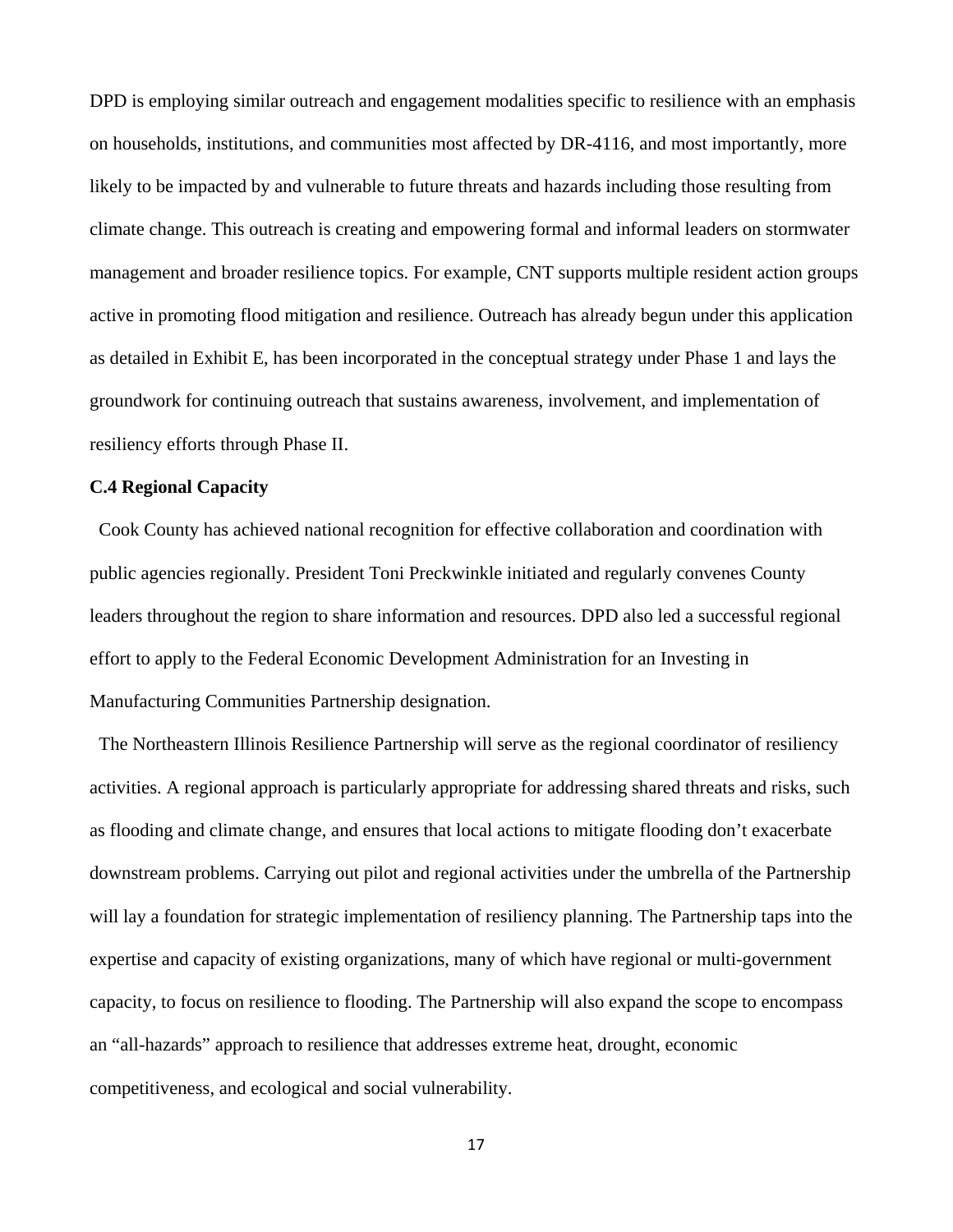CMAP has extensive experience connecting local implementation to regional change, as well as building broad-based coalitions to tackle cross-cutting issues, particularly through GO TO 2040. Implementing GO TO 2040, CMAP created a local technical assistance (LTA) program to provide planning support at no cost to local communities that aligns local decision-making with regional priorities. Initially funded through a \$4.25 million HUD Sustainable Communities Regional Planning grant, LTA's effectiveness led it to become a permanent program. Cook County will be using its CDBG-DR funding to support a focus on stormwater management and resilience in the LTA program over the next several years. CMAP produced a Climate Adaption Guidebook for municipalities, which was recently highlighted by HUD as a key outcome of the Sustainable Communities Initiative.

 Like flooding, complex social vulnerabilities cross jurisdictional boundaries and are best addressed through regional coordination. Factors that contribute to social vulnerability – access to transportation, affordable housing, and/or economic opportunities, age, veteran status, social isolation, and poverty manifest differently in localities, but are regionally interconnected. The Partnership's framework allows Applicants to relate local vulnerabilities in their pilot areas to the larger economic, ecological, and infrastructural systems that support the entire region. For instance, local resiliency planning can provide project-specific workforce opportunities for the neighborhood, but those activities will be connected to regional efforts to develop workforce training programs and create market demand for green infrastructure, among other initiatives. This will allow solutions to benefit vulnerable populations in the pilot areas and regionally. While DPD will be responsible for complying with HUD grant requirements and implementing pilot projects from the grant received, the Partnership will provide over-arching coordination between the Applicants' activities, as well as the broader range of crosscutting resilience activities that affect the region. The Partnership is exploring the opportunity to involve Rebuild By Design to advise on regional coordination to ensure that local resiliency activities are carried out in a concerted manner and scaled appropriately across the region.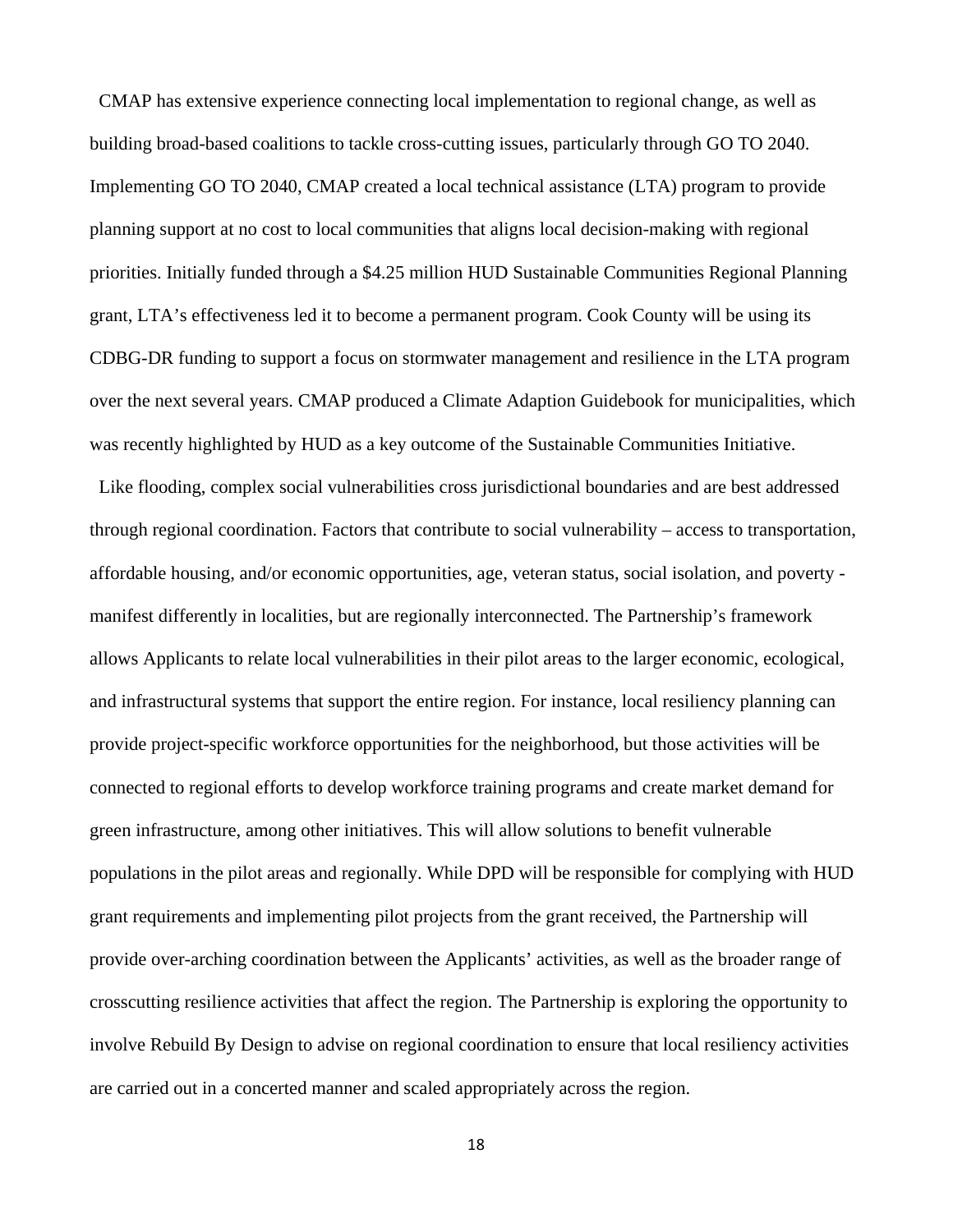Exhibit D - Need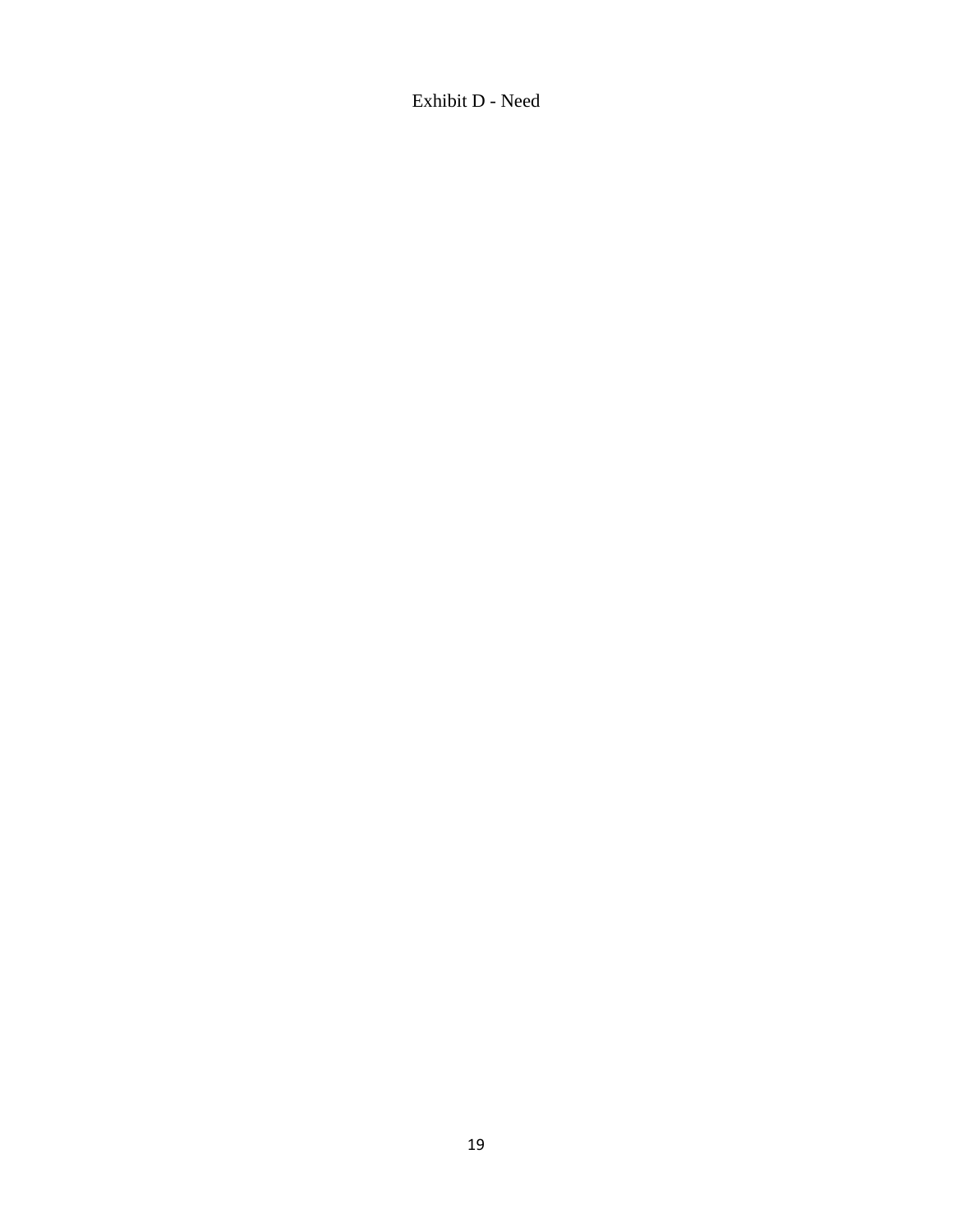## **D.1 Unmet Needs**

 In May 2013, severe storms from DR-4116 resulted in widespread flooding. As detailed in Exhibit B, p.6, FEMA verified loss totaled \$62,788,506. Though Cook County has obtained more than \$130.5 million in resources, unmet housing need totals \$904.6 million and affects an estimated 25,768 housing units. The disaster also led to \$2.1 million in FEMA documented public infrastructure damage (though no FEMA funding) and MWRD-documented unmet infrastructure needs total \$4.5 million for the Lyons Levee. Additionally, MWRD has over 50 stormwater management projects in their pipeline with an estimated construction cost of \$330 million. MWRD's recent bond sale and DPD's CDBG-DR funds will support \$57.5 and \$30 million of this cost respectively leaving a gap of \$242 million. Based on MWRD's current capital improvements financing structure, additional bonding would be required to implement these projects over a timeline driven by its debt repayment schedule and bonding authority. Local municipalities have also reported economic losses for local businesses and the Cook County Forest Preserves District noted environmental degradation impacting water quantity and quality and/or structural damage along the Lower Des Plaines River, Salt, Plum, and Thorn Creeks.

 DR-4116 is characteristic of flooding in Cook County and not a one-time event. Since 1972, 13 Presidential-declared flood events have caused \$628.5 million in property damage. Three types of flooding are common: overbank of streams and creeks; localized overland; and urban or basement backups. Over the past 20 years, urban flooding has become the principal cause of flood loss in the County. Nearly 8% of land - containing \$22 billion of property - is located in 100-year floodplains, though damage increasingly affects other areas. From 2007 to 2011, flood claims were submitted in 97% of Cook County ZIP codes. ZIP codes with highest concentrations of payouts had no land area within floodplains.<sup>9</sup> Chronic flooding is a worsening challenge.

# **D.2. Most Impacted and Distressed**

<sup>&</sup>lt;sup>9</sup> CNT. "The Prevalence and Cost of Urban Flooding." May 2013.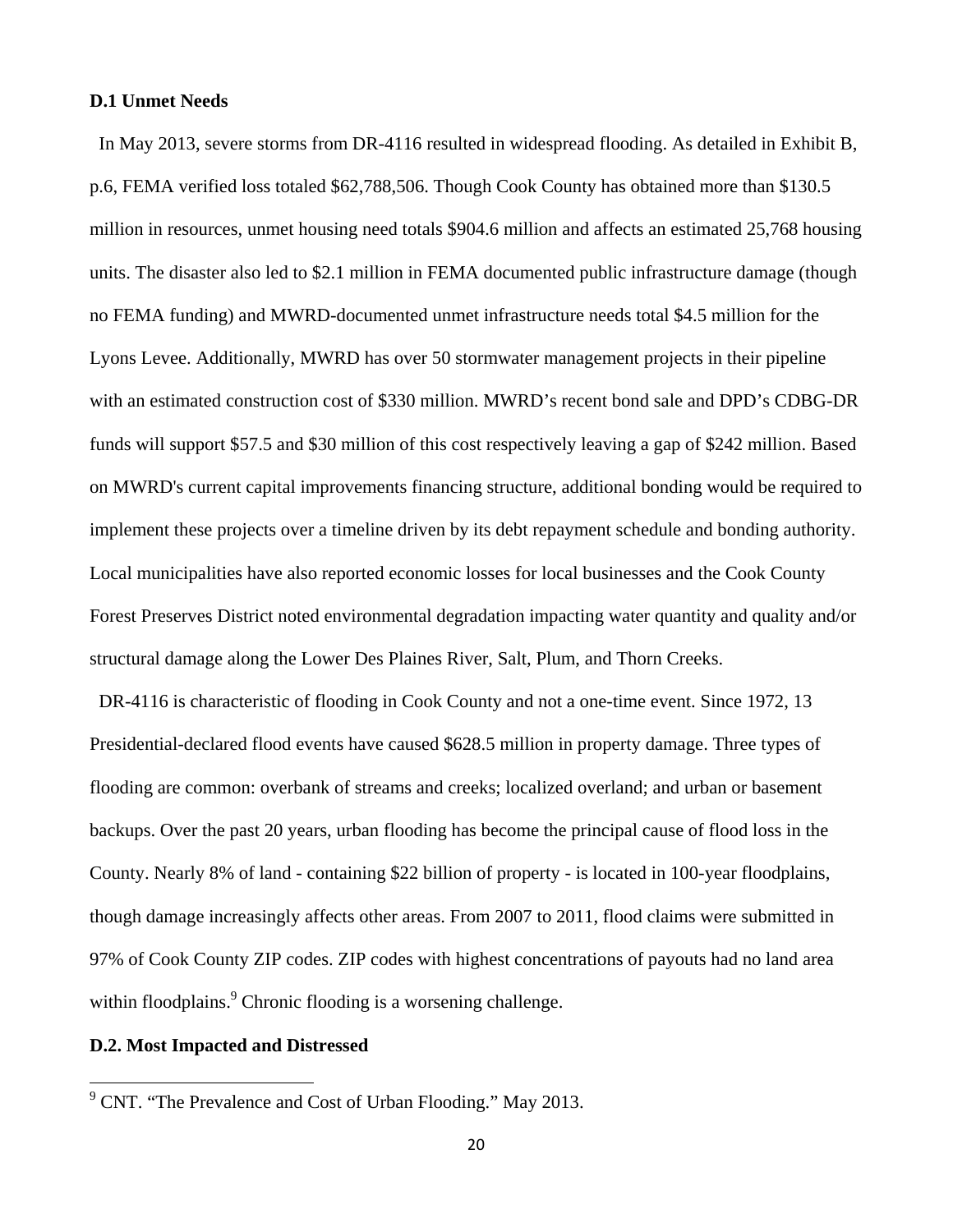In Phase I and continuing in Phase II, DPD will focus -on identifying prospective activities that have a regional perspective; a long-term vision with a clear and convincing short-term goal; and an innovative approach with identifiable co-benefits. The County is working collaboratively with the Partnership to assess risk and design a scalable program that comprehensively reduces regional risk from flooding and other hazards. All of Cook County was determined by HUD to be most impacted and most distressed following DR-4116. To identify a pilot area for which activities could be scaled and replicated, the County developed and employed a comprehensive risk analysis approach beginning with DHSEM's HMP. The HMP was used to identify occurrences of hazards within each jurisdiction, rank hazards using a risk rating score (probability times impact), identify at-risk infrastructure and property, and assess jurisdictions' institutional capacity.10 The HMP incorporates Illinois Climatologist Office models and emission scenarios to examine future precipitation changes through 2100 and to inform a qualitative assessment of the impact of climate change on hazard risks. Information from the HMP was supplemented with FEMA Individual and Household Assistance data from DR-4116 (dollar amount and number of claims) and overlaid with low- to moderate-income data. When mapped together, several areas within the County were highlighted as having both a large portion of claims and low income residents (Figures A, B, C, D)<sup>11</sup>. To finalize the pilot area, an assessment of the social and economic environment was completed, including unemployment rates, age/race distribution, public health/safety issues, economic trends, and community relationships.

 Using this science-based risk approach, Cook County identified a pilot area in the south suburbs containing the cities of Blue Island and Calumet City and the villages of Calumet Park, Dolton, Riverdale, and Robbins, home to 110,000 residents (Figure E). Spanning two watersheds, the area was filled with wetlands and marshes before Chicago was settled. After railroads traversed the marshes,

<sup>&</sup>lt;sup>10</sup> http://www.cookcountyhomelandsecurity.org/hazard-mitigation-plan/

<sup>&</sup>lt;sup>11</sup> All referenced Attachment  $E - M$ aps and Figures available at https://www.dropbox.com/sh/2vd61ojrw5031rg/AAB3HNQFFYcwDUVabwQk0ZSIa?dl=0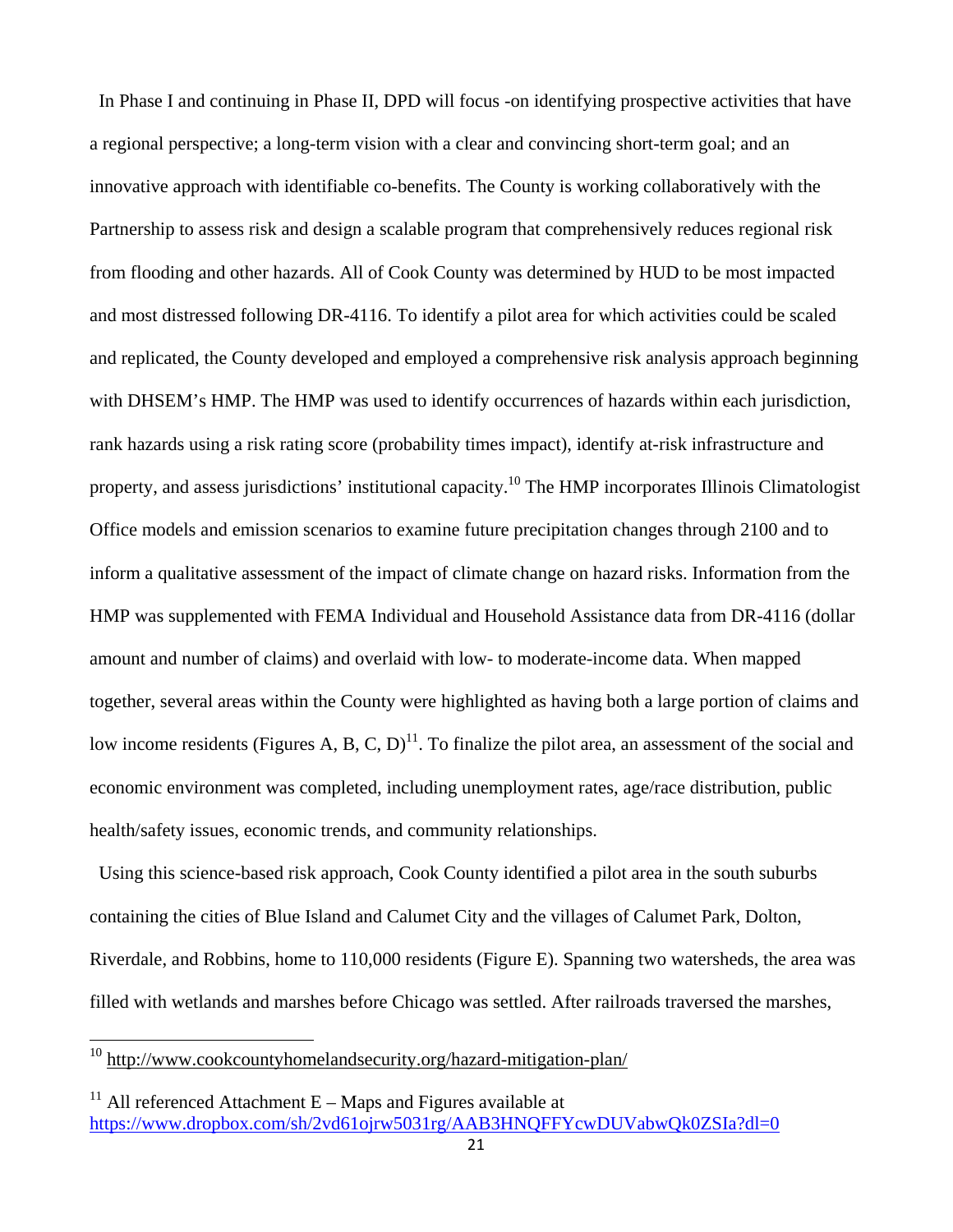industry moved in and residential development followed. The area quickly became an economic engine, but industrial decline beginning in the 1980s has since led to significant economic decay.

 The HMP identifies severe weather as the number one natural hazard for the pilot area. At particular risk are 965 acres located within 100-year floodplains and 265 critical facilities and infrastructure. Yet analysis finds that government capacity is limited - the area's tax capacity is 25% below the regional median - and maintenance of the aging stormwater infrastructure has not been performed, exacerbating flooding and basement backups.<sup>12</sup> DR-4116 impacted more than 10% of households in 3 of the pilot communities (as measured by FEMA claims), and 3,650 FEMA household assistance applications were submitted (Figures F, G, H). FEMA verified loss for the pilot area totaled over \$13 million. Additionally, nearly 60% of the population has income below 80% of area median income, and vulnerabilities exist for persons over 65 living alone (9%), residents receiving social security income (27%) female-headed households with children (16%), and HACC housing voucher holders (7%). The area is largely African American  $(72\%)$ .<sup>13</sup> A fifth of residents have no health insurance, and the mortality rate in Robbins is more than double that in other areas in the County.<sup>14</sup>

# Regional Geographic Perspective

 While the unmet needs from DR-4116 described above qualify Cook County and its partner Applicants for CDBG-NDR, aggregate losses from repetitive flooding in the region tell the fuller picture of shared risk. Disasters in northeastern Illinois are typically not well-known mega-events but rather smaller-scale, repetitive events that cumulatively result in significant damages to health, housing, infrastructure, the economy, and ecosystems. Flooding stands as the primary hazard facing the region, accounting for 41% of disaster losses statewide and resulting in over \$195 million in FEMA

 $12$  CMAP analysis of Illinois Department of Revenue and ACS 2008 – 2012 five-year estimates.

<sup>&</sup>lt;sup>13</sup> 2010 U.S. Census

<sup>&</sup>lt;sup>14</sup> Illinois Department of Public Health, 2000 to 2008.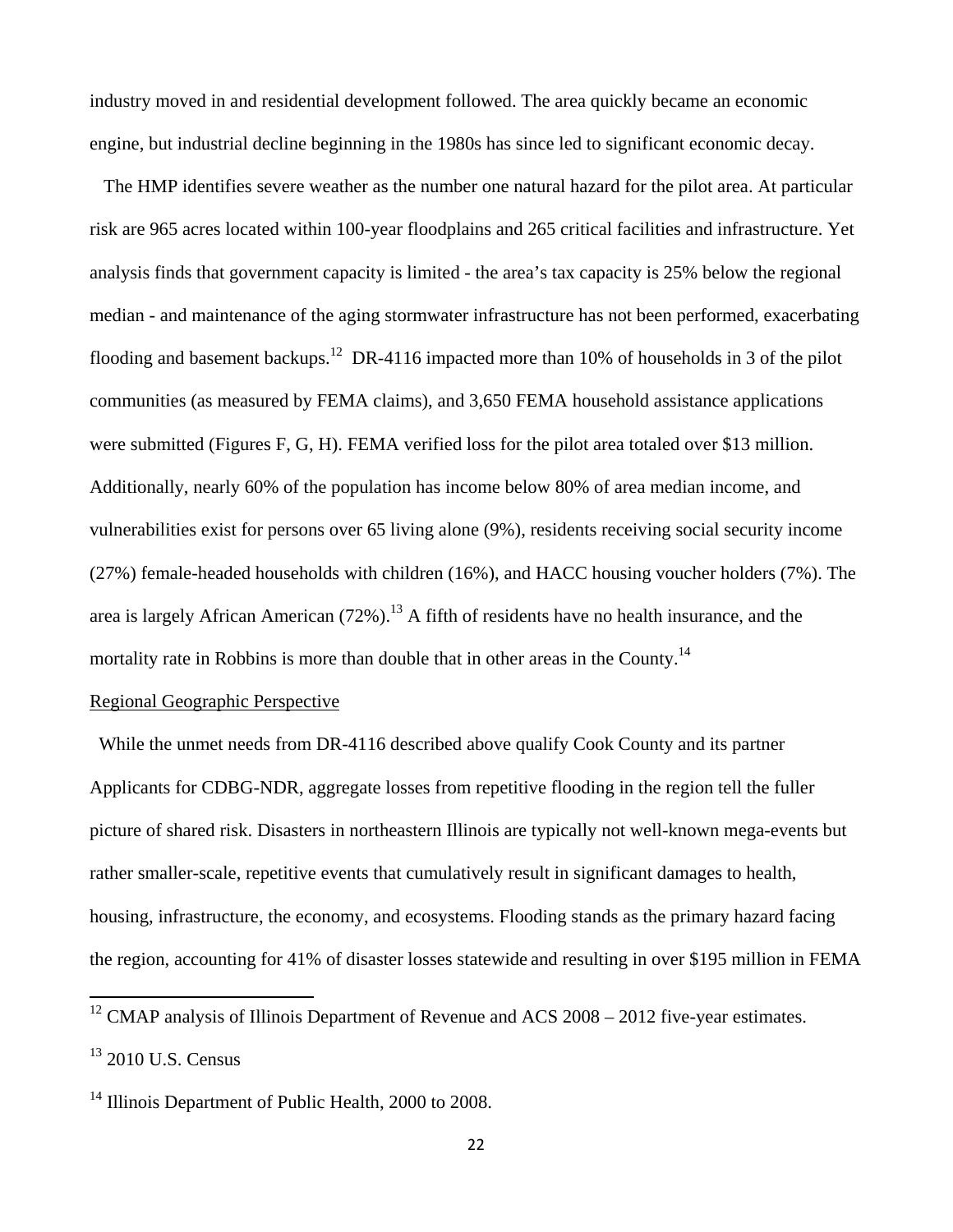NFIP payments to the region since 1978.<sup>9</sup> The pilot areas serve as case studies of the three types of flooding impacting the region and are also representative of the spectrums of social, ecological, and built conditions and vulnerabilities found across the region. Together, they allow the region to learn from distinct but coordinated solutions that address different mixes of vulnerabilities (see Figure I). The impacts of flooding are exacerbated by four regional factors. First, the severity and frequency of flooding will increase with climate change, as discussed in the following section. Second, analyses of the region's infrastructure show that it is aging and not built to accommodate the frequency or intensity of rainfall events the region is experiencing.<sup>15</sup> Third, urbanizing development patterns are increasing imperviousness, resulting in increased runoff (Figure J). Fourth, communities facing concentrated vulnerability in income, age, race, educational attainment, English proficiency, medical condition, and transportation access are those hit hardest by flooding. Studies of equity indicate the geospatial distribution of vulnerable populations across the region (Figure K).

## **D.3 Response to Questions**

 *1. Threats, Hazards, and Vulnerabilities*: Cook County has a disproportionate share of vulnerabilities. It leads the nation in disaster fatalities, with 1,158 deaths in the last 50 years—over twice that of the second highest jurisdiction, Orleans Parish, and more in 2012 than those from Superstorm Sandy. The County has experienced 19 Federally-declared disaster events since 1967, and an additional 729 hazard events caused monetary or human loss.<sup>16</sup> Its capacity to adapt and respond to natural hazards is limited by several key vulnerabilities: an aging and insufficient infrastructure; a poverty rate that is nearly double that of its neighbors; and a lack of local government capacity.

<sup>&</sup>lt;sup>15</sup> http://www.isasce.org/report-card/

<sup>&</sup>lt;sup>16</sup> The Spatial Hazard Events and Losses Database for the United States (SHELDUS), University of South Carolina. Accessible at http://hvri.geog.sc.edu/SHELDUS/.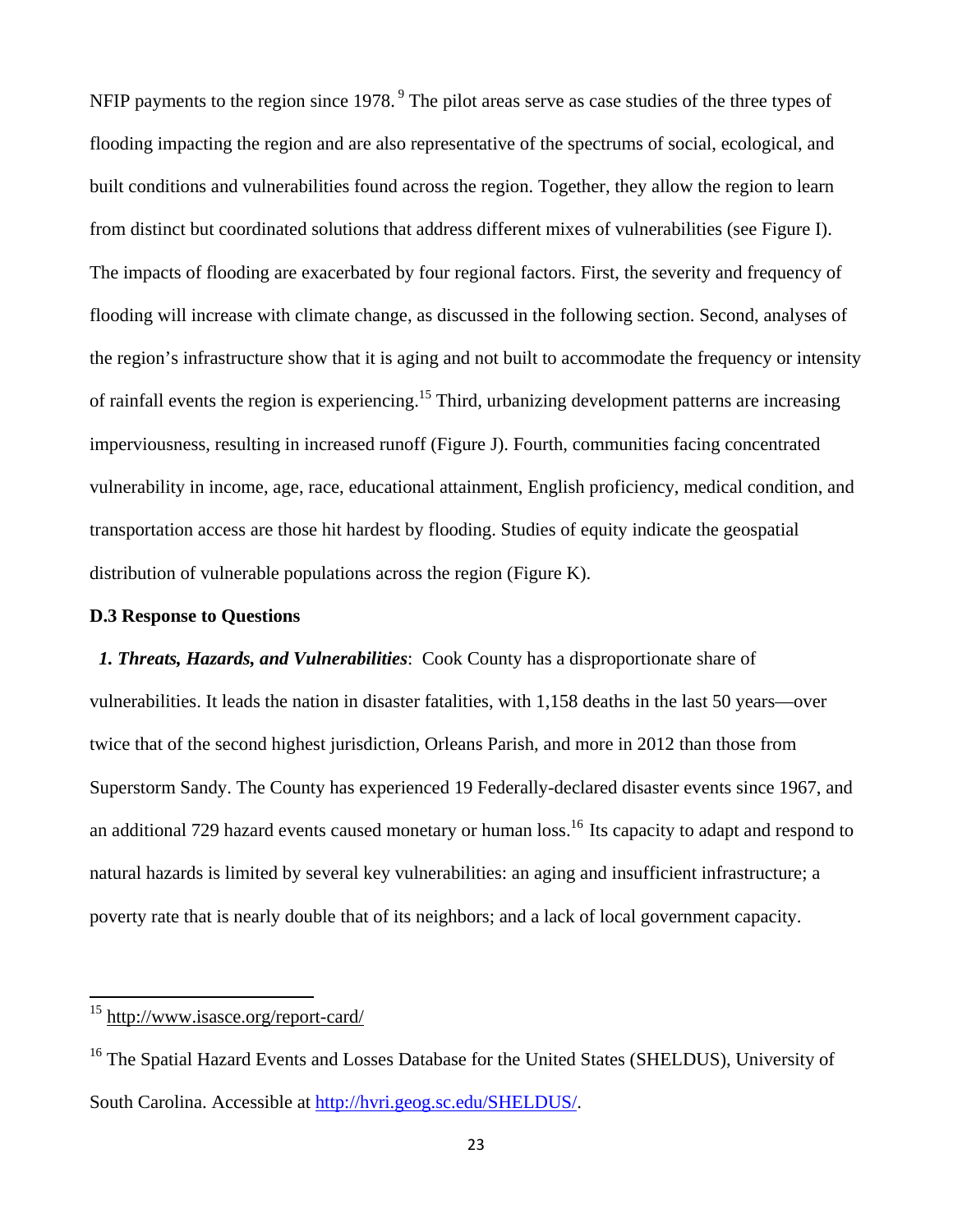*2. Data Utilized*: The HMP was used to understand the historical prevalence and future risk of natural hazards. Seven MWRD and USACE Detailed Watershed Plans provided a summary of stormwaterrelated areas of concern (solicited from Watershed Planning Councils, Federal and state agencies, and stakeholders) and a list of potential capital improvement projects. Hydrologic models generated for each watershed for various flood events identified structures at risk of flooding and estimates of property damage. Data from CNT based on surveys, interviews, and flood damage payouts, along with FEMA, SBA, and NFIP data for DR-4116 and data from resident surveys, municipal meetings, and community workshops held by the County, was also utilized. Collectively, these reveal that the impact of flooding is greatest in the south and west Cook County. Finally, in order to assess vulnerabilities in health, housing, and socioeconomic conditions – also found to be most pronounced in these areas – the County utilized data from the U.S. Census and American Community Survey (ACS); State of Illinois Departments of Public Health and Revenue; and CMAP. The selected data is comprehensive, recent, and locally informed, making it the best available source to inform the proposed program.

 *3. Primary Risks Faced*: Climate change in particular poses a growing risk. Precipitation in the Midwest increased 37% over the last 54 years, and the National Climate Assessment projects further increases in extreme rainfall events and flooding, heat wave intensity and frequency, and a range of risks to the Great Lakes, the region's drinking water supply.17 Most Midwest Regional Climate Center and Illinois State Climatologist models project that annual precipitation will increase by as much as 20% by 2100, with a significant portion from more frequent heavy rainfalls. Heavy downpours are already occurring 35% more frequently since the 1980s, a particular challenge given that rainfall events of 2.5 inches or more in 24 hours already cause flooding in the region.<sup>18</sup> In addition, increases

 $18$  Walsh, J. et al. 2014. Ch. 2: Our Changing Climate. Climate Change Impacts in the United States. Melillo, J.M. et al. Eds., U.S. Global Change Research Program, 19-67.

<sup>&</sup>lt;sup>17</sup> 2014 National Climate Assessment Report. www.globalchange.gov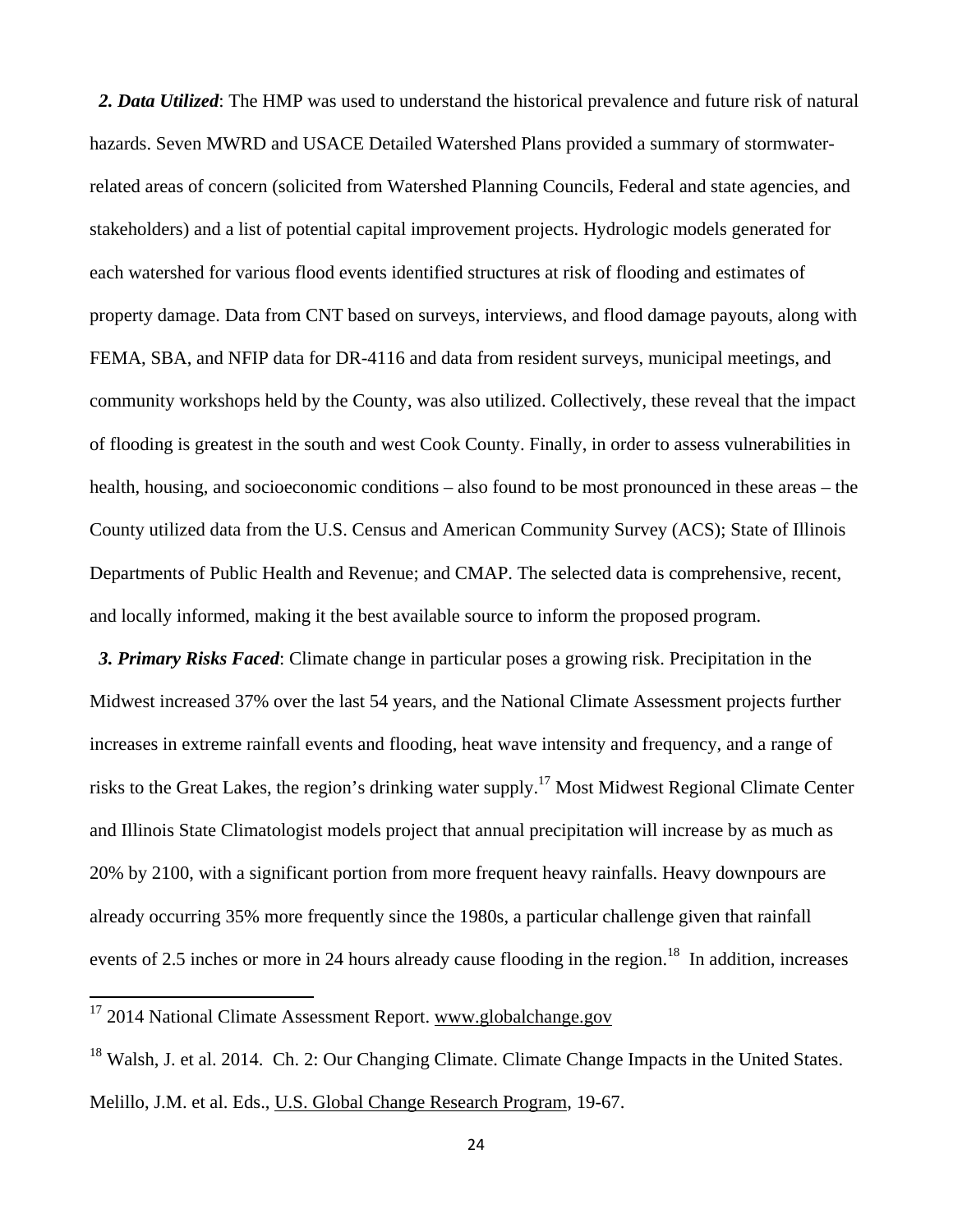in very hot and extremely hot days are projected to increase heat wave intensity and frequency, leading to an increase of between 166 and 2,217 excess deaths per year from heat wave-related mortality in the City of Chicago by 2081 to 2100.<sup>19</sup> Similar patterns apply in suburban Cook County. In addition to shared hazards, Cook County's pilot area experiences frequent overbank and urban flooding due to its flat topography and high level of urbanization. The risks from these hazards are exacerbated by the vulnerabilities described earlier and in Question 7, p. 26.

 *4. Risk Due to Un-Insured and Under-Insured Property*: In Illinois, the past half century has produced \$2.5 billion in flood loss (41% of overall disaster loss from all hazards), but total NFIP payments since 1978 total just under \$500 million, leaving a significant gap between insured and uninsured losses. Suburban Cook County has 16,352 flood insurance policies providing \$3.2 billion in coverage, but this represents just 1.8% of households and does not fully cover \$22 billion of property located in 100-year floodplains. Within the County's pilot area, there are 632 NFIP policyholders, 75% of which are subsidized; minimal resources exist to restore properties, much less add resiliency measures.<sup>20</sup> Within the 20 communities out of 134 that participate in the CRS, there are 1,571 FEMA repetitive loss properties. While the number of uninsured properties experiencing repeated flooding is unknown, the risks are likely to be greatest for vulnerable populations, as detailed in Question 6, p. 26.

 *5. Addressing Threats & Hazards*: Addressing the identified hazards will address existing and future recovery need in housing, infrastructure, and economic revitalization, ensure that near-term recovery efforts are successful, reduce vulnerabilities, and revitalize communities. Investments in infrastructure and the natural environment will increase physical capacity and preparedness for hazards that are increasingly more frequent and significant, as well as improve the quality of place. Improvement to the

<sup>&</sup>lt;sup>19</sup> Peng, R.D. et al. 2011. Toward a Quantitative Estimate of Future Heat Wave Mortality under Global Climate Change. *Environmental Health Perspectives*, 119, 701-706.

<sup>20</sup> CMAP "Brownfields Redevelopment Strategy." March, 2009.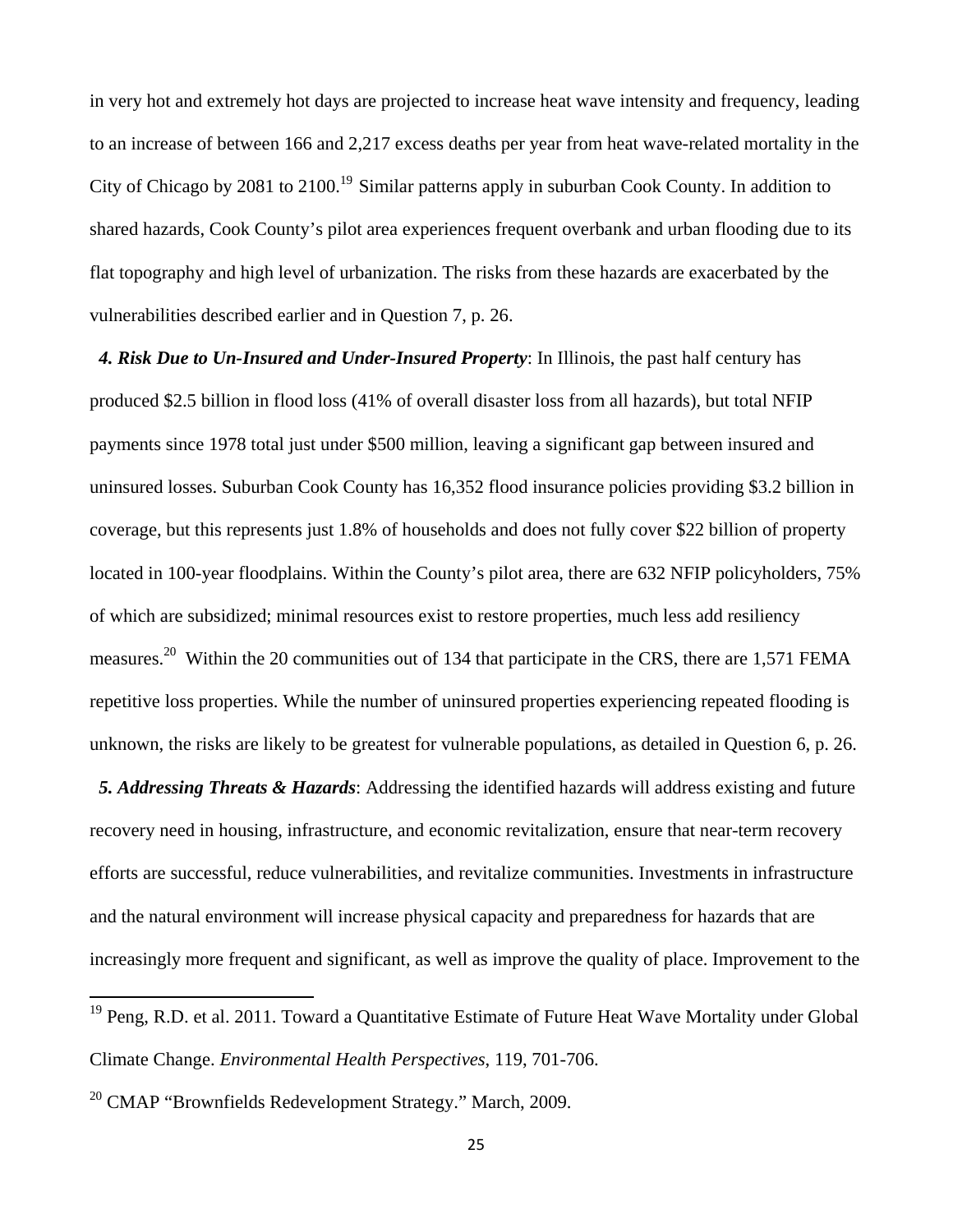socioeconomic environment - addressing stressors among low-income, aging, and minority populations, particularly as related to job loss and economic disinvestment - will generate householdlevel resources to address unmet recovery need and incorporate resiliency measures. Increased capacity and collaboration among local governments will support resident needs, increase resiliency through new investments in the built and natural environment, enhance economic opportunity through site redevelopment and job creation, and build stronger, healthier, and more vibrant communities.

#### *6. Disproportionate Effects on Vulnerable Population Groups*: See Question 7, p. 26 for the

prevalence of vulnerable populations. In general, vulnerable groups – low-income, aging, veteran, and minority populations – are more impacted by flooding. Cook County ZIP codes with the highest number of insurance payouts have median household incomes below the County average; several communities in the pilot area are in the top quartile of households with the highest number and dollar amount of claims (Figure L).<sup>21</sup> The impact may be more pronounced, as access to private insurance is related to income. Mobility issues disproportionately affect vulnerable populations. Repetitive flooding reduces property values as higher-income residents and businesses move to less hazardous areas.

 *7. Existing Conditions which Exacerbate Vulnerability*: Outmoded & Aging Infrastructure: The region's infrastructure is designed based on outdated precipitation and design standards. Though the 100-year storm is used to design flood protection measures, the 'rare' 100-year storm has been met or exceeded 3 times in the County since the  $1980s$ <sup>22</sup> Exacerbating issues include an older housing stock with combined sewer systems (backups lead to health concerns) and limited to no municipal resources to maintain infrastructure. Strained Environment: Suburban Cook County's population may rise by 15 percent over the next 30 years, leading to a spread of impervious surfaces (already 42% of land is impervious; Figure M), increased stormwater runoff, and greater incidence of urban flooding due to

 $21$  CNT. "A RainReady Nation". January 2015.

<sup>22</sup> CMAP. "Climate Adaptation Guidebook for Municipalities in the Chicago Region", 2013.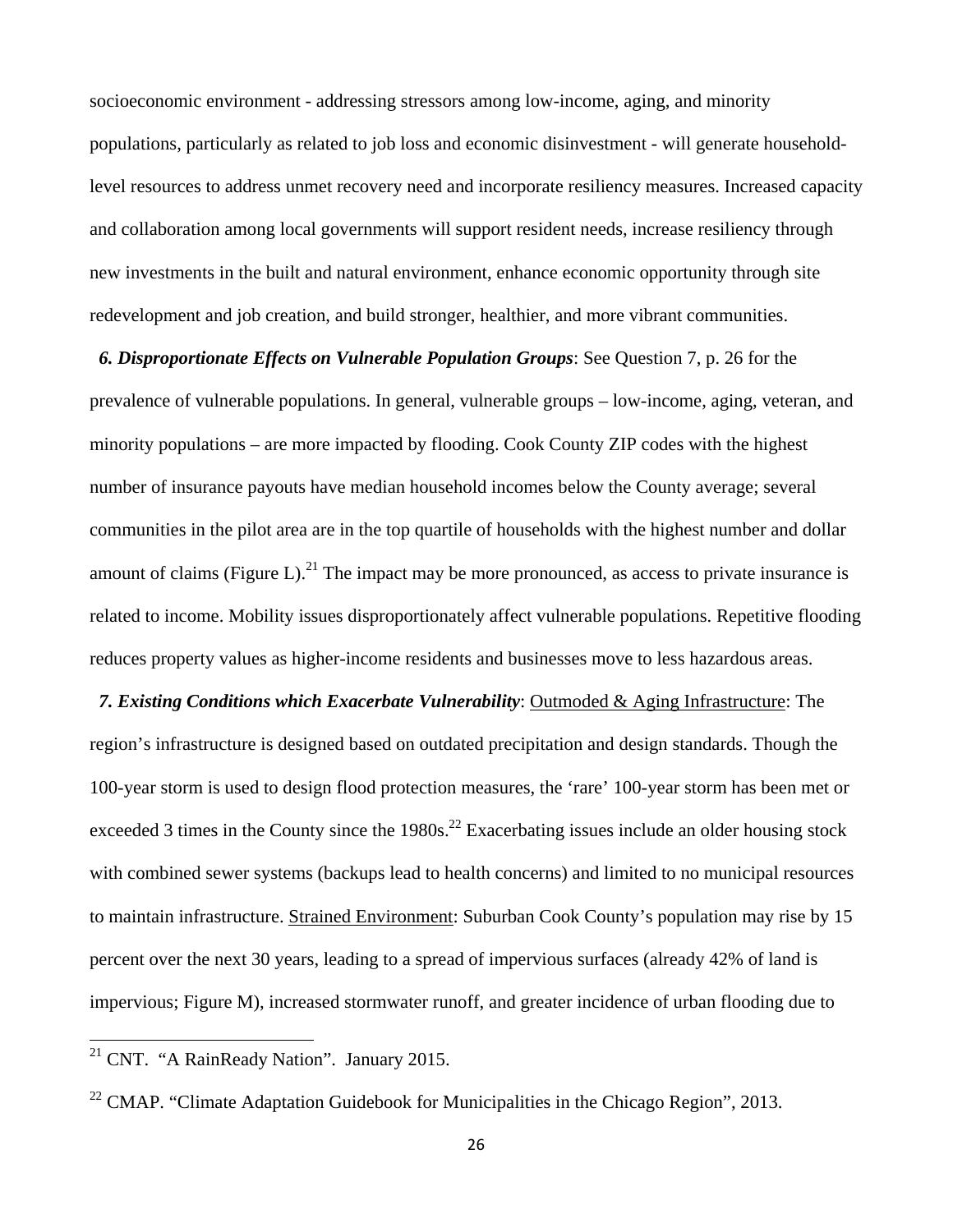limited capacity of drainage systems.<sup>23,24</sup> These impacts are exacerbated by climate change. While the magnitude of population growth is unknown, environmental risk is high if not proactively addressed. Environmental Contamination: Waste materials from years of manufacturing have dramatically altered land and water. More than a quarter of Lake Calumet has been filled in with manufacturing waste, and contamination at former industrial sites remains, including 6 brownfields, 46 leaking underground storage tanks, and 11 Illinois EPA Site Remediation Program (SRP) sites in Riverdale alone.<sup>25</sup> Most of the region's brownfield sites are in Cook County. From 1996 to 2007, more than 2,250 sites (74% of the region's total) totaling more than  $11,125$  acres in the County were enrolled in SRP.<sup>20</sup> Segregation of Low-Income & Minority Populations: From 2000 to 2012, the poverty rate in the City of Chicago was constant (around 20%) but increased in suburban Cook County (from 6% to 10%) -- a 'suburbanization of poverty'.26 Households in south and west Cook are far less affluent than the regional average. The County is becoming increasingly more segregated by income and race and ethnicity, and the risk that growth perpetuates segregation is high.<sup>27</sup> Disparity in Housing Markets: Suburban Cook County's almost 1 million housing units and the housing markets they comprise vary significantly. Affordable housing is a challenge: half of renters pay at least 30% of their income on rent, with concentrations in the west and south of cost-burdened households. Given anticipated population increases, additional housing units will be needed for those earning less than \$50,000. Seniors will comprise a majority of this increase. Job Loss & Economic Disinvestment: Cook County lost 60,000 jobs, primarily in its suburbs, while the region gained jobs between 2004 and 2013.

 $^{23}$  CMAP. GO TO 2040 projections.

<sup>24</sup> NOAA. "Estimating Impervious Surface Area." December 2009.

 $25$  Illinois Environmental Protection Agency.

<sup>26</sup> http://confrontingsuburbanpoverty.org/the-communities/south-cook-co-chicago/

 $27$  2000 and 2010 U.S. Census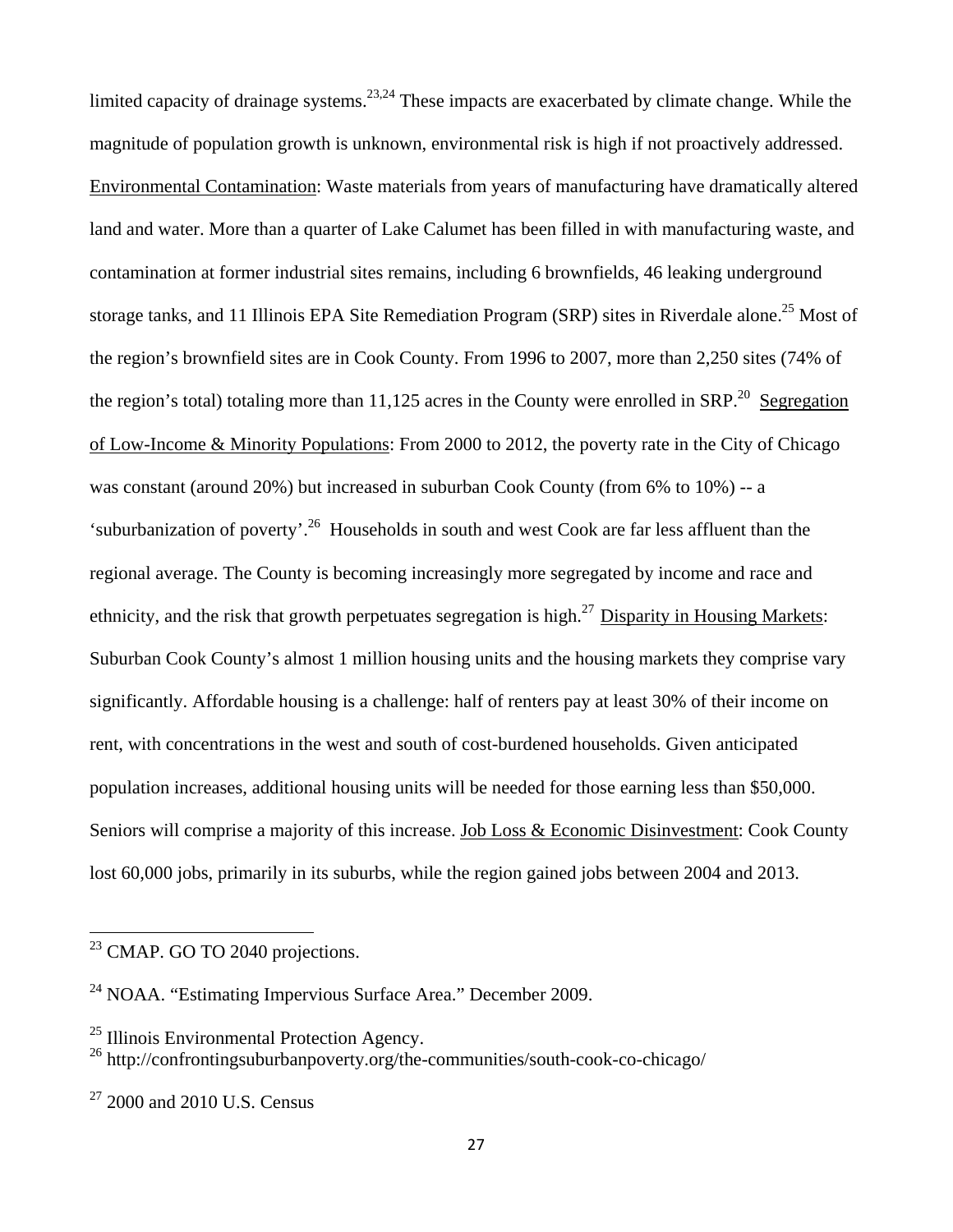Businesses in the County face higher taxes than in surrounding counties due to a weakened tax base, tax structure, and cost of special taxing districts. The pilot area suffers from disinvestment; 7% of land is vacant, including 310 industrial parcels and 700 commercial parcels.<sup>28</sup> Decline is likely to continue without new investment. Government Fragmentation: While sub-regional entities like the South Suburban Mayors and Managers Association (SSMMA) facilitate some shared services, fragmentation presents challenges, and each jurisdiction maintains its own stormwater/sanitary sewer systems.

 *8. Actions Taken & Barriers to Address Risks*: Many efforts to address risks have been driven by an active citizenry (analysis of 'flooded basements' on Google Correlate shows that Illinois ranked first among all states). Since 2011, CNT has participated in 200 events in the County, provided grants to thousands of homeowners, trained a network of volunteers, and established Resident Action Groups. CNT's RainReady is piloting home upgrade and community planning services for public rights-ofway; and is designing a flood warning system. RainReady is available in several Cook County suburbs, but funds are needed for full expansion which DPD is exploring supporting with CDBG-DR resources.

 A number of planning and infrastructure improvements have been completed. WPCs for Little Calumet and Cal-Sag are developing a Stormwater Master Plan that overlaps with the County's pilot area. This plan will incorporate resilient measures and is part of the Detailed Multi-Hazard Resiliency Plan, described in Exhibit E, p. 34. Even through MWRD'S work to maximize the use of public lands for stormwater storage, repurpose infrastructure, and floodplain restoration, there is still – and will be – a significant excess runoff. Though MWRD has constructed 35 regional storage reservoirs in the County and has permitted thousands of detention facilities, it is still challenged with addressing recent weather patterns through traditional infrastructure improvements. In early 2015, Cook County added a preference for resilient infrastructure proposals in its CDBG program. A final barrier to a complete solution is a lack of regional coordination limiting the effectiveness of locally-scaled solutions.

 $28$  CMAP Land Use Inventory for Northeast Illinois, 2010.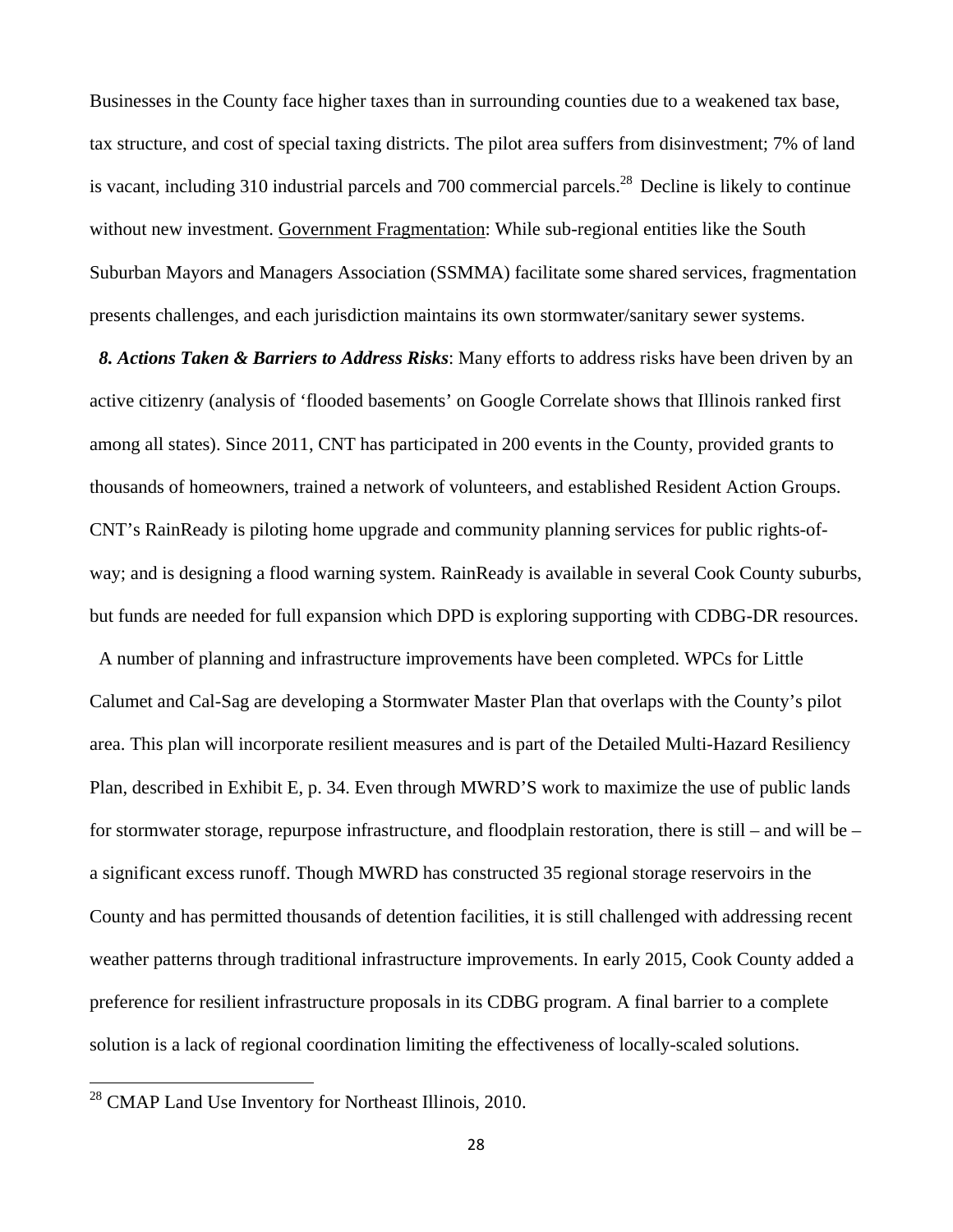Exhibit E – Soundness of Approach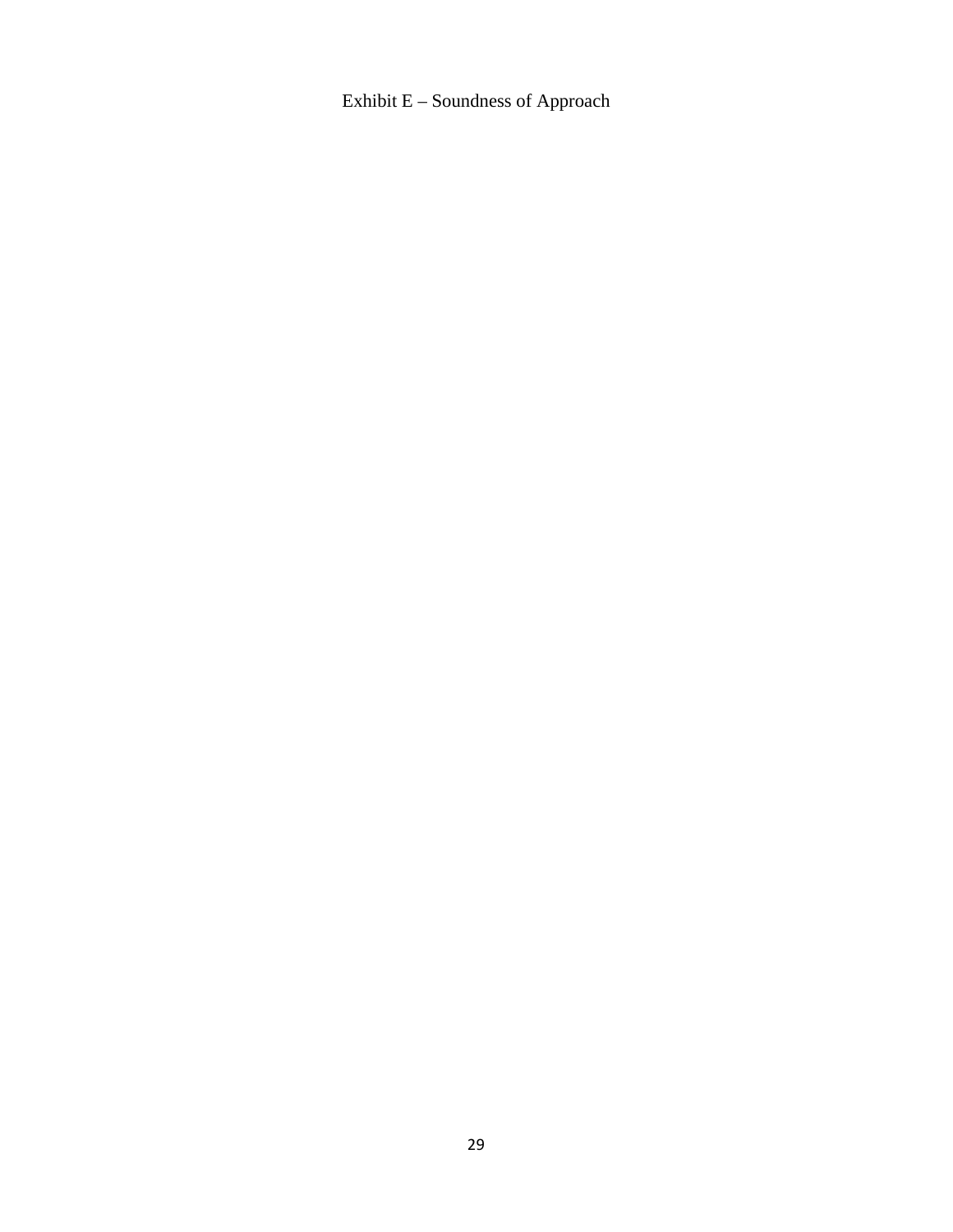## **E.1 Stakeholder Consultation**

 Cook County led community engagement among residents and businesses to better understand flooding impacts, unmet needs, responses, needed resources, and resilience opportunities (See Figure N). Within the pilot area, DPD developed and distributed a survey with regional and County-specific components, as well as a flyer detailing public meetings and input opportunities in hard copy handouts in local municipal halls and public libraries as well as electronically via website posting and electronic email blast to 80+ stakeholder groups. Outreach targeted the general public, municipal leadership, local public housing authorities, social service providers, land banks, and Continuum of Care leadership. DPD met with 25 representatives from the planning, public works, and storm water departments of the pilot area which included an interactive mapping exercise. This meeting was the kick-off of a joint resilience planning effort of Cook County and MWRD, supported by ARCADIS and CNT. Three local public meetings were held to gather and share information through a mapping exercise and a framing discussion (For maps, please see Figures O, P, Q, R, S, T). These meetings were community-led conversations about how Cook County can reduce impacts, increase adaptability, create opportunities, and build regional resilience capacity. DPD also conducted public hearings through its EDAC in January and March 2015 which included informational presentations on DPD's resilience efforts and offered opportunities for public comment. The draft proposal was also available for a 15 day public comment period which was advertised electronically via website posting and e-blast distribution to 2,000+ stakeholders.

 Through the engagement process, Cook County developed a thorough understanding of regional and local vulnerabilities and compounding interactions, unmet recovery needs, current and future risks, and existing/emerging tools and resources for building resilience. Feedback received through *Planning for Progress*, CDBG-DR strategy development, HMP, strategic plans developed by the Forest Preserves District and Department of Transportation and Highways, and MWRD's open project call have further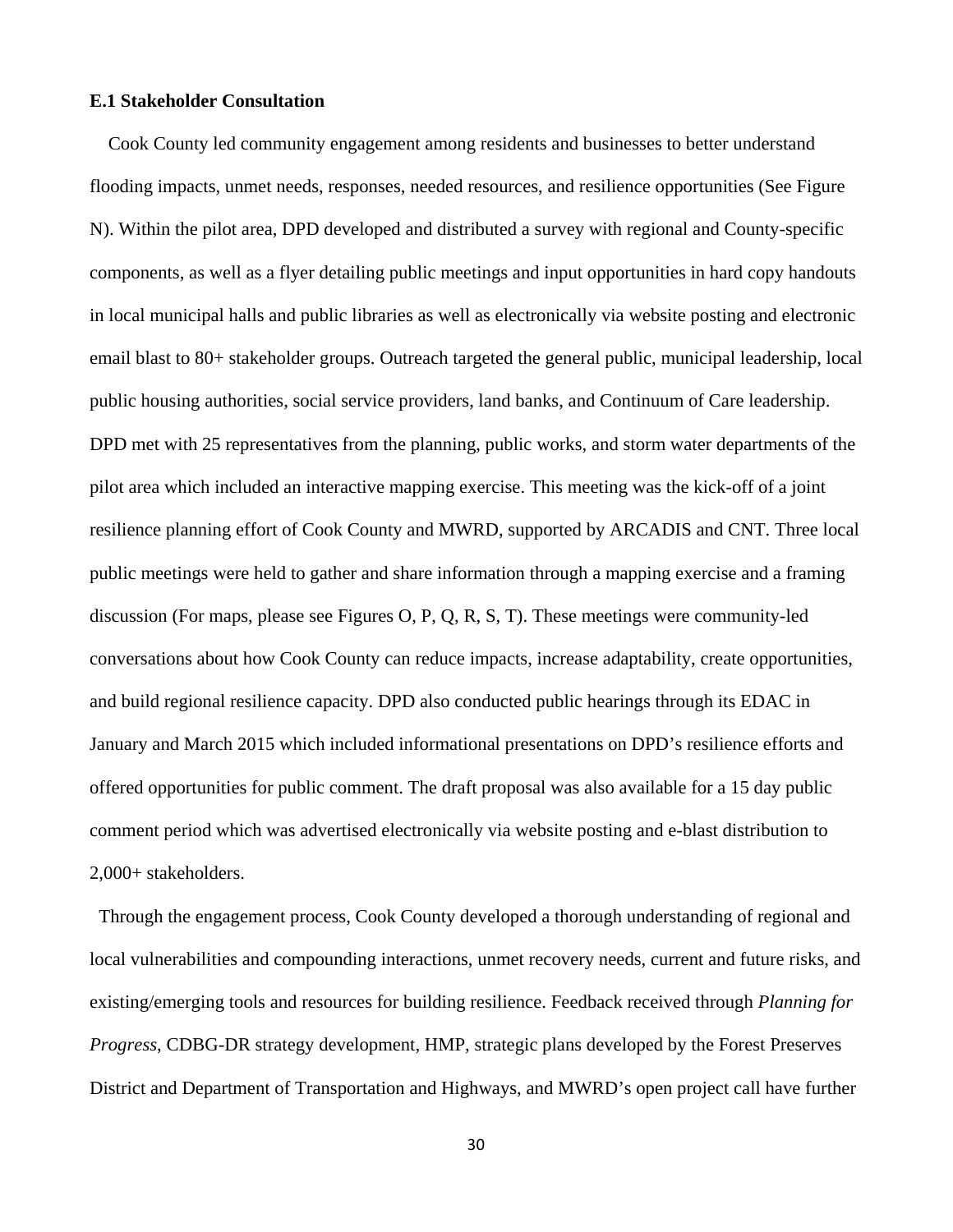informed DPD's approach. Consultations provided insights regarding potential focus areas for Phase II and the need to: 1) Prioritize vulnerable communities and meet them where they are with information, technology, and resources; 2) Reduce single-points of failure by creating redundancies through decentralized systems; 3) Leverage existing community engagement efforts; 4) Improve trust between residents and public agencies; 5) Balance efforts between recovery with long-term proactive actions; 6) Consider flexible policies encouraging improvement through recovery, rather than return to previous states; 7) Evolve resilience-building strategies with future forces of change (i.e., technology, market demand, shifting hazards, etc.); 8) Strike a balance between gray and green infrastructure and consider them holistically. 9) Capitalize on high interest related to economic growth and job creation.

 The Partnership has convened over 275 non-resident stakeholders through 27 meetings held between November 2014 and March 2015 representing 41 units of government, 35 non-profit and communitybased organizations, 15 research institutions, 8 foundations, and 61 businesses. It employed a fourpronged approach to engagement: 1) Expert consultation; 2) Engagement of local leaders and stakeholders; 3) Community engagement meetings; and 4) Partnership coordination meetings. Expert consultation efforts have occurred in primarily two formats, Work Groups and Resilience Roundtables, broadening the conversation with thought leaders across the public, private, non-profit, philanthropic, and academic sectors.

 Five Work Groups, each comprised of 10-20 representatives, were convened to inform the region's resilience framework for action, particularly as it relates to cumulative impacts. Work Groups and their respective conveners include: Design & Engineering (NRDC); Financing the Future (Enterprise Community Partners); Using Technology to Impact Behavior (CNT); Economic Transformation and Opportunity (MPC); and Multiplying the Benefits (the Delta Institute). Over 60 Work Grouprecommended resilience building actions covering planning and policy, research and modeling, financing, infrastructure, and adaptive capacity informed this proposal and will be explored in Phase II.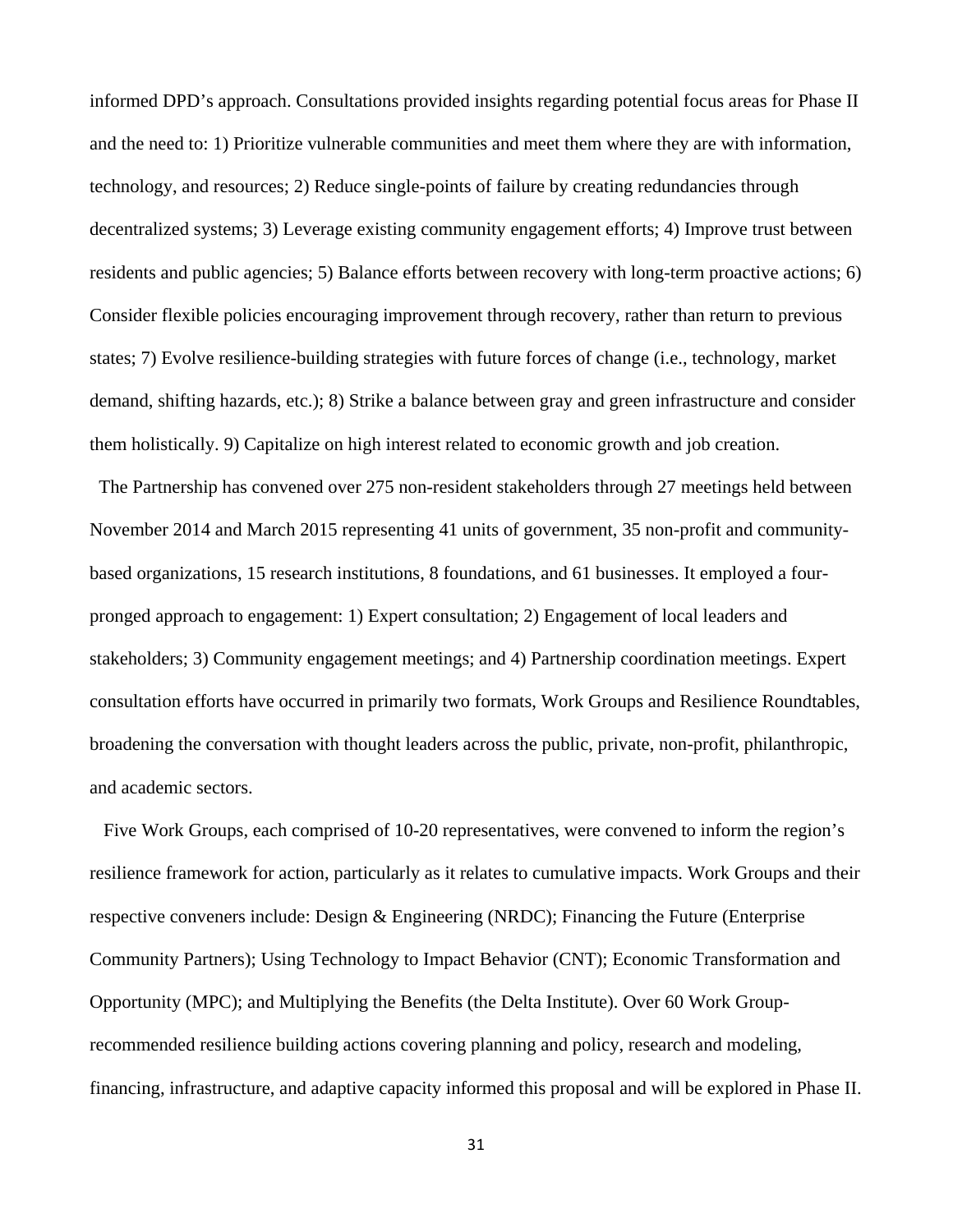Partnership members have sponsored other regional-scale events to inform this proposal. MPC has devoted time at five monthly meetings of the Calumet Stormwater Collaborative to discuss regional resilience. In December, NRDC hosted a meeting with staff from Rebuild By Design to introduce the Partnership to that process, and several follow-up discussions have occurred. In February, the Symposium on Urban Flooding, organized by the State and CNT, allowed specific discussion of the State's role in promoting resilience and a focus on the unique challenges related to urban flooding that is prevalent in suburban Cook County. In March, Foresight Design Initiative hosted a meeting where the Applicants presented proposals and responded to audience questions.

 Resilience Roundtables, convened by MPC, are larger, monthly meetings open to the public which feature national experts speaking on resilience issues and best practices and will continue monthly over the next two years. The first Roundtable, held in January, 2015, featured speakers from two winning Rebuild By Design teams. Future Roundtables will cover social vulnerability, adapting management and decision-making approaches within local government, accounting for sub-regional climate variations in regional resilience planning, and leveraging citizen data collection.

 The Partnership has met weekly to share information, strengthen institutional networks, and build new relationships between public agency representatives from various departments, including economic development, natural resource management, public health, and emergency management. The Partnership has met with the region's largest environmental funders to generate support for Phase II.

 Consultation will continue through and beyond Phase II as the Partnership continues to convene its membership for coordination, best practices sharing, and progress reporting. The Partnership will seek to solicit innovative ideas from designers by convening a series of open-source design studios which provide an opportunity for designers to work in teams with other stakeholders and industry experts to develop site-level solutions within the pilot areas. In addition to connecting and creating collaboration among a diversity of interests, the events will leverage high-level concepts to help engage and educate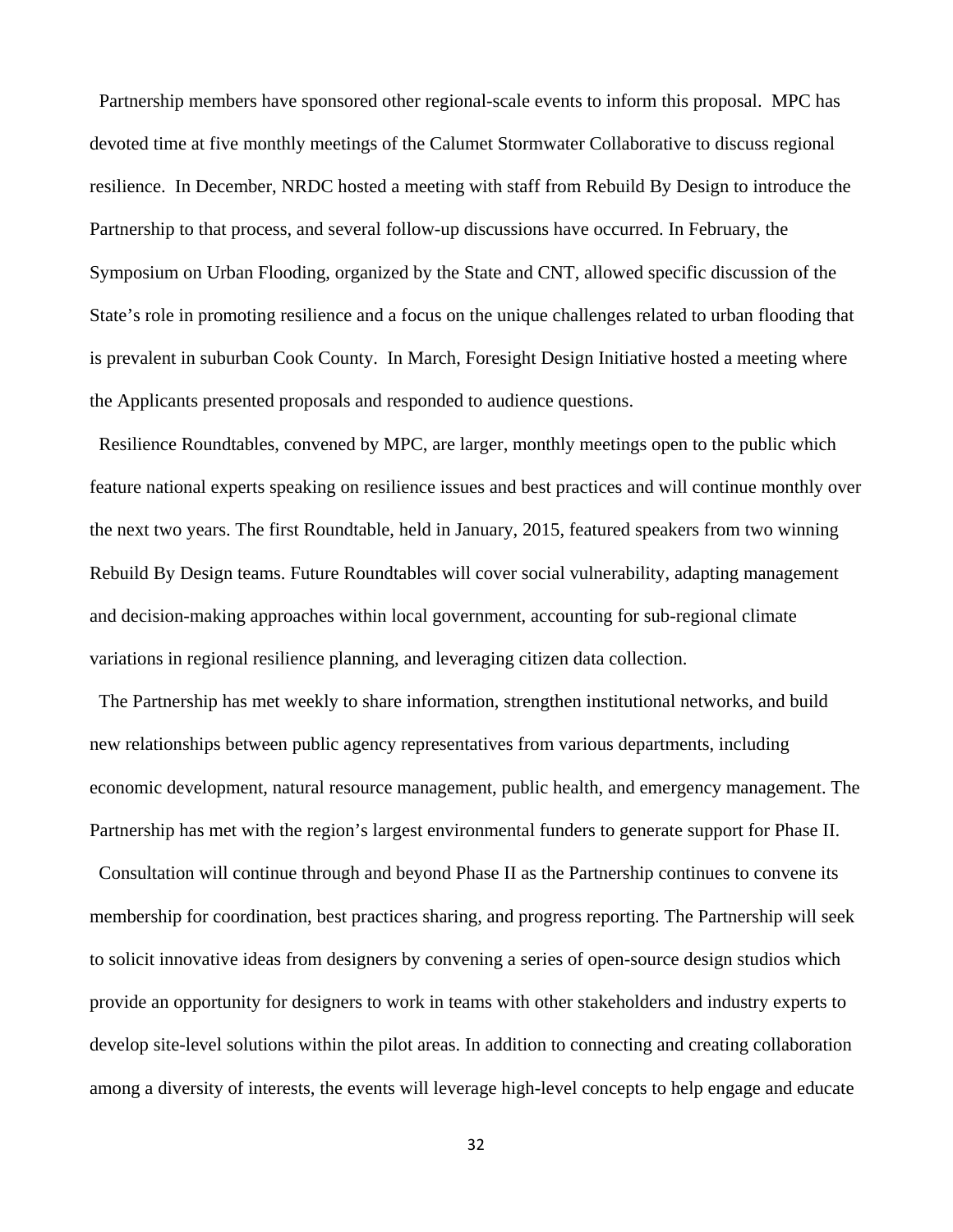local policy makers and the public. The design studio events will be promoted and planned with input from the Illinois Chapter of the U.S. Green Building Council and Rebuild By Design, organizations with extensive experience working with industries tied to sustainability and the built environment. Each event, tied to a different pilot area, will include resiliency experts to educate the design community, design workshops for designer teams, and a public reception for local officials, the public, and stakeholders. Local leaders and stakeholders serving vulnerable populations will continue to be included in planning activities. DPD, in coordination with CNT and MWRD, will continue to gather information, deploy surveys, conduct outreach, and share information through in person meetings and electronic distribution. Quick install, high visibility demonstration and place-making projects will make solutions tangible and provide a sense of momentum. The State, through its participation in the Partnership, has secured the participation of 18 state agencies in a new State Resiliency Team, which will support Applicants.

## **E.2 Ideas/Concept**

 The Partnership seeks to build regional resilience to current and future hazards, stressors, and shocks by addressing factors of vulnerability: physical exposure, population sensitivity, and adaptive capacity. Resilience to flooding will be a focus, particularly urban flooding associated with intense rainfalls that overwhelm stormwater infrastructure. Based on the philosophy that preparedness for *any* disaster builds capacity to respond to *every* disaster, the ideas proposed broadly improve resilience including other natural hazards such as extreme heat and drought and chronic stresses like economic decline and unemployment. Resilience will be approached based on local needs and can be divided into three categories as follows. The County will carry this out, building on RainReady and CSC work.

### Detailed Multi-Hazard Resilience Plans

 Cook County will design and test a model approach to disaster resiliency that will provide successful examples and can be taken to scale across the County. This planning process will be launched in the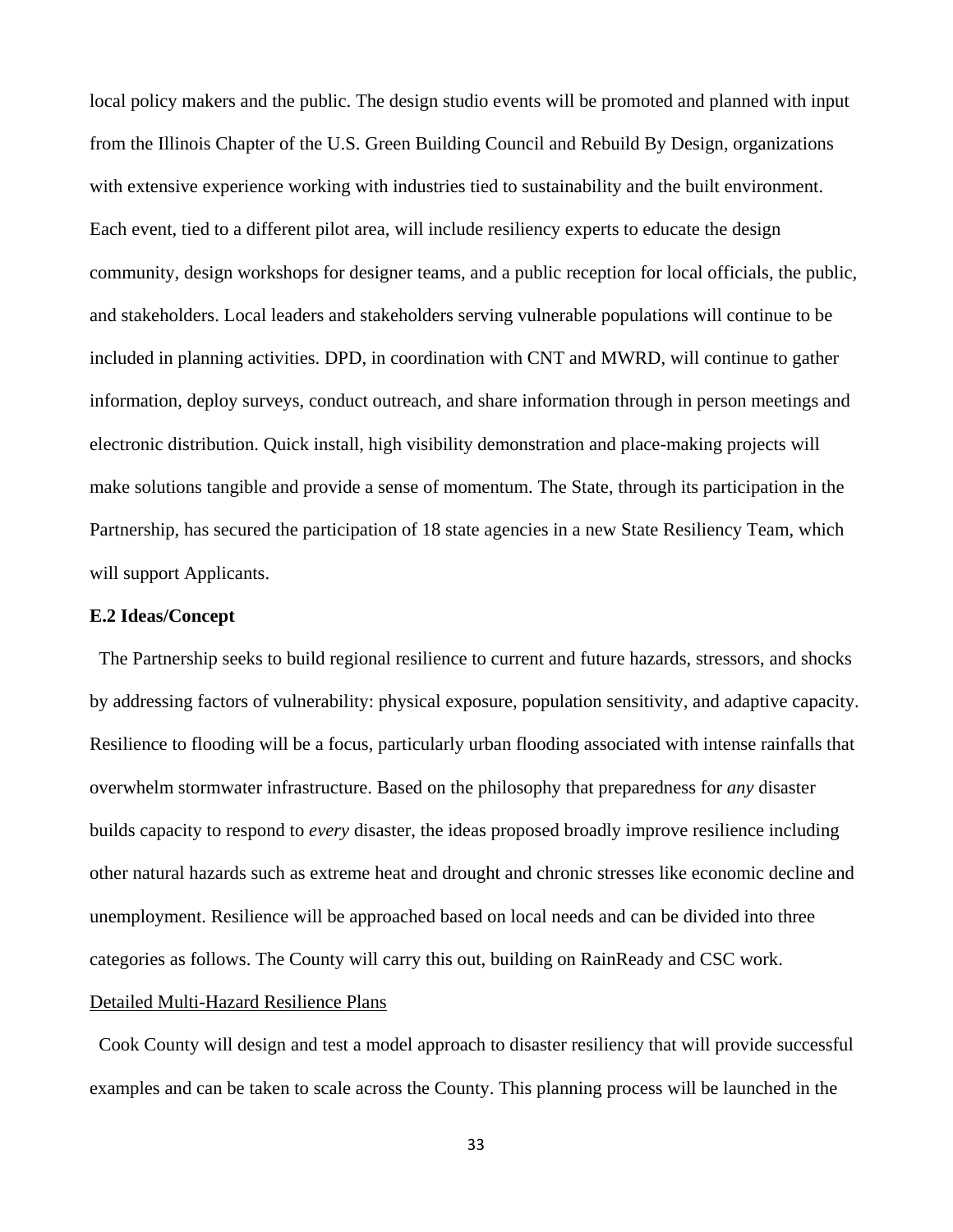pilot area in the form of a Detailed Multi-Hazard Resilience Plan (Plan). This Plan will focus on addressing unmet needs and other needs identified through future public engagement. The Plan will result in recommendations for local capital investments and policy or institutional changes and will be prepared by a design team of contractors, including architects, landscape architects, engineers, urban planners, outreach specialists, and other technical experts in consultation with local residents and community leaders. MWRD's Stormwater Master Plan pilot study for the Little Calumet River and Cal-Sag Channel will be part of the pilot area's Detailed Multi-Hazard Resiliency Plan, identifying green and gray solutions to flooding of structures and basement backups from severe rainfall events.

 In response to the unique conditions of the pilot area described in Exhibit D, p. 21, DPD's approach will focus on: 1) improving physical capacity to handle stormwater in innovative ways and create economic and environmental co-benefits, 2) increasing the capacity of residents and businesses to respond to flooding and other shocks, and 3) building the capacity of local governments. The Plan will create partnerships to use resources more productively and will focus on innovation.

 While DPD will refine its approach in Phase II, potential solutions that build the above capacity will be evaluated against three goals: 1) reducing the risk of vulnerabilities, especially to the core flooding challenge, 2) enhancing quality of life and quality of place, and 3) creating economic opportunity. Possible solutions that address physical, individual, and governmental capacity are:

Public Infrastructure Investment: **Maximize public infrastructure** by prioritizing resilient solutions on the public right of way (transportation infrastructure, primarily), within parks and other publiclyowned facilities, and on vacant, publicly-owned land (a lower priority due to maintenance concerns) that create economic, recreational or environmental co-benefits. **Implement innovative approaches to the stormwater management requirements of redevelopment efforts,** including brownfields, that ease that hurdle to economic development and create community amenities and buffers between residential and commercial/industrial land uses. **Gray infrastructure retrofits** that resize built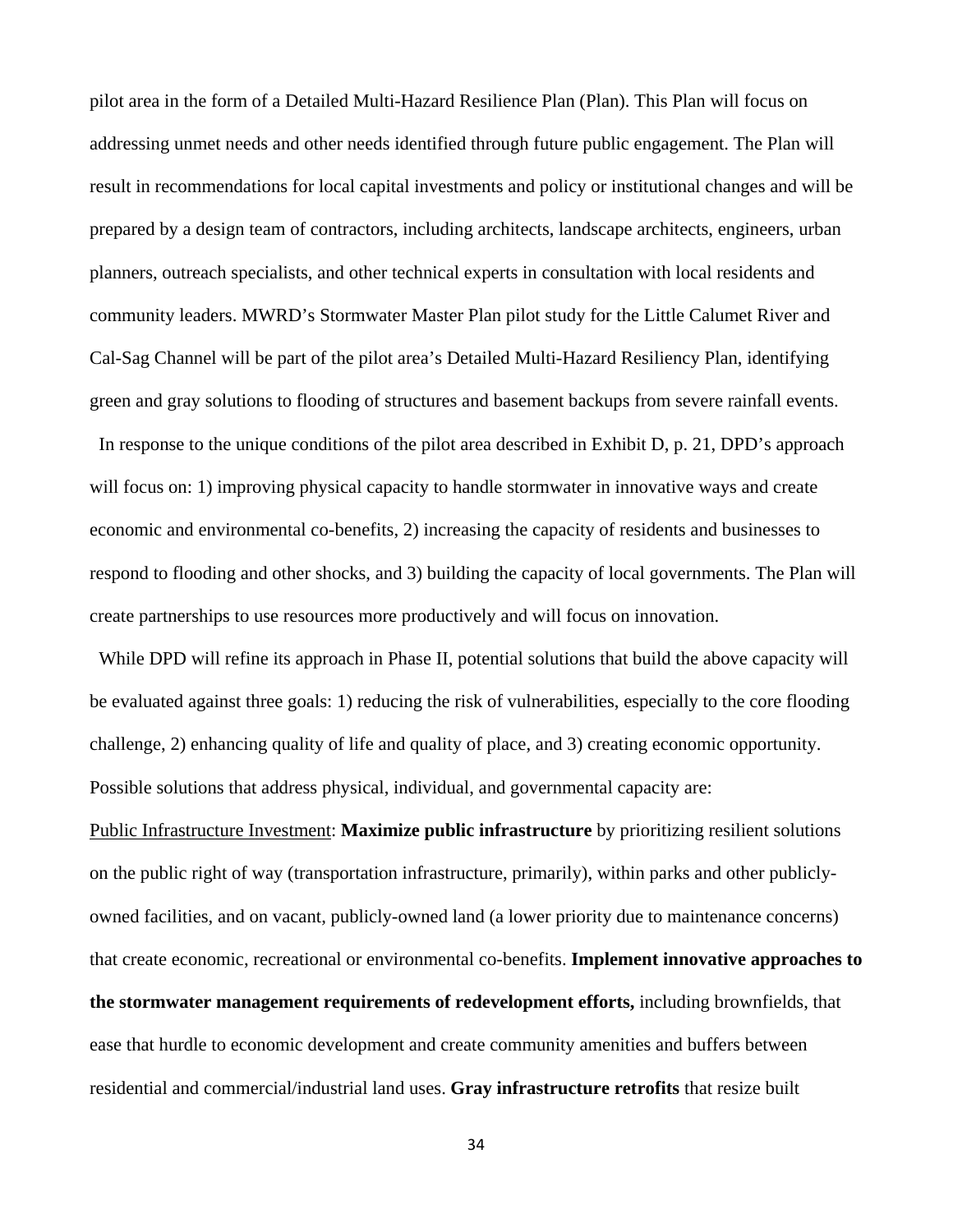stormwater infrastructure to handle the storms the region will experience in the future and address "choke points". **Investigate levee rehabilitation and realignment** to create additional floodplain and floodway conveyance. Restoring Ecosystem Services: **Deploy green infrastructure** including projects that infiltrate, intercept, delay, and detain rainwater before it can reach stormwater drains and pipes. **Enhance natural functions** through the restoration of wetlands, riparian corridors, and forested areas in areas where they can best alleviate vulnerability to flooding, reversing the transformation of the region's landscape and hydrology over the past 150 years. **Restore tree canopy and urban forestry**, as many of the pilot project areas have little or no tree canopy, planting trees will enhance the capacity of urban soils to retain stormwater and decrease the quantity of excess runoff through transpiration and evaporation. This will also create shade thereby reducing heat islands and can also help clean the air. Private Property Buyouts: **Floodplain buyouts** of properties that have been repeatedly flooded or substantially flooded, or are at risk of damage as climate change effects precipitation patterns. **Sewershed buyouts** for areas impacted by relatively small rainfall events or located in "choke points" where stormwater often backs up; purchase properties to eliminate flood risk and create new spaces for green and grey infrastructure and restoration of natural systems. **Basement-to-Cistern conversions** for flood-prone properties that are bought out, including removal of above-grade structures and engineering analyses to determine if pre-existing basements can be used for in-ground detention, retrofitting formerly vulnerable basements into an integrated component of a functioning stormwater management system. Individual Education and Skill-Building: **Private property retrofits** achieved through RainReady, a community-centered program that facilitates stormwater retrofits and educates residents and business owners. **Connecting pilot area residents to existing workforce training** to improve their economic situation. **Build off newer environmentally-focused job training programs** such as High Bridge, a transitional jobs and social enterprise focused on the installation and maintenance of green infrastructure using local residents. Support and Technical Assistance for Our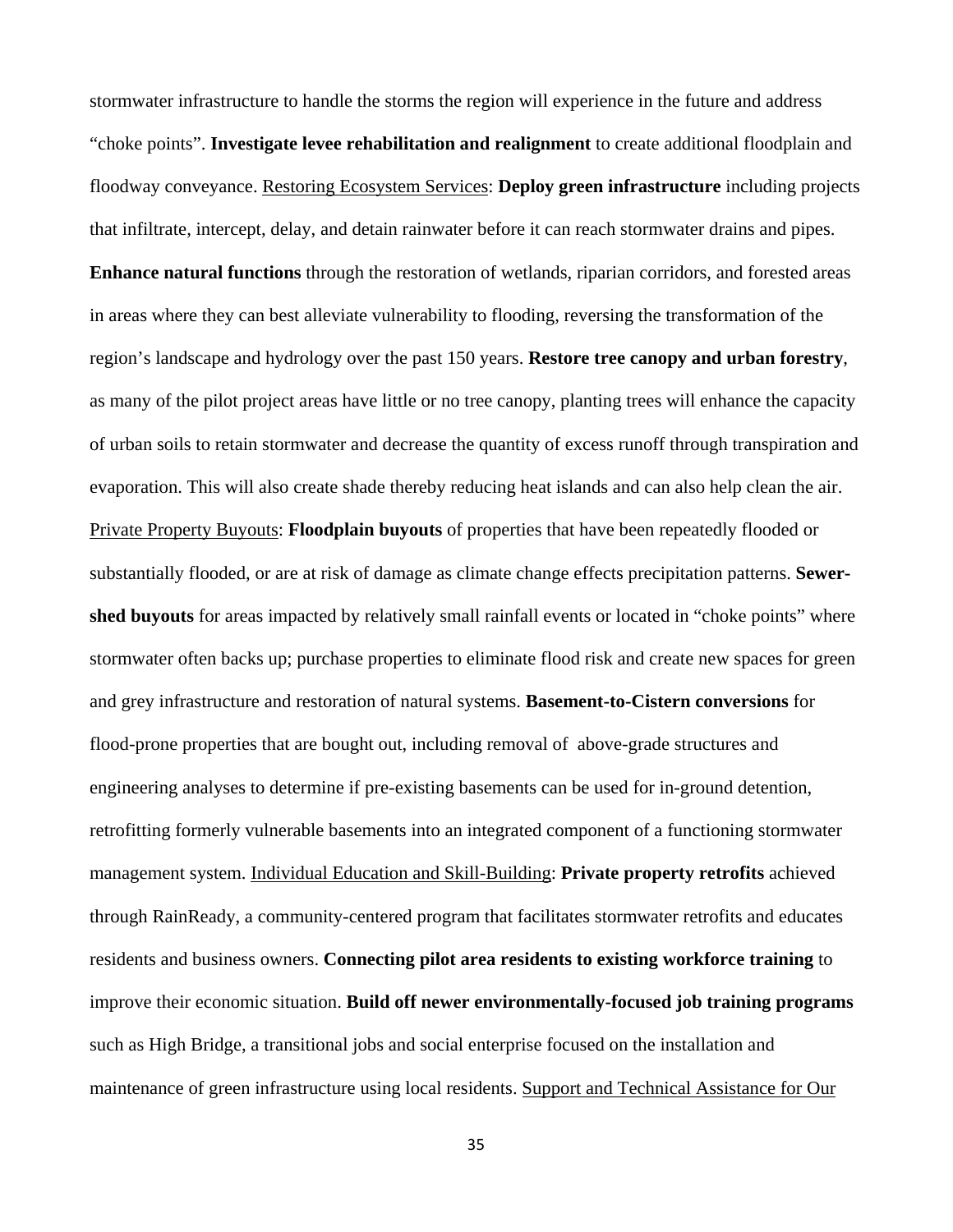Suburbs: **Exploring shared municipal services** to keep up with sewer maintenance and other needs. **Provide planning support for stormwater challenges** or other issues via CMAP's LTA program (which the County will be funding via CDBG-DR) or direct assistance to the community. **Share expertise and guidelines about incorporating resilient measures** into local investments. **Provide stormwater modeling capability** to all municipalities to make better informed infrastructure decisions. **Reduce infiltration and inflow (I/I) in the local sanitary system** by assisting communities through identification, testing, and correction of I/I problems.

 DPD will develop and implement a Plan driven by the following core solution principles: 1) Easy Replication; 2) Community-Wide Relief; 3) Evidence- and Market-Based Investment Prioritization; 4) Inclusiveness; 5) Leveraging for Multiple Benefits; 6) No Downstream Impacts; 7) Nature-Based; 8) Transparency; and 9) Prevention and Intervention. As a result, Cook County and the Partnership will establish an innovative and lasting planning approach to tackling vulnerabilities that can be shared regionally and bring wider benefits to the communities including economic development, community cohesiveness, recreation, health, improved transportation, and natural resource protection.

# Regional Scaling and Replicability

 While DPD will manage and administer the preparation of its own Plan, it will coordinate closely with other members of the Partnership, recognizing the benefit of scale and uniformity across jurisdictions. The County's design team will regularly communicate with the design teams contracted by other Applicants via small, focused settings. Expert advisers that formed the design and engineering work group will be brought in to meet with DPD and other partners to tour and discuss the pilot areas and potential approaches. Each design team will also participate in regional educational and coordination efforts that involve researchers, climate scientists, groups representing vulnerable populations, and others. Resilience Roundtables are one example of this regional coordination.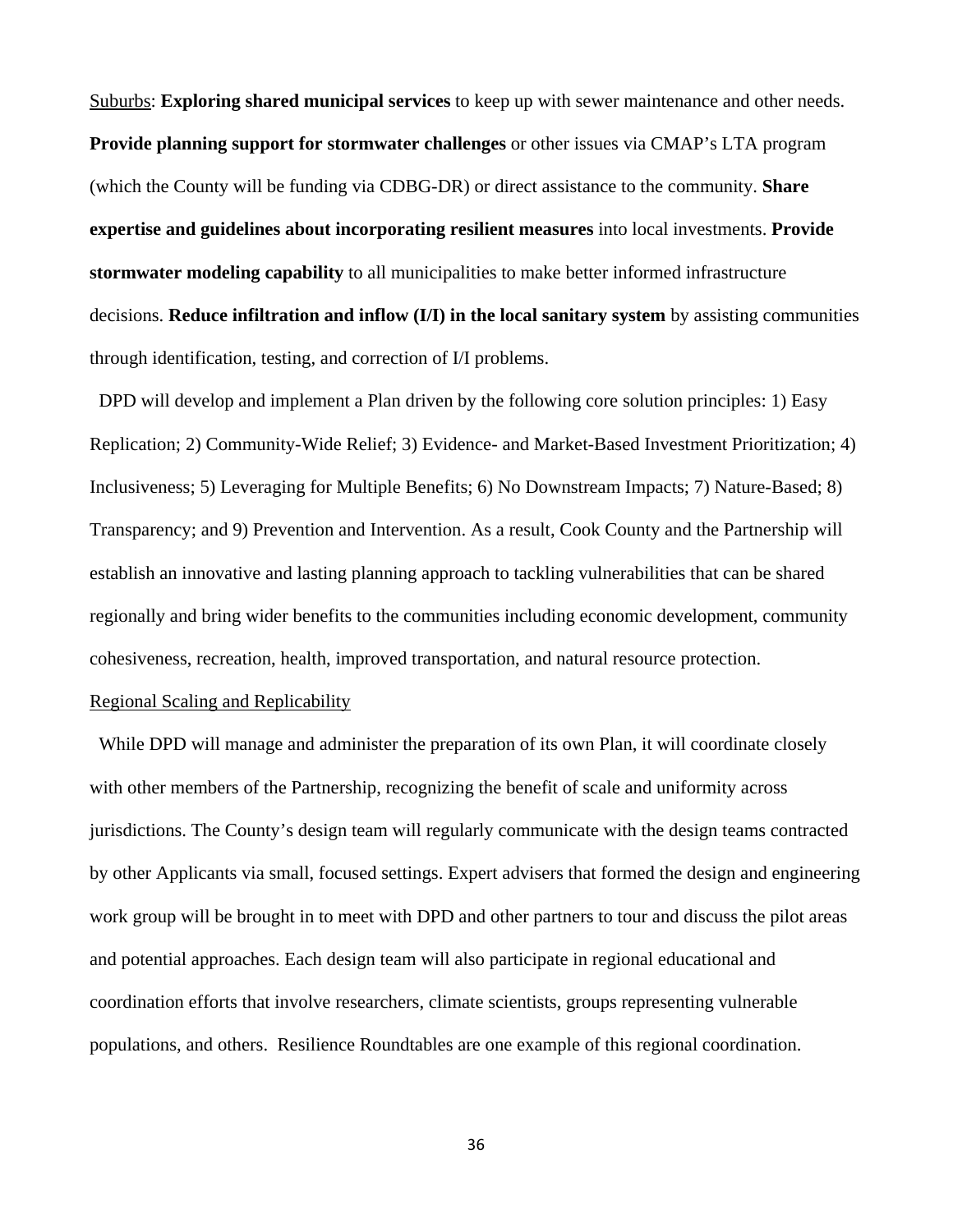The benefits of coordination include: 1) Peer review and feedback from regional experts on each Plan to inform design teams about the impacts on climate change and best practices involving vulnerable populations. 2) A mechanism to examine the impact of each Plan on a broader geography, including adjacent areas. Regional coordination will avoid problematic approaches, like making infrastructure investments that simply push flooding problems downstream. The "regional scaling" process provides an opportunity for other jurisdictions to be involved; beyond the Partnership, adjacent units of government have expressed willingness to cooperate, as well. Ultimately, the pilot areas are meant to create a model for Detailed Multi-Hazard Resiliency Plans that can be used regionally. This approach allows resilience concepts to be applied beyond the timeframe of the CDBG-NDR grant, providing a lasting, long-term commitment to address resilience. This element of the proposal was inspired by Rebuild By Design, with further emphasis on regional collaboration between design teams.

 At the local level, DPD will establish an approach to resiliency planning and implementation that can be taken to scale across the County. Replication and scalability requires an approach that is simple and systematic; adaptable to a wide range of settings; and able to leverage the resources needed for expansion. It also requires the following suite of activities: 1) **Leadership development and training**: DPD will continue to contribute to Resilience Roundtables for 2 years and will reconvene Expert work groups – particularly those focused on design and engineering, and financing – and others as required. **2) Process documentation**: DPD will formalize an interagency team to gather information, initiate process planning, and evaluate meetings and processes. **3) Citizen engagement and communications**: The County has an active network of Resident Action Groups and will establish a Citizens Engagement Network to provide opportunities to meet and share experiences, help them log and record their experiences (through film, story-telling, photographic displays, social media and events), and support resiliency planning in their communities. **4) Monitoring and impact evaluation**: Several tools will be applied as an integrated suite in pilot communities -- MWRD and CNT's *Green Infrastructure*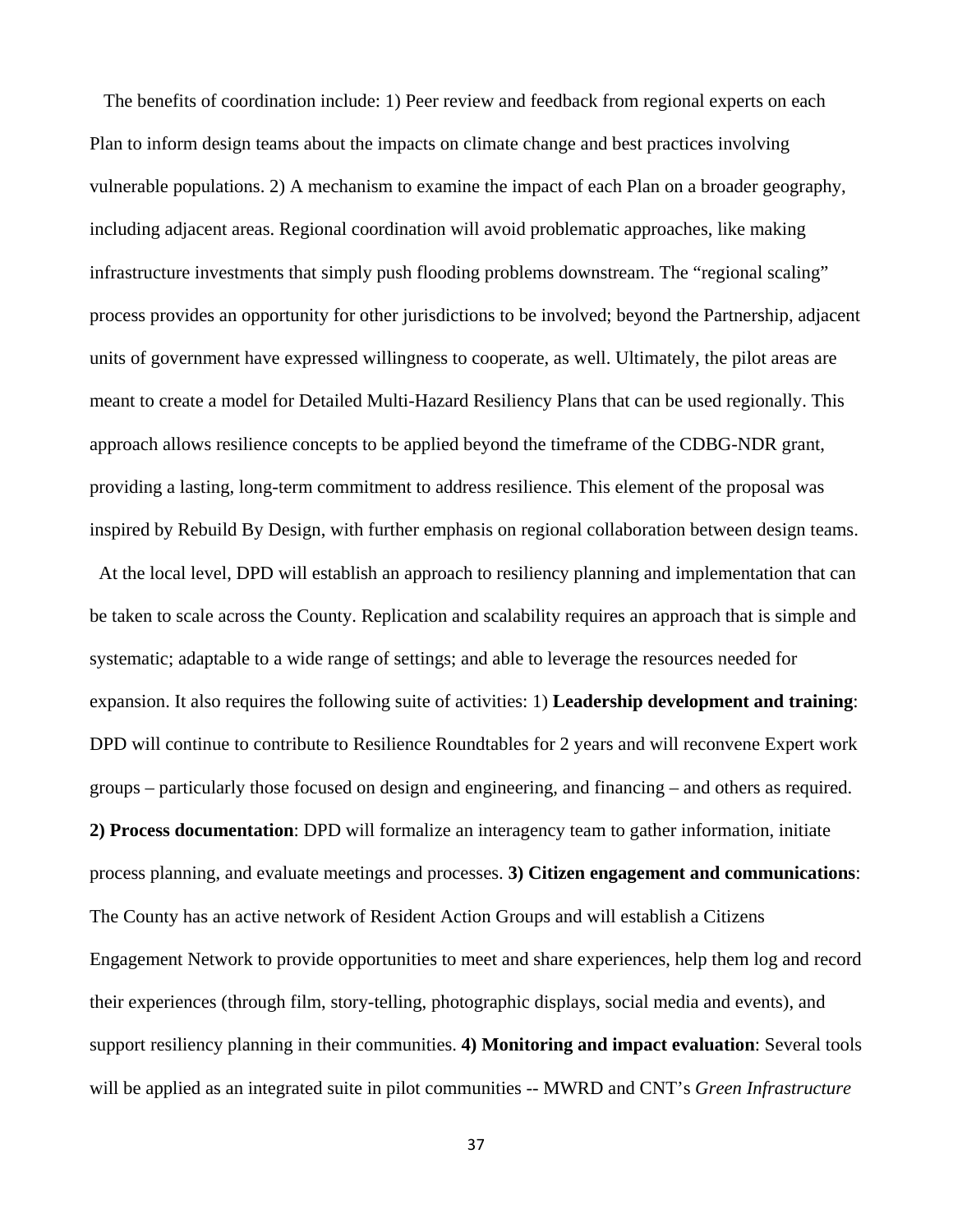*Portfolio Standard*, a methodology for planning, prioritizing, implementing, and recording progress in the installation of multiple green projects; the *Value of Green Infrastructure Guide*, a tool for evaluating additional economic benefits derived; and CNT's risk model for evaluating the impact of RainReady Home upgrades. **5) Replication roadmap:** DPD will create a roadmap for identifying priority communities, engaging with community leaders, and carrying out mapping/planning activities. Regional Resilience Framework

 The Partnership will analyze relevant plans, policies, and practices that influence the risk of all types of flooding and other hazards with the full input of stakeholders and members of the Partnership's workgroups. In Phase II, it will identify and prioritize the amendment and creation of policies and guidance, where practicable. An initial scan of existing resources identified several opportunity areas: Data, Modeling, and Research: The Partnership proposes to integrate disconnected data sets, modeling efforts, and other decision-making tools to build an integrated regional tool for watershed and sewershed management and infrastructure optimization, a priority project of the CSC. This will enable the capability of assessing upstream and downstream impacts of a variety of intervention decisions. Planning: The Partnership will integrate resilience into local plans and regulations, including zoning ordinances, comprehensive plans, watershed plans, hazard mitigation plans, and capital improvement plans, allowing interdependent solutions to be explored. CMAP will integrate resilience as a regular part of its planning efforts including the LTA program, using its 2013 Climate Adaptation Guidebook as a starting point. MWRD will follow a similar approach in its planning initiatives. The Partnership also proposes to integrate two distinct types of watershed planning - those funded through the IEPA that covers stream quality and permits use of 319 funds, in line with the Clean Water Act, and those prepared by stormwater management agencies focused on flood reduction.

Policy and Regulatory Change: Zoning ordinances and development regulations set requirements for lot coverage, use of permeable pavement, and tree diversity, among others; small changes to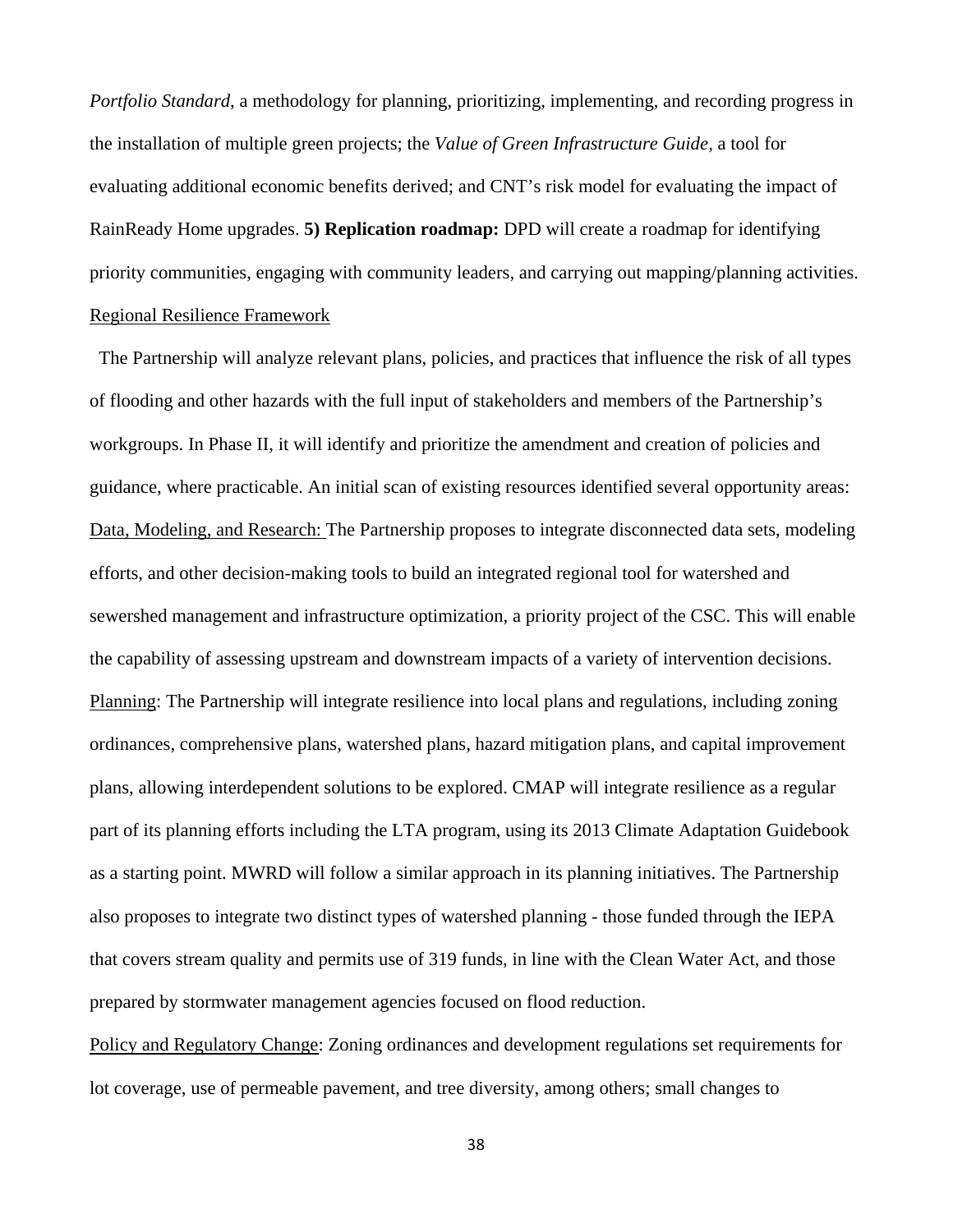ordinances can have major impacts on the built environment and can be accomplished via training of local staff or provision of technical assistance. Innovative and effective design practices from the pilot Plans can also be integrated into infrastructure design standards. The State of Illinois proposes to enact regulatory changes to enable resiliency planning and design. The Illinois Department of Natural Resources (IDNR) will implement recommendations of the Urban Flood Awareness Act for areas outside of floodplains with chronic flooding due to basement backups and limited sewer capacity. Economic and Workforce Opportunities: Public agencies and workforce entities will train and connect the local workforce with projects such as the construction, design, and maintenance of green infrastructure. The region already boasts examples of environmentally-focused workforce programs, including the Calumet Green Manufacturing Partnership, led by OAI, Inc. and SSMMA and Chicago's Greencorps program, that can be scaled to create programs for vulnerable populations. South Cook County's rail infrastructure also offers the opportunity to foster investment by bringing industrial sites to the private sector in a way that reduces flood risks and enhances recreational spaces. This work can be scaled through a partnership among SSMMA, OAI, CNT, and MWRD.

Capacity Building and Education: The Partnership will hold workshops through CNT's RainReady initiative that educate residents and businesses about flooding resilience strategies, connect them to funding, and increase preparedness for a range of hazards. The Partnership will organize local resiliency ambassadors to lead tours that showcase resiliency planning and design in action. CMAP will devote one year of its nationally-recognized Future Leaders in Planning program, which educates high school students about planning and policy, to the concept of resilience. In order to integrate resilience into local decision-making, the Partnership will also host trainings for elected leaders, municipal staff, and public works officials. Capacity building workshops for designers will ensure that resilient infrastructure designs can be replicated in public and private sector developments.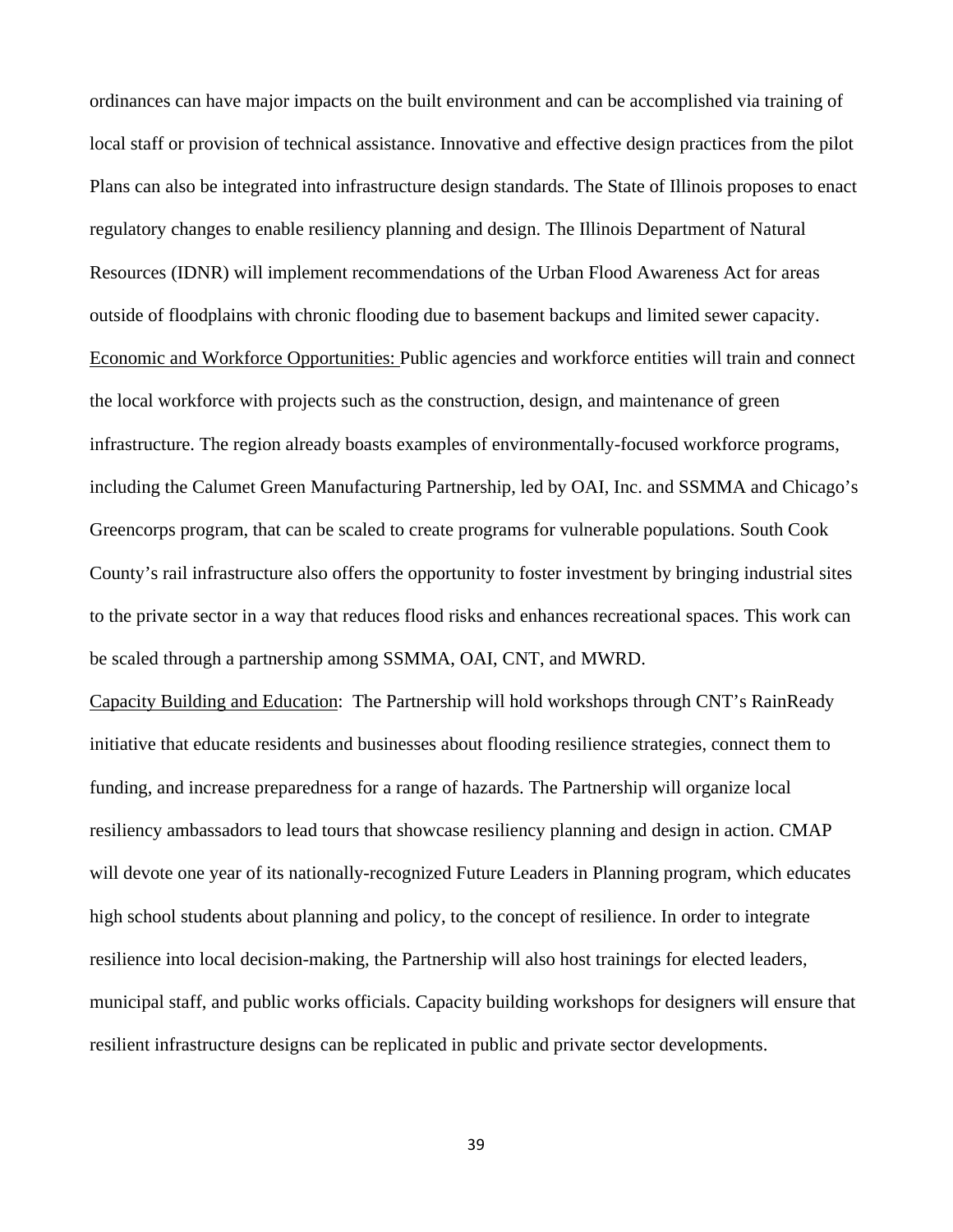Exhibit F - Leverage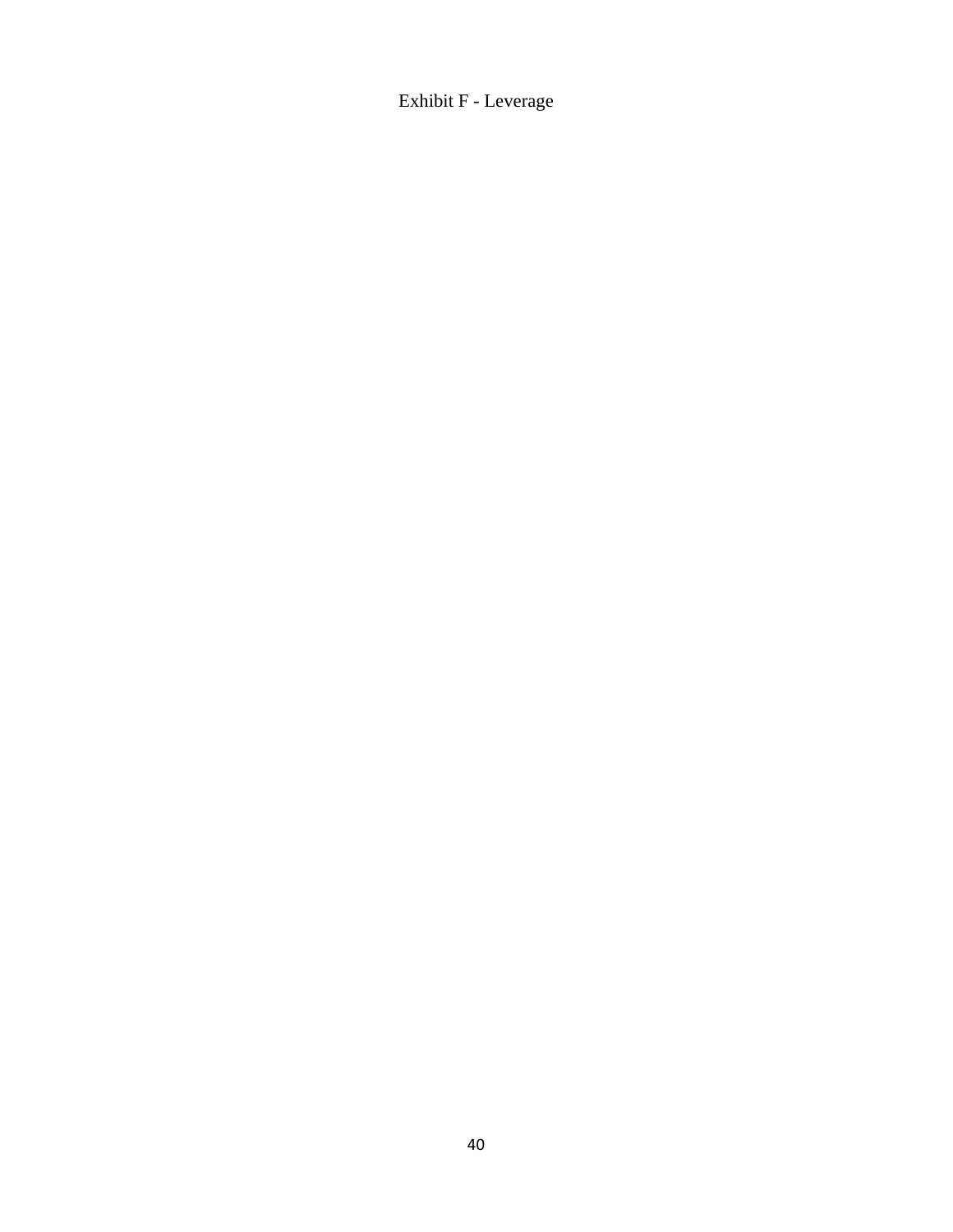### **F.1 Outcomes**

The County's Detailed Multi-Hazard Resilience Plan will identify methods that address disaster recovery and mitigation and are evaluated by a set of performance metrics that will be refined/finalized during Phase II and will be contingent upon related funding and timing. These performance measures will prioritize solutions that provide co-benefits and that can be implemented in an environmentally and financially sustainable way, with a consideration for vulnerable populations. For example, a grey infrastructure solution may provide only flood reduction benefits, while a green infrastructure solution can provide access to open space and recreational assets; environmental and ecosystem benefits, particularly when connected with broader networks of open space; and workforce and training opportunities for lower-skill workers in its maintenance. Measurement of outcomes will occur quantitatively and qualitatively. Many benefits can be assessed using quantitative performance measures - like new acres of parkland created, or volume of runoff reduced. Others, like improved social cohesion created by an engaging and responsive planning process, are more difficult to measure numerically. Therefore, stakeholders and experts will be involved, through the regional scaling up process to assess the performance of each alternative against these factors. The scaling up process will also be used to review and improve the measures through intensive peer review. Regionally-led **local stakeholder advisory committees** in vulnerable areas will increase the likelihood of success in crafting resiliency projects that provide co-benefits and help economically revitalize distressed areas. DPD will also explore feasibility of implementation and cost effectiveness (project cost per benefitting structure) for projects under design and completed. Solutions with positive impacts on neighboring jurisdictions and the ability to be applied in other parts of the region will be prioritized.

 The County envisions a mixture of solutions requiring differing levels of long term maintenance, and we are working with partners to build the workforce to perform this maintenance and to secure the funding to pay for the maintenance. Cook County, particularly the pilot area, has significant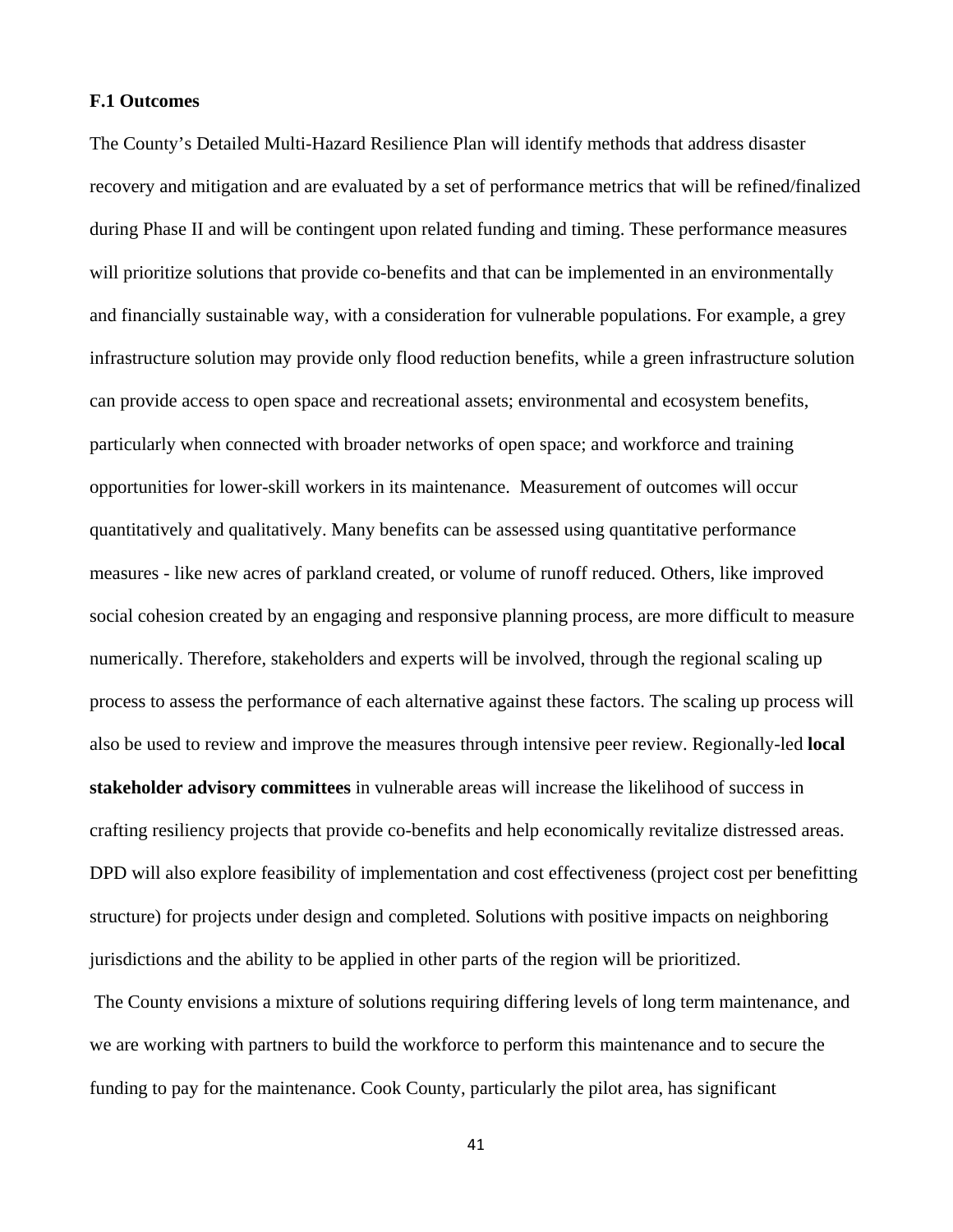unemployment, blight and underutilized land; our investments in resilience will include a focus on redevelopment and skill-building to activate this human capital and development potential. Locally, success will be measured by: the number of households and stakeholder agencies engaged in the planning process, the number of communities where the resilience framework is adopted, the number of communities enrolled in CRS, the percentage of individuals reporting increased physical and/or mental health, the number of increased recreational opportunities, the number of increased open space or green space acreage, the number of new green jobs created or existing jobs retained, the number of communities focused on green infrastructure receiving DPD support, the reduction in the number of flood property damage incidents/claims, the reduction in the value of flood property damage incidents/claims, the reduction in the number of homes with basement flooding during a 100 year storm, the percentage of completion of routine stormwater system maintenance by local jurisdictions, the number of brownfield cleanups, the increase in number of urban agricultural enterprises, the number of trees planted, the number of property stormwater retrofits completed, the number of DPDfunded capital or housing projects incorporating resilience features, and the number of DOTH-funded transportation projects incorporating resilience features.

 Regional or statewide success metrics include: the number of government units that address resilience and climate change in comprehensive plans, zoning ordinances, and capital improvement plans, and the total population and total land area covered by such plans; the number of stand-alone Detailed Multi-Hazard Resilience Plans adopted, and the percentage of the population that resides in areas with a Plan; the number of government units using optimization tools (such as stormwater models) to plan for infrastructure needs; an increase in connectivity and partnerships between Partnership members; the number of project applications to the State for green infrastructure and urban stormwater; and the dollars of State loan funding awarded to projects for green infrastructure and urban stormwater.

# **F.2 Leverage Narrative**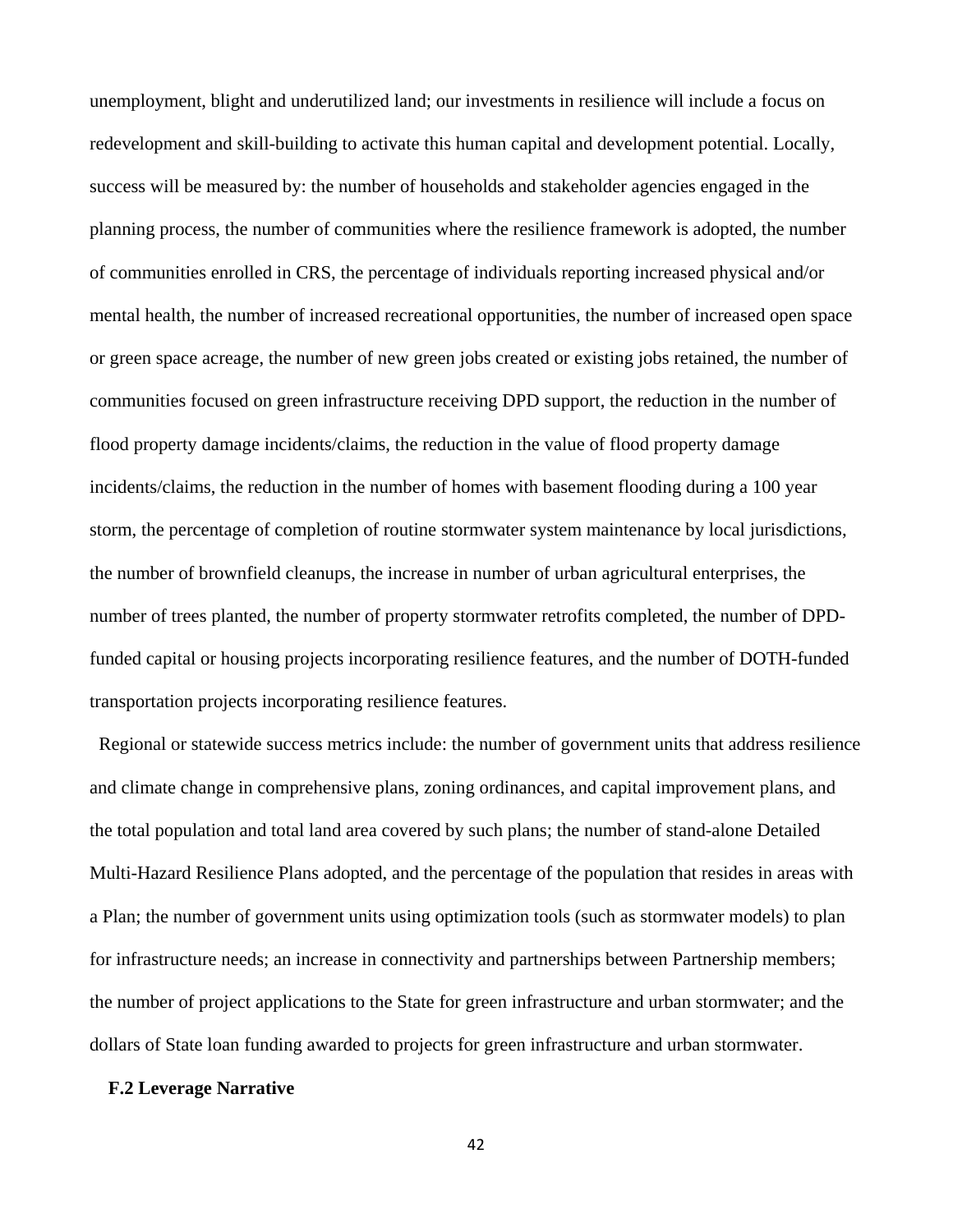The "Financing the Future" work group engaged banks and insurance companies to explore new revenues to fund resilience efforts, with a focus on green infrastructure. To leverage existing housing and transportation resources for stormwater management, the group suggested ranking preferences in LIHTC application processes for resilient design and working with CDFIs to underwrite home improvements. It identified potential new streams of revenue for resiliency planning activities, including stormwater fees, social impact bonds, and value-capture mechanisms similar to TIF.

 The insurance industry has been a key player in identifying leverage for resilience. As part of the 2014 Urban Flooding Awareness Act, IDNR collected NFIP and private insurance data for flood damage claims from 2007-2014 which shows that 89% of all claims were located within urban areas. The final study in June 2015 will identify potential revisions to flood insurance programs and update regulations to support innovative and cost-effective stormwater management, providing a roadmap for FEMA, private insurers, and governments to incentivize long-term changes to improve preparedness. Private and non-profit partners are committing their resources to leverage new public investments in resiliency. Openlands, is mobilizing its staff and 2,000 volunteers to assist with resiliency-building projects throughout the region conferring long-term cost savings. Public-private partnerships are forming and can generate large co-funding opportunities such as Space to Grow, a collaborative effort to transform schoolyards into learning spaces with green infrastructure solutions. Private partners like Openlands and the Healthy Schools Campaign engage communities, mobilize volunteers, and accept donated services, land, etc. Public partners, such as MWRD and schools, contribute pass-through funding and provide permitting assistance.

 In Illinois, there is an opportunity to direct the Clean Water State Revolving Fund for resiliencybuilding green infrastructure projects. Many states use these funds to encourage green infrastructure through additional rate reductions, closing fee waivers, and longer loan terms. State legislation is pending to create a revolving loan fund exclusively for projects for addressing urban flooding.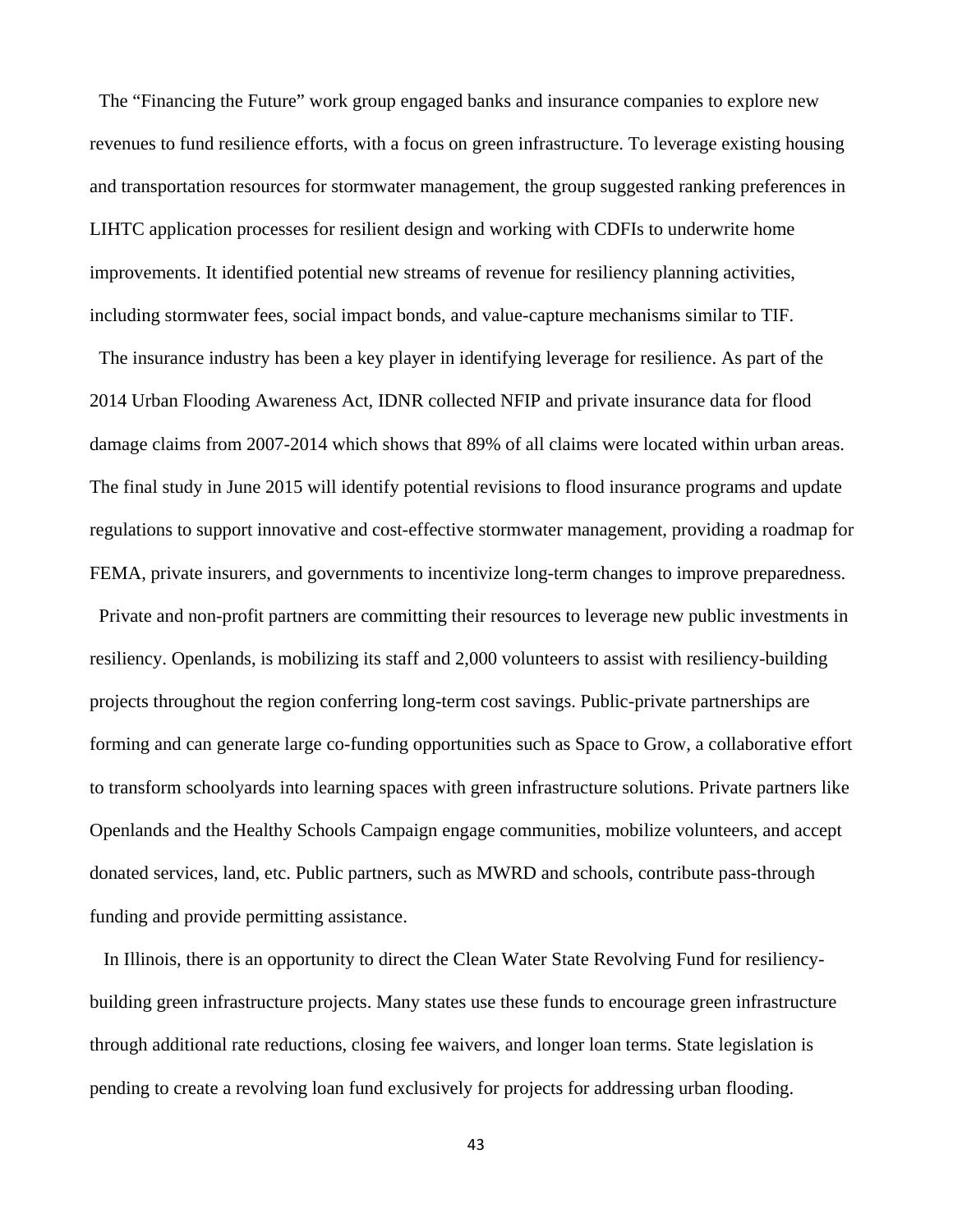Cook County is also exploring options for new revenues, reprioritization of existing resources, and leverage from other financial assets in order to secure capital for project development, operation, and maintenance. The County, via MWRD, has the ability to levy real estate taxes for stormwater management. DPD has already included resilience ranking preferences starting in its 2015 CDBG funding cycle, and through the implementation of *Planning for Progress* over the next 5 years, DPD will further incorporate resilience features in programming and special initiatives. CDBG-DR funding is being provided to CNT for RainReady and CMAP for LTA stormwater planning. Additionally, DPD is in discussion with USACE about joint funding of a soil study that would inform investment decisions. DPD continues to coordinate with other County agencies to bring additional financing and expertise to the table in the name of resilience based upon anticipated co-benefits. For example, DOTH and MWRD are also considering enhancements that promote resilience in their investments. MWRD, in particular has significant resources at their disposal for stormwater management, buyouts, and green infrastructure. The University of Illinois also received a \$3 million planning grant to look at resiliency planning in suburban Cook County's transportation system. In the pilot area, Blue Island is receiving a \$1.1 million Illinois Green Infrastructure Grant to implement stormwater best management practices, and \$235,295 for green infrastructure installation from the Chi-Cal Rivers Fund. Robbins, Blue Island, and Calumet Park will share in \$260,000 from the Great Lakes Restoration Initiative. The CSC also has significant participation and demonstrates commitment from local and regional partners to implement ongoing solutions.

# **F.3 Leverage Commitments**

 **MWRD, a unit of general local government partner, procured the services of ARCADIS, valued at \$600,000, for outreach and engineering for the Cook County pilot area. This serves as the County's commitment of direct financial assistance for this application**. But as noted above, additional resources will also be deployed.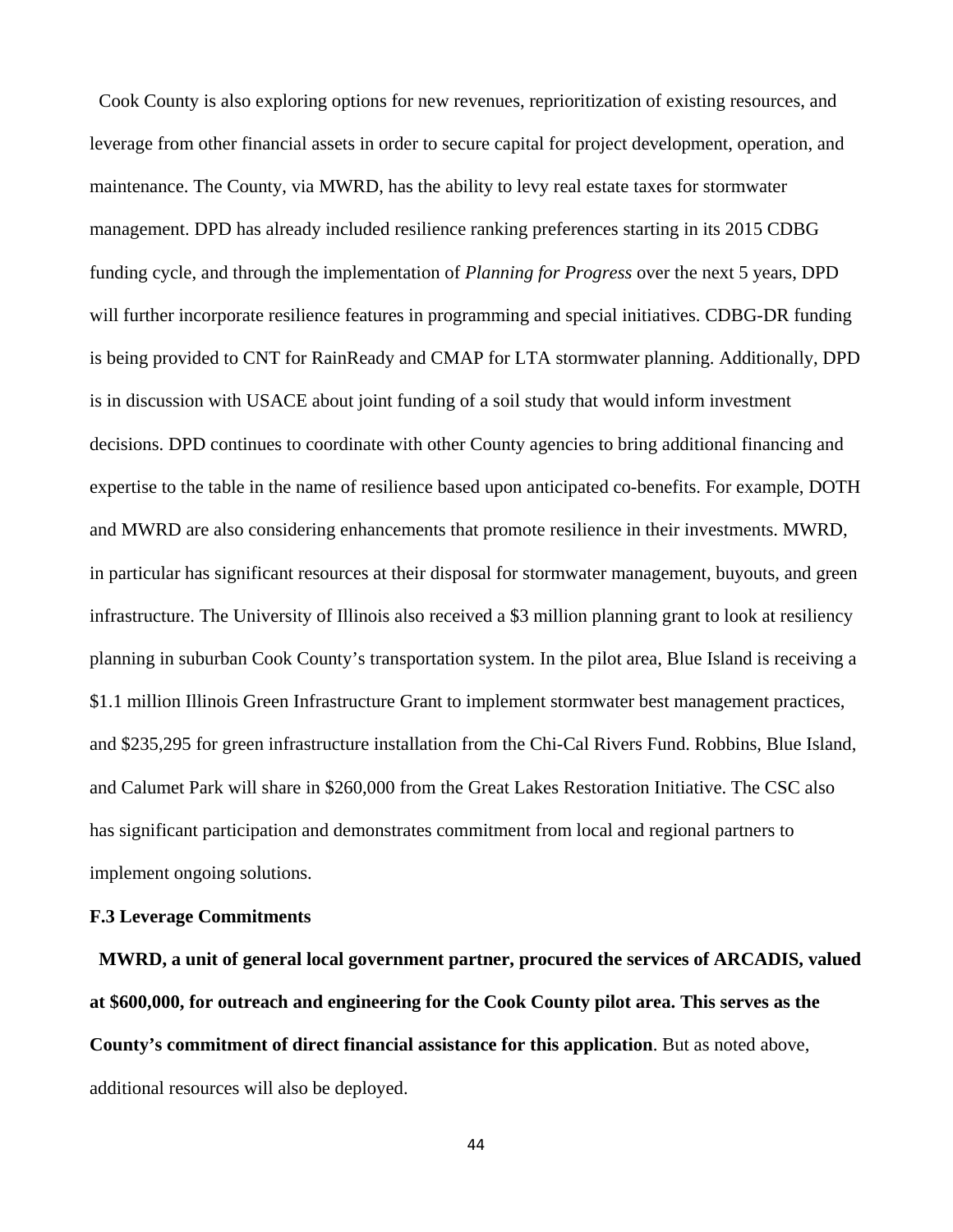Exhibit G – Long-Term Commitment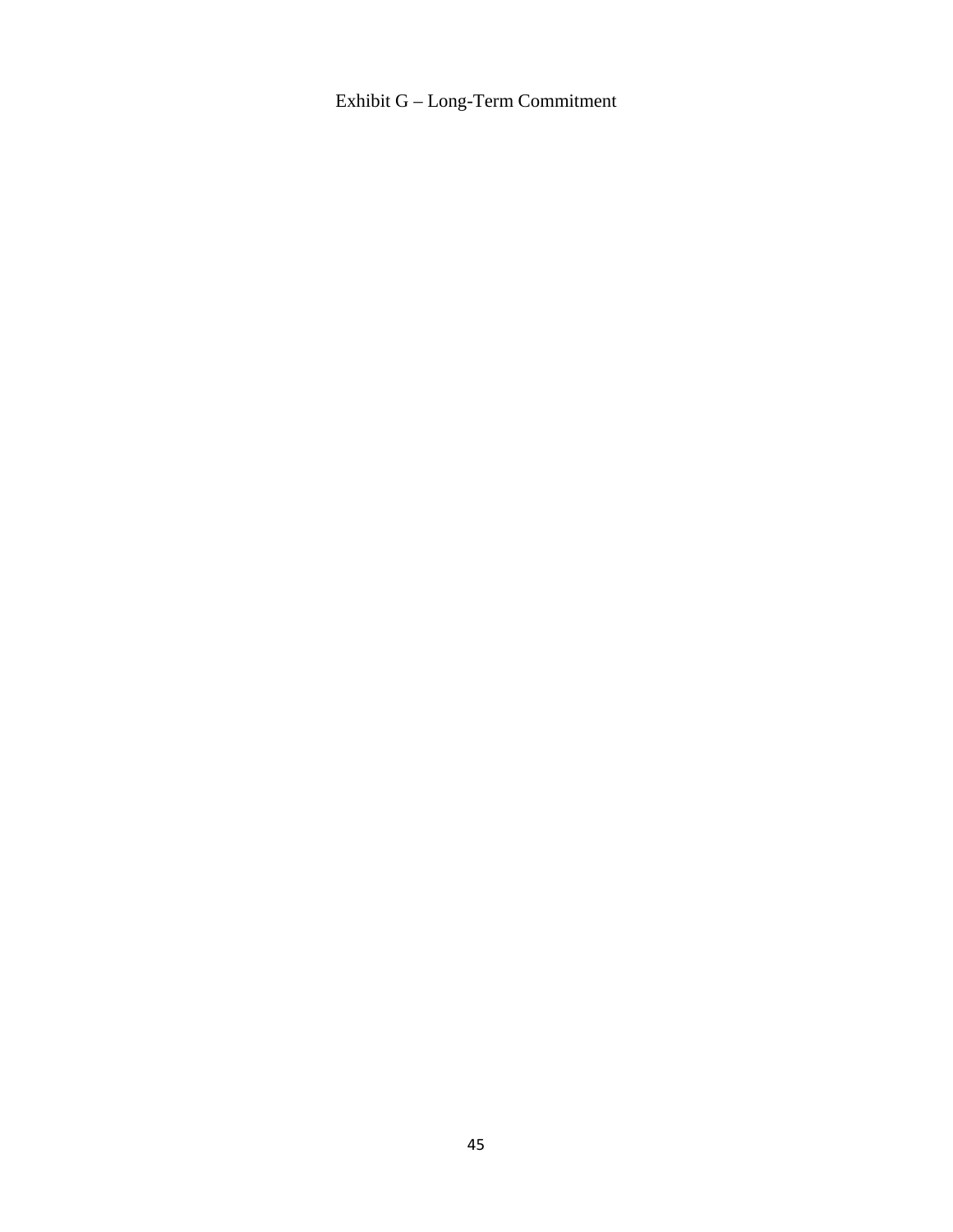Regardless of the outcome of its Applications, both Cook County and the Partnership firmly commit to activities to enhance resilience in northeastern Illinois. These activities, as outlined below, will be implemented within one year of Phase II results in the most impacted and distressed areas. Local Commitments: Cook County and the Partnership will look at ways to promote enrollment in the Community Rating System (CRS). *Metric/Goal:* Enroll 5 additional communities in CRS. *Baseline:* 20 communities are currently enrolled; only 1 in the pilot area. Additionally, the County is aligning the implementation of the *HMP* (adopted 9/2014), *CDBG-DR Strategy Plan* (adopted 1/2015), *Planning for Progress* (adopted 1/2015), and the *Long Range Transportation Plan* (under development) and related investment strategies to promote resilience. DPD's CDBG-DR investments in CNT's RainReady and CMAP's LTA initiatives are one such example. In February 2015, DPD added a preference for resilience measures in CDBG infrastructure funding requests. Additionally, DPD is in talks regarding expanding Greencorps and the Conservation Corps and with the United Way and other partners regarding the possible launch of a countywide 211 system which could also aid disaster recovery. *Metric/Goal:* 3 DPD or DOTH-funded infrastructure, public facilities, transportation, housing, and services programs/projects with resilient features protecting 1,000 persons. *Baseline:* 0 new preference. Regional Commitments: CMAP's role in developing a range of local plans - comprehensive plans, zoning ordinance updates, capital improvement plans, and watershed plans - provides a platform for ensuring that plans are updated according to the latest climate and natural hazard information and aligned with regional resiliency goals. Currently, no zoning, local land use, or infrastructure plans developed through CMAP's LTA program account for climate change. CMAP firmly commits to incorporating climate considerations into the plans developed through the LTA program. This best practice will add two major elements to its existing planning process: climate vulnerability assessments of infrastructure, facilities, and policies will be incorporated into the summary of existing community conditions; and plan recommendations will be based upon the latest